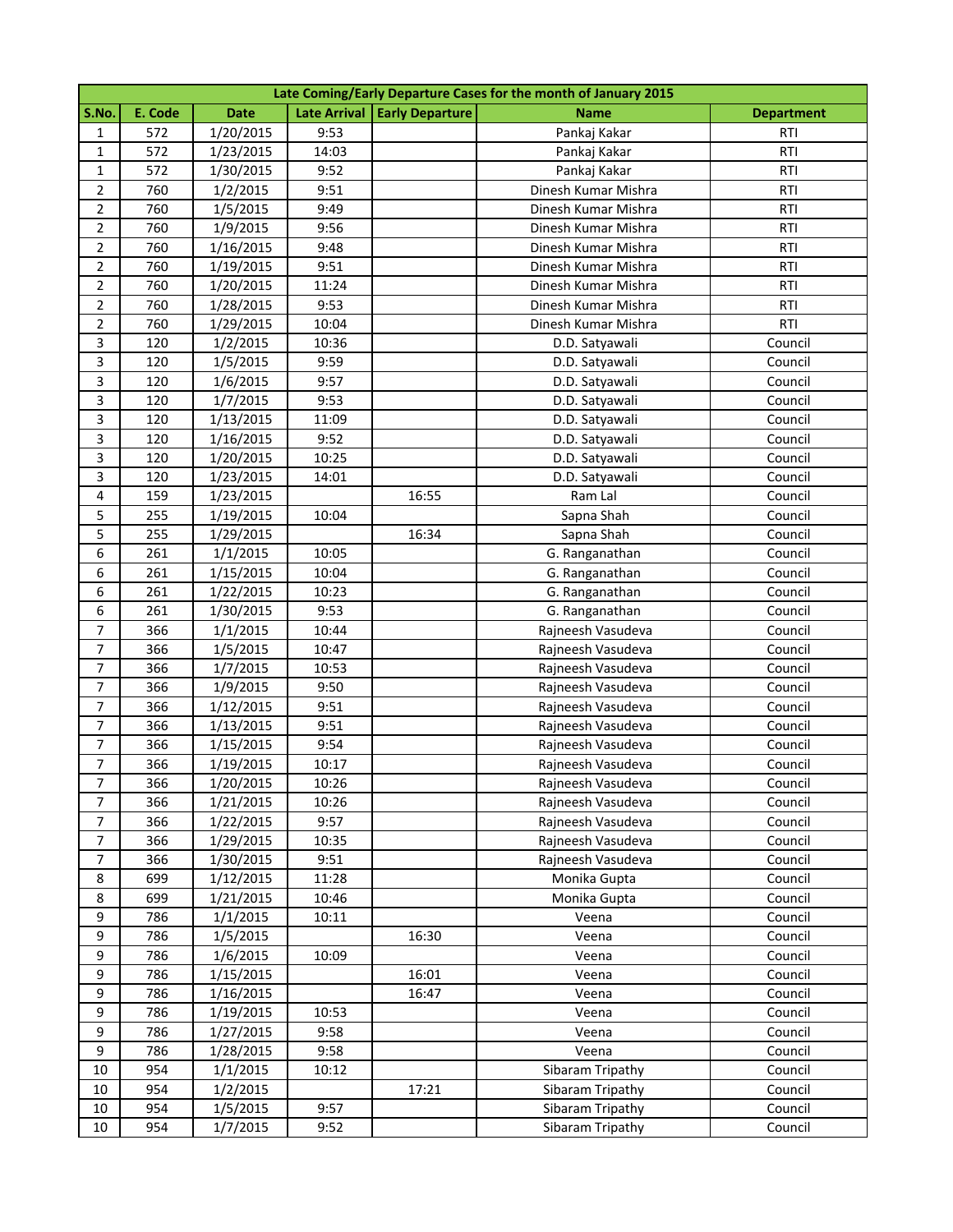|       | Late Coming/Early Departure Cases for the month of January 2015 |             |       |                                |                       |                   |  |  |
|-------|-----------------------------------------------------------------|-------------|-------|--------------------------------|-----------------------|-------------------|--|--|
| S.No. | E. Code                                                         | <b>Date</b> |       | Late Arrival   Early Departure | Name                  | <b>Department</b> |  |  |
| 10    | 954                                                             | 1/12/2015   | 10:23 |                                | Sibaram Tripathy      | Council           |  |  |
| 10    | 954                                                             | 1/15/2015   | 9:59  |                                | Sibaram Tripathy      | Council           |  |  |
| 10    | 954                                                             | 1/19/2015   | 10:00 | 16:30                          | Sibaram Tripathy      | Council           |  |  |
| 10    | 954                                                             | 1/20/2015   | 9:48  |                                | Sibaram Tripathy      | Council           |  |  |
| 10    | 954                                                             | 1/22/2015   | 10:56 |                                | Sibaram Tripathy      | Council           |  |  |
| 11    | 959                                                             | 1/20/2015   | 10:02 |                                | Akshay Chandan        | Council           |  |  |
| 11    | 959                                                             | 1/30/2015   |       | 16:35                          | Akshay Chandan        | Council           |  |  |
| 12    | 131                                                             | 1/30/2015   | 10:34 |                                | Verinder Kaur Walia   | Accounts          |  |  |
| 13    | 114                                                             | 1/19/2015   | 10:05 |                                | Shashi Mahajan        | Disciplinary      |  |  |
| 13    | 114                                                             | 1/23/2015   |       | 16:37                          | Shashi Mahajan        | Disciplinary      |  |  |
| 14    | 119                                                             | 1/5/2015    | 10:31 |                                | Mohan Lal Gola        | Disciplinary      |  |  |
| 15    | 215                                                             | 1/9/2015    | 10:13 |                                | Mukesh Kr. Mittal     | Disciplinary      |  |  |
| 15    | 215                                                             | 1/22/2015   | 9:54  |                                | Mukesh Kr. Mittal     | Disciplinary      |  |  |
| 15    | 215                                                             | 1/27/2015   | 9:56  |                                | Mukesh Kr. Mittal     | Disciplinary      |  |  |
| 15    | 215                                                             | 1/30/2015   | 10:34 |                                | Mukesh Kr. Mittal     | Disciplinary      |  |  |
| 16    | 249                                                             | 1/1/2015    |       | 16:30                          | Sushil Kumar Munjal   | Disciplinary      |  |  |
| 16    | 249                                                             | 1/8/2015    | 10:47 |                                | Sushil Kumar Munjal   | Disciplinary      |  |  |
| 17    | 262                                                             | 1/7/2015    | 10:39 |                                | Anuradha Thareja      | Disciplinary      |  |  |
| 17    | 262                                                             | 1/14/2015   | 10:42 |                                | Anuradha Thareja      | Disciplinary      |  |  |
| 17    | 262                                                             | 1/23/2015   | 14:05 |                                | Anuradha Thareja      | Disciplinary      |  |  |
| 17    | 262                                                             | 1/27/2015   | 9:51  |                                | Anuradha Thareja      | Disciplinary      |  |  |
| 17    | 262                                                             | 1/29/2015   |       | 16:30                          | Anuradha Thareja      | Disciplinary      |  |  |
| 18    | 282                                                             | 1/6/2015    | 9:57  |                                | C S Ravi              | Disciplinary      |  |  |
| 18    | 282                                                             | 1/19/2015   | 10:02 |                                | C S Ravi              | Disciplinary      |  |  |
| 18    | 282                                                             | 1/27/2015   | 9:52  |                                | C S Ravi              | Disciplinary      |  |  |
| 19    | 322                                                             | 1/5/2015    | 9:48  |                                | Meenu Gupta           | Disciplinary      |  |  |
| 19    | 322                                                             | 1/9/2015    | 9:56  |                                | Meenu Gupta           | Disciplinary      |  |  |
| 19    | 322                                                             | 1/19/2015   | 9:48  |                                | Meenu Gupta           | Disciplinary      |  |  |
| 19    | 322                                                             | 1/30/2015   |       | 16:31                          | Meenu Gupta           | Disciplinary      |  |  |
| 20    | 328                                                             | 1/1/2015    |       | 16:30                          | Arun Kumar            | Disciplinary      |  |  |
| 20    | 328                                                             | 1/8/2015    | 10:02 |                                | Arun Kumar            | Disciplinary      |  |  |
| 20    | 328                                                             | 1/21/2015   | 10:10 |                                | Arun Kumar            | Disciplinary      |  |  |
| 20    | 328                                                             | 1/29/2015   |       | 16:30                          | Arun Kumar            | Disciplinary      |  |  |
| 21    | 330                                                             | 1/16/2015   |       | 16:30                          | D P Mukherjee         | Disciplinary      |  |  |
| 22    | 377                                                             | 1/2/2015    | 9:49  |                                | <b>Brahmpal Singh</b> | Disciplinary      |  |  |
| 22    | 377                                                             | 1/13/2015   | 10:04 |                                | <b>Brahmpal Singh</b> | Disciplinary      |  |  |
| 23    | 380                                                             | 1/2/2015    | 10:09 |                                | Kartar Singh          | Disciplinary      |  |  |
| 23    | 380                                                             | 1/27/2015   | 9:48  |                                | Kartar Singh          | Disciplinary      |  |  |
| 23    | 380                                                             | 1/30/2015   |       | 16:30                          | Kartar Singh          | Disciplinary      |  |  |
| 24    | 428                                                             | 1/7/2015    | 9:48  |                                | Geetha Anirudha Kumar | Disciplinary      |  |  |
| 24    | 428                                                             | 1/15/2015   | 10:14 |                                | Geetha Anirudha Kumar | Disciplinary      |  |  |
| 24    | 428                                                             | 1/22/2015   | 9:50  |                                | Geetha Anirudha Kumar | Disciplinary      |  |  |
| 25    | 492                                                             | 1/15/2015   | 9:57  |                                | Charan Singh          | Disciplinary      |  |  |
| 25    | 492                                                             | 1/22/2015   | 9:50  |                                | Charan Singh          | Disciplinary      |  |  |
| 25    | 492                                                             | 1/30/2015   | 10:42 |                                | Charan Singh          | Disciplinary      |  |  |
| 26    | 502                                                             | 1/8/2015    | 10:05 |                                | Bishwa Nath Tiwari    | Disciplinary      |  |  |
| 26    | 502                                                             | 1/9/2015    | 9:53  |                                | Bishwa Nath Tiwari    | Disciplinary      |  |  |
| 27    | 565                                                             | 1/2/2015    | 9:51  | 16:30                          | Mohita Khanna         | Disciplinary      |  |  |
| 27    | 565                                                             | 1/19/2015   | 9:54  |                                | Mohita Khanna         | Disciplinary      |  |  |
| 27    | 565                                                             | 1/20/2015   | 10:00 |                                | Mohita Khanna         | Disciplinary      |  |  |
| 27    | 565                                                             | 1/27/2015   | 10:10 |                                | Mohita Khanna         | Disciplinary      |  |  |
| 27    | 565                                                             | 1/28/2015   | 10:00 |                                | Mohita Khanna         | Disciplinary      |  |  |
| 28    | 642                                                             | 1/8/2015    | 9:50  |                                | Parvesh Bansal        | Disciplinary      |  |  |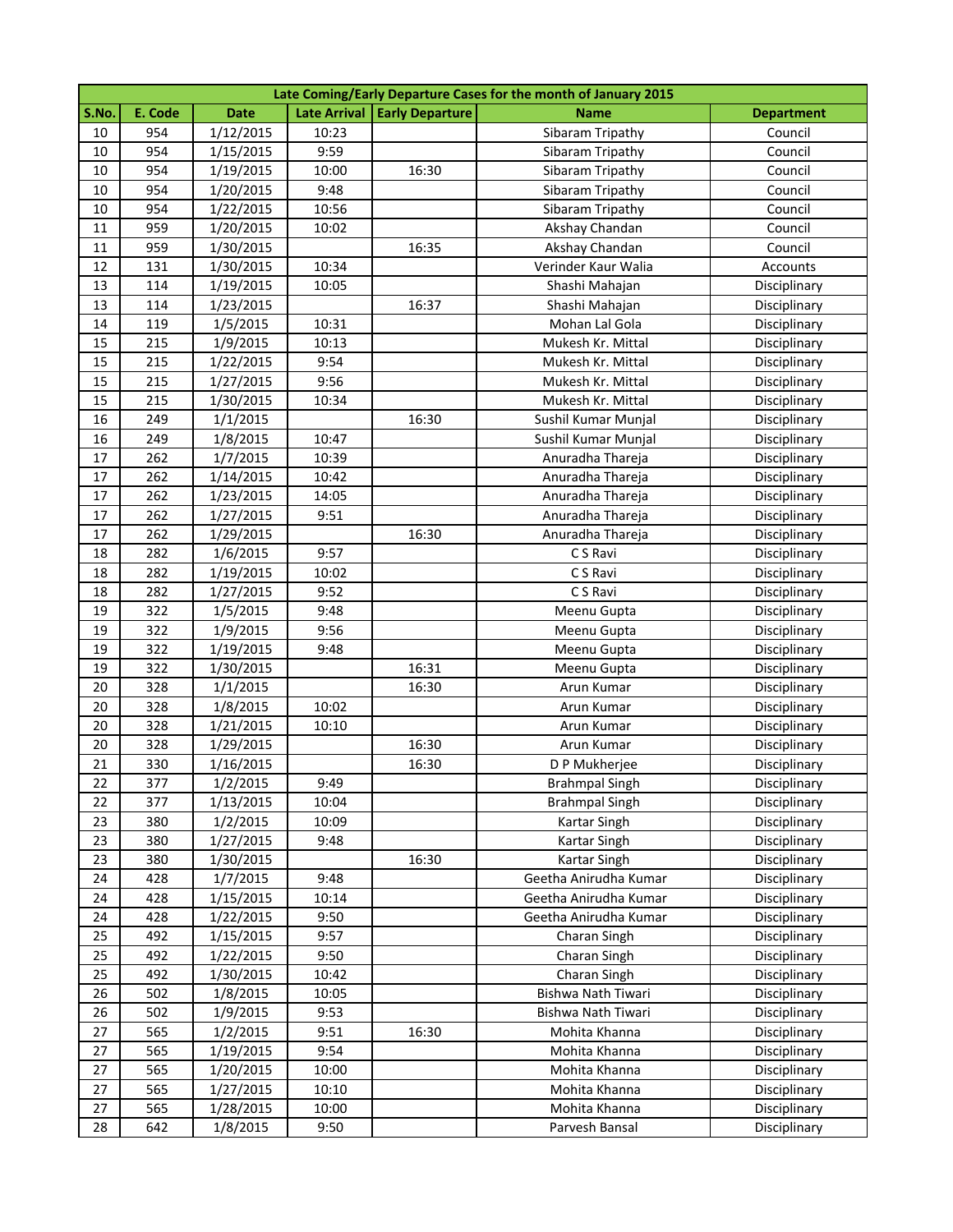|       | Late Coming/Early Departure Cases for the month of January 2015 |             |       |                                |                         |                   |  |  |
|-------|-----------------------------------------------------------------|-------------|-------|--------------------------------|-------------------------|-------------------|--|--|
| S.No. | E. Code                                                         | <b>Date</b> |       | Late Arrival   Early Departure | <b>Name</b>             | <b>Department</b> |  |  |
| 28    | 642                                                             | 1/13/2015   | 9:58  |                                | Parvesh Bansal          | Disciplinary      |  |  |
| 29    | 650                                                             | 1/5/2015    | 9:50  |                                | Vikas kumar             | Disciplinary      |  |  |
| 29    | 650                                                             | 1/8/2015    | 9:55  |                                | Vikas kumar             | Disciplinary      |  |  |
| 29    | 650                                                             | 1/9/2015    |       | 16:30                          | Vikas kumar             | Disciplinary      |  |  |
| 29    | 650                                                             | 1/27/2015   |       | 15:31                          | Vikas kumar             | Disciplinary      |  |  |
| 30    | 671                                                             | 1/2/2015    | 10:17 |                                | Anurag Sharma           | Disciplinary      |  |  |
| 30    | 671                                                             | 1/7/2015    | 10:35 |                                | Anurag Sharma           | Disciplinary      |  |  |
| 30    | 671                                                             | 1/19/2015   |       | 16:31                          | Anurag Sharma           | Disciplinary      |  |  |
| 30    | 671                                                             | 1/29/2015   | 11:32 |                                | Anurag Sharma           | Disciplinary      |  |  |
| 31    | 695                                                             | 1/5/2015    |       | 16:30                          | Harleen Bhalla          | Disciplinary      |  |  |
| 31    | 695                                                             | 1/6/2015    | 9:52  |                                | Harleen Bhalla          | Disciplinary      |  |  |
| 31    | 695                                                             | 1/12/2015   | 9:56  |                                | Harleen Bhalla          | Disciplinary      |  |  |
| 31    | 695                                                             | 1/16/2015   | 9:53  |                                | Harleen Bhalla          | Disciplinary      |  |  |
| 31    | 695                                                             | 1/19/2015   | 10:44 |                                | Harleen Bhalla          | Disciplinary      |  |  |
| 31    | 695                                                             | 1/20/2015   | 10:16 |                                | Harleen Bhalla          | Disciplinary      |  |  |
| 32    | 741                                                             | 1/2/2015    | 10:17 |                                | Suneel Kumar            | Disciplinary      |  |  |
| 32    | 741                                                             | 1/7/2015    | 9:58  |                                | Suneel Kumar            | Disciplinary      |  |  |
| 32    | 741                                                             | 1/13/2015   | 9:54  |                                | Suneel Kumar            | Disciplinary      |  |  |
| 32    | 741                                                             | 1/22/2015   | 9:52  |                                | Suneel Kumar            | Disciplinary      |  |  |
| 32    | 741                                                             | 1/29/2015   | 10:54 | 16:30                          | Suneel Kumar            | Disciplinary      |  |  |
| 33    | 776                                                             | 1/1/2015    | 10:03 |                                | Ram Saran Srivastava    | Disciplinary      |  |  |
| 33    | 776                                                             | 1/5/2015    | 9:53  |                                | Ram Saran Srivastava    | Disciplinary      |  |  |
| 33    | 776                                                             | 1/8/2015    | 10:03 |                                | Ram Saran Srivastava    | Disciplinary      |  |  |
| 33    | 776                                                             | 1/13/2015   | 9:58  |                                | Ram Saran Srivastava    | Disciplinary      |  |  |
| 33    | 776                                                             | 1/14/2015   | 10:05 |                                | Ram Saran Srivastava    | Disciplinary      |  |  |
| 33    | 776                                                             | 1/27/2015   | 9:58  |                                | Ram Saran Srivastava    | Disciplinary      |  |  |
| 33    | 776                                                             | 1/28/2015   |       | 16:36                          | Ram Saran Srivastava    | Disciplinary      |  |  |
| 34    | 806                                                             | 1/21/2015   | 10:19 |                                | Tabassum Perveen        | Disciplinary      |  |  |
| 34    | 806                                                             | 1/30/2015   |       | 16:30                          | Tabassum Perveen        | Disciplinary      |  |  |
| 35    | 823                                                             | 1/15/2015   | 9:49  |                                | Nisha Bhat              | Disciplinary      |  |  |
| 35    | 823                                                             | 1/30/2015   | 10:43 |                                | Nisha Bhat              | Disciplinary      |  |  |
| 36    | 905                                                             | 1/1/2015    |       | 17:29                          | Vivek Kaushik           | Disciplinary      |  |  |
| 36    | 905                                                             | 1/7/2015    | 10:18 |                                | Vivek Kaushik           | Disciplinary      |  |  |
| 36    | 905                                                             | 1/8/2015    |       | 16:30                          | Vivek Kaushik           | Disciplinary      |  |  |
| 37    | 923                                                             | 1/2/2015    | 10:00 |                                | Shalini Kathuria Gulati | Disciplinary      |  |  |
| 37    | 923                                                             | 1/8/2015    | 9:56  |                                | Shalini Kathuria Gulati | Disciplinary      |  |  |
| 37    | 923                                                             | 1/12/2015   | 9:52  |                                | Shalini Kathuria Gulati | Disciplinary      |  |  |
| 37    | 923                                                             | 1/15/2015   | 10:04 |                                | Shalini Kathuria Gulati | Disciplinary      |  |  |
| 37    | 923                                                             | 1/16/2015   | 9:50  |                                | Shalini Kathuria Gulati | Disciplinary      |  |  |
| 37    | 923                                                             | 1/19/2015   | 9:55  |                                | Shalini Kathuria Gulati | Disciplinary      |  |  |
| 37    | 923                                                             | 1/27/2015   | 9:53  |                                | Shalini Kathuria Gulati | Disciplinary      |  |  |
| 37    | 923                                                             | 1/30/2015   | 9:52  |                                | Shalini Kathuria Gulati | Disciplinary      |  |  |
| 38    | 967                                                             | 1/1/2015    | 10:46 |                                | Anuj Dang               | Disciplinary      |  |  |
| 38    | 967                                                             | 1/6/2015    | 9:51  | 16:38                          | Anuj Dang               | Disciplinary      |  |  |
| 38    | 967                                                             | 1/8/2015    | 9:58  |                                | Anuj Dang               | Disciplinary      |  |  |
| 39    | 391                                                             | 1/2/2015    | 9:50  |                                | Anupama Aggarwal        | HRD (P)           |  |  |
| 39    | 391                                                             | 1/13/2015   | 9:58  |                                | Anupama Aggarwal        | HRD (P)           |  |  |
| 39    | 391                                                             | 1/21/2015   | 9:53  |                                | Anupama Aggarwal        | HRD (P)           |  |  |
| 39    | 391                                                             | 1/22/2015   | 9:50  |                                | Anupama Aggarwal        | HRD (P)           |  |  |
| 39    | 391                                                             | 1/28/2015   | 10:54 |                                | Anupama Aggarwal        | HRD (P)           |  |  |
| 40    | 410                                                             | 1/13/2015   | 9:58  |                                | Devender Yadav          | HRD (P)           |  |  |
| 41    | 411                                                             | 1/2/2015    | 9:51  |                                | Suresh Kumar            | HRD (P)           |  |  |
| 41    | 411                                                             | 1/12/2015   | 9:51  |                                | Suresh Kumar            | HRD (P)           |  |  |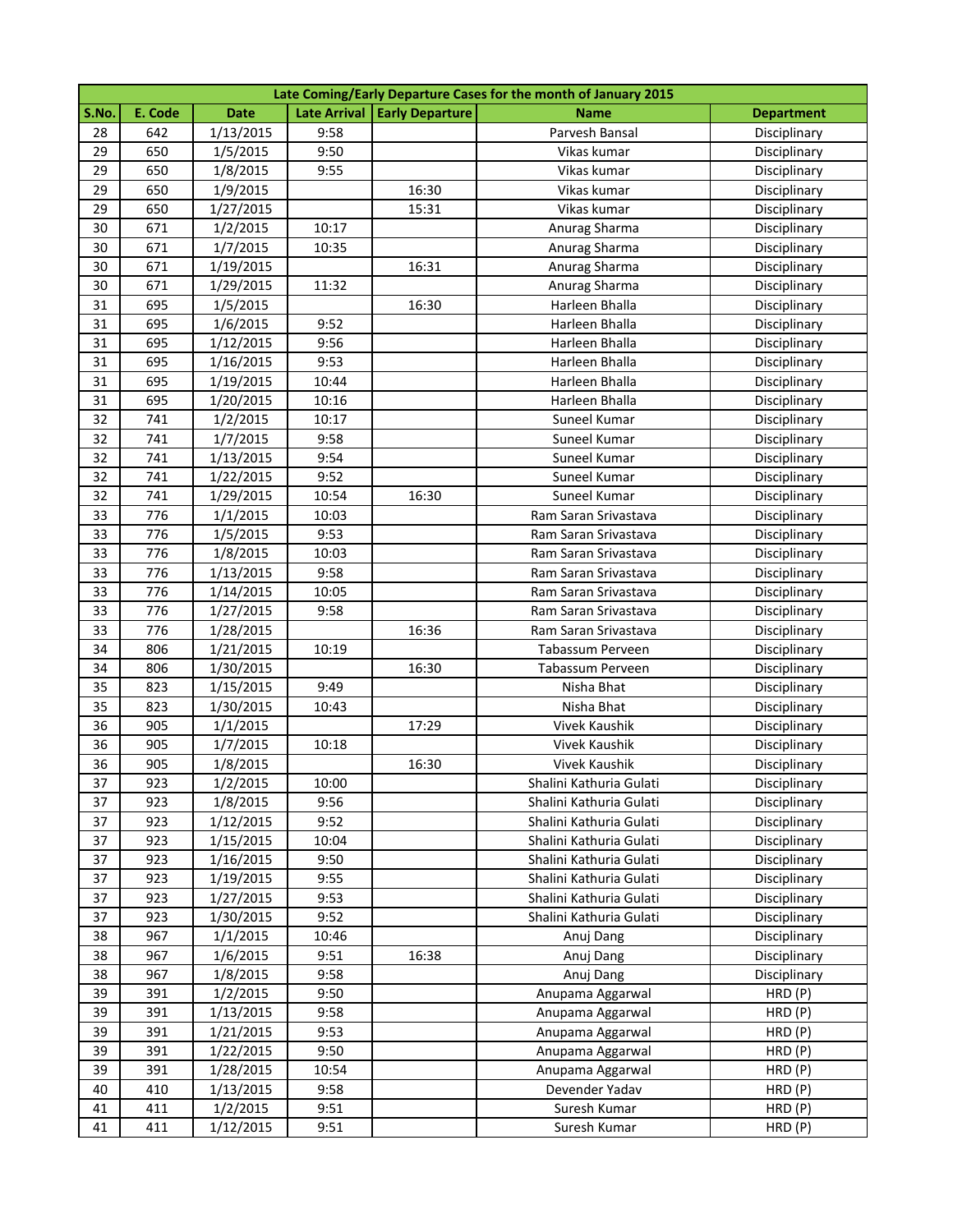|       | Late Coming/Early Departure Cases for the month of January 2015 |             |       |                                |                     |                       |  |  |
|-------|-----------------------------------------------------------------|-------------|-------|--------------------------------|---------------------|-----------------------|--|--|
| S.No. | E. Code                                                         | <b>Date</b> |       | Late Arrival   Early Departure | <b>Name</b>         | <b>Department</b>     |  |  |
| 41    | 411                                                             | 1/14/2015   | 10:59 |                                | Suresh Kumar        | HRD (P)               |  |  |
| 41    | 411                                                             | 1/23/2015   | 14:01 |                                | Suresh Kumar        | HRD (P)               |  |  |
| 42    | 495                                                             | 1/2/2015    | 9:55  |                                | Gunita Kapoor       | HRD (P)               |  |  |
| 42    | 495                                                             | 1/9/2015    | 9:50  |                                | Gunita Kapoor       | HRD (P)               |  |  |
| 42    | 495                                                             | 1/12/2015   | 9:56  |                                | Gunita Kapoor       | HRD (P)               |  |  |
| 42    | 495                                                             | 1/13/2015   | 9:51  | 16:30                          | Gunita Kapoor       | HRD (P)               |  |  |
| 42    | 495                                                             | 1/15/2015   | 11:17 |                                | Gunita Kapoor       | HRD (P)               |  |  |
| 42    | 495                                                             | 1/16/2015   | 9:50  | 16:49                          | Gunita Kapoor       | HRD (P)               |  |  |
| 42    | 495                                                             | 1/29/2015   | 9:54  |                                | Gunita Kapoor       | HRD (P)               |  |  |
| 43    | 661                                                             | 1/2/2015    | 10:50 |                                | S.K. Garg           | HRD (P)               |  |  |
| 43    | 661                                                             | 1/13/2015   | 9:56  |                                | S.K. Garg           | HRD (P)               |  |  |
| 44    | 793                                                             | 1/14/2015   | 10:28 |                                | Shruti K. Soni      | HRD(P)                |  |  |
| 44    | 793                                                             | 1/15/2015   | 9:50  |                                | Shruti K. Soni      | HRD(P)                |  |  |
| 44    | 793                                                             | 1/16/2015   | 9:48  |                                | Shruti K. Soni      | HRD(P)                |  |  |
| 44    | 793                                                             | 1/19/2015   | 9:53  |                                | Shruti K. Soni      | HRD(P)                |  |  |
| 44    | 793                                                             | 1/20/2015   | 9:52  |                                | Shruti K. Soni      | HRD(P)                |  |  |
| 44    | 793                                                             | 1/21/2015   | 10:06 |                                | Shruti K. Soni      | HRD(P)                |  |  |
| 44    | 793                                                             | 1/22/2015   | 9:50  |                                | Shruti K. Soni      | HRD(P)                |  |  |
| 44    | 793                                                             | 1/27/2015   | 9:48  |                                | Shruti K. Soni      | HRD(P)                |  |  |
| 45    | 825                                                             | 1/1/2015    | 10:49 |                                | Vikas Sharma        | HRD(P)                |  |  |
| 45    | 825                                                             | 1/7/2015    | 9:56  |                                | Vikas Sharma        | HRD(P)                |  |  |
| 45    | 825                                                             | 1/13/2015   | 9:56  |                                | Vikas Sharma        | HRD(P)                |  |  |
| 46    | 939                                                             | 1/5/2015    | 9:54  |                                | Harsoyna Arora      | HRD (P)               |  |  |
| 46    | 939                                                             | 1/8/2015    | 10:08 |                                | Harsoyna Arora      | HRD (P)               |  |  |
| 46    | 939                                                             | 1/9/2015    | 10:17 |                                | Harsoyna Arora      | HRD (P)               |  |  |
| 46    | 939                                                             | 1/12/2015   | 10:00 |                                | Harsoyna Arora      | HRD (P)               |  |  |
| 46    | 939                                                             | 1/19/2015   | 10:15 |                                | Harsoyna Arora      | HRD (P)               |  |  |
| 46    | 939                                                             | 1/20/2015   | 9:54  |                                | Harsoyna Arora      | HRD (P)               |  |  |
| 46    | 939                                                             | 1/27/2015   | 9:54  |                                | Harsoyna Arora      | HRD (P)               |  |  |
| 46    | 939                                                             | 1/28/2015   | 10:15 |                                | Harsoyna Arora      | HRD (P)               |  |  |
| 47    | 231                                                             | 1/1/2015    | 10:39 |                                | S.K. Mudgil         | HRD(A) Diary Despatch |  |  |
| 47    | 231                                                             | 1/5/2015    | 10:10 |                                | S.K. Mudgil         | HRD(A) Diary Despatch |  |  |
| 47    | 231                                                             | 1/8/2015    | 9:55  |                                | S.K. Mudgil         | HRD(A) Diary Despatch |  |  |
| 47    | 231                                                             | 1/9/2015    | 10:15 |                                | S.K. Mudgil         | HRD(A) Diary Despatch |  |  |
| 47    | 231                                                             | 1/12/2015   | 10:44 |                                | S.K. Mudgil         | HRD(A) Diary Despatch |  |  |
| 47    | 231                                                             | 1/13/2015   | 10:15 |                                | S.K. Mudgil         | HRD(A) Diary Despatch |  |  |
| 47    | 231                                                             | 1/14/2015   | 10:40 |                                | S.K. Mudgil         | HRD(A) Diary Despatch |  |  |
| 47    | 231                                                             | 1/15/2015   | 9:55  |                                | S.K. Mudgil         | HRD(A) Diary Despatch |  |  |
| 47    | 231                                                             | 1/20/2015   | 9:58  |                                | S.K. Mudgil         | HRD(A) Diary Despatch |  |  |
| 47    | 231                                                             | 1/28/2015   | 9:49  |                                | S.K. Mudgil         | HRD(A) Diary Despatch |  |  |
| 47    | 231                                                             | 1/29/2015   |       | 16:30                          | S.K. Mudgil         | HRD(A) Diary Despatch |  |  |
| 47    | 231                                                             | 1/30/2015   | 10:05 |                                | S.K. Mudgil         | HRD(A) Diary Despatch |  |  |
| 48    | 238                                                             | 1/16/2015   | 10:01 |                                | <b>Bhagat Singh</b> | HRD (A)               |  |  |
| 49    | 239                                                             | 1/16/2015   |       | 16:58                          | Pravin Kumar        | HRD (A)               |  |  |
| 50    | 268                                                             | 1/22/2015   | 9:55  |                                | Vinod Negi          | HRD (A)               |  |  |
| 50    | 268                                                             | 1/27/2015   |       | 16:30                          | Vinod Negi          | HRD (A)               |  |  |
| 51    | 274                                                             | 1/20/2015   | 9:53  |                                | S.S. Sharma         | HRD (A)               |  |  |
| 51    | 274                                                             | 1/23/2015   | 14:03 |                                | S.S. Sharma         | HRD (A)               |  |  |
| 51    | 274                                                             | 1/30/2015   | 9:52  |                                | S.S. Sharma         | HRD (A)               |  |  |
| 52    | 289                                                             | 1/21/2015   |       | 16:30                          | Ram Kishore         | HRD(A) Diary Despatch |  |  |
| 53    | 303                                                             | 1/13/2015   | 10:05 |                                | Pritpal Singh       | HRD (A)               |  |  |
| 53    | 303                                                             | 1/29/2015   |       | 16:34                          | Pritpal Singh       | HRD (A)               |  |  |
| 54    | 306                                                             | 1/1/2015    | 9:49  |                                | <b>Balbir Singh</b> | HRD (A)               |  |  |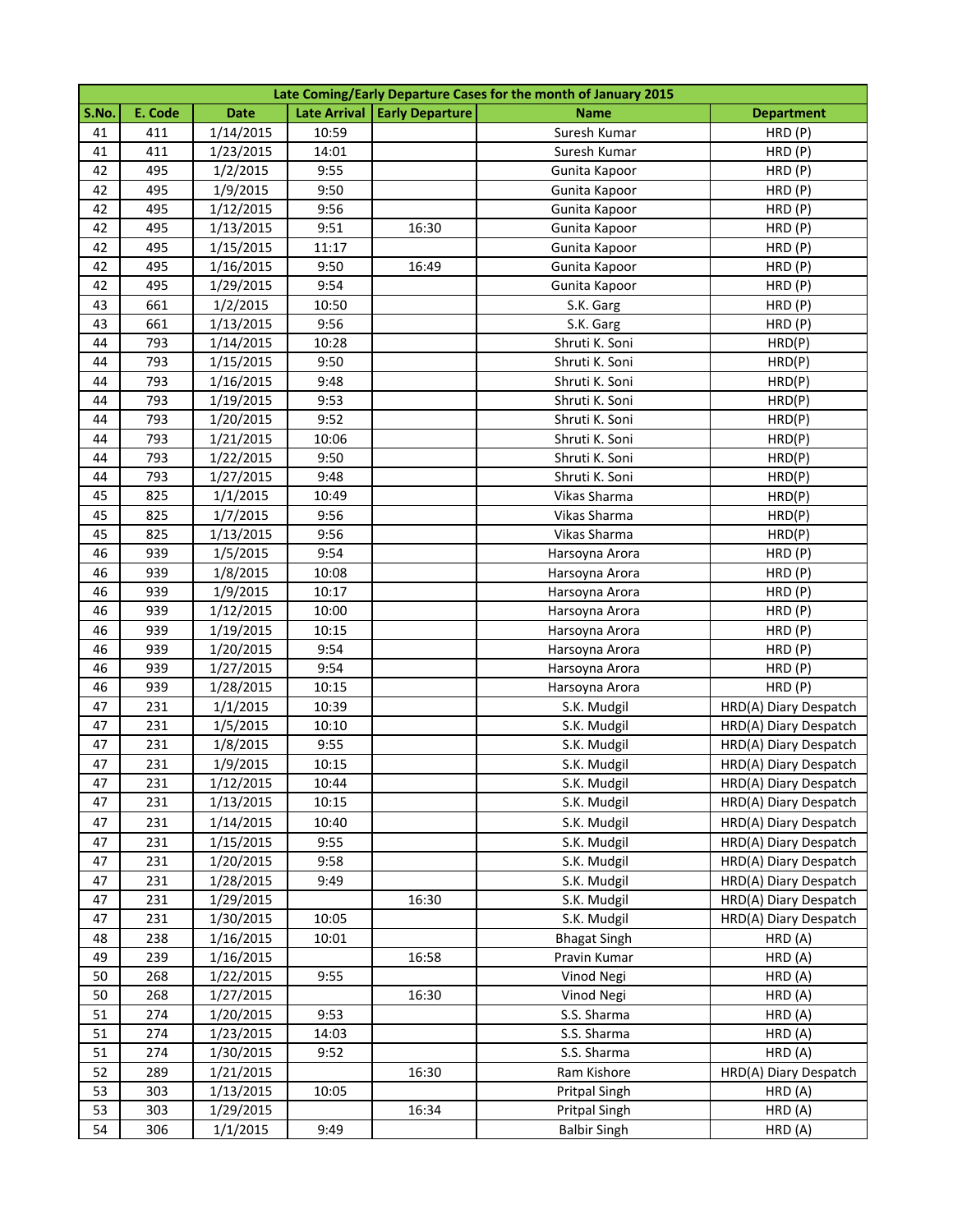|       | Late Coming/Early Departure Cases for the month of January 2015 |             |       |                                |                     |                         |  |  |
|-------|-----------------------------------------------------------------|-------------|-------|--------------------------------|---------------------|-------------------------|--|--|
| S.No. | E. Code                                                         | <b>Date</b> |       | Late Arrival   Early Departure | <b>Name</b>         | <b>Department</b>       |  |  |
| 54    | 306                                                             | 1/19/2015   | 9:52  |                                | <b>Balbir Singh</b> | HRD(A)                  |  |  |
| 54    | 306                                                             | 1/27/2015   | 10:28 |                                | <b>Balbir Singh</b> | HRD (A)                 |  |  |
| 54    | 306                                                             | 1/28/2015   | 10:17 |                                | <b>Balbir Singh</b> | HRD (A)                 |  |  |
| 55    | 321                                                             | 1/1/2015    |       | 15:49                          | Jyoti Nayyar        | NRO-Reception H.O       |  |  |
| 55    | 321                                                             | 1/28/2015   | 11:00 | 16:36                          | Jyoti Nayyar        | NRO-Reception H.O       |  |  |
| 56    | 323                                                             | 1/2/2015    |       | 17:16                          | Neelam Pundir       | HRD(A) Sale Counter     |  |  |
| 56    | 323                                                             | 1/12/2015   | 9:54  |                                | Neelam Pundir       | HRD(A) Sale Counter     |  |  |
| 56    | 323                                                             | 1/14/2015   | 9:56  |                                | Neelam Pundir       | HRD(A) Sale Counter     |  |  |
| 56    | 323                                                             | 1/16/2015   |       | 16:58                          | Neelam Pundir       | HRD(A) Sale Counter     |  |  |
| 56    | 323                                                             | 1/19/2015   | 9:52  |                                | Neelam Pundir       | HRD(A) Sale Counter     |  |  |
| 56    | 323                                                             | 1/20/2015   | 9:53  |                                | Neelam Pundir       | HRD(A) Sale Counter     |  |  |
| 56    | 323                                                             | 1/22/2015   | 10:07 |                                | Neelam Pundir       | HRD(A) Sale Counter     |  |  |
| 56    | 323                                                             | 1/28/2015   | 9:59  |                                | Neelam Pundir       | HRD(A) Sale Counter     |  |  |
| 57    | 347                                                             | 1/15/2015   | 10:19 |                                | Patiram             | HRD (A)                 |  |  |
| 57    | 347                                                             | 1/23/2015   | 15:29 |                                | Patiram             | HRD (A)                 |  |  |
| 58    | 351                                                             | 1/12/2015   | 10:07 |                                | Satish Kumar        | HRD (A)                 |  |  |
| 58    | 351                                                             | 1/14/2015   | 9:50  |                                | Satish Kumar        | HRD (A)                 |  |  |
| 58    | 351                                                             | 1/16/2015   | 10:07 |                                | Satish Kumar        | HRD (A)                 |  |  |
| 59    | 397                                                             | 1/13/2015   | 10:07 |                                | Sundar Singh        | HRD (A)                 |  |  |
| 60    | 405                                                             | 1/5/2015    | 10:10 |                                | Kartar Chand        | HRD (A)                 |  |  |
| 60    | 405                                                             | 1/16/2015   | 10:04 |                                | Kartar Chand        | HRD (A)                 |  |  |
| 60    | 405                                                             | 1/20/2015   | 9:49  |                                | Kartar Chand        | HRD (A)                 |  |  |
| 60    | 405                                                             | 1/22/2015   | 9:52  |                                | Kartar Chand        | HRD(A)                  |  |  |
| 61    | 479                                                             | 1/23/2015   | 14:12 |                                | Dalip Kumar         | HRD(A) Diary Despatch   |  |  |
| 62    | 610                                                             | 1/5/2015    | 9:49  |                                | Manorma Sharma      | HRD(A) Diary Despatch   |  |  |
| 62    | 610                                                             | 1/9/2015    | 9:49  |                                | Manorma Sharma      | HRD(A) Diary Despatch   |  |  |
| 62    | 610                                                             | 1/13/2015   | 9:51  | 16:37                          | Manorma Sharma      | HRD(A) Diary Despatch   |  |  |
| 62    | 610                                                             | 1/20/2015   | 9:54  |                                | Manorma Sharma      | HRD(A) Diary Despatch   |  |  |
| 63    | 658                                                             | 1/6/2015    | 9:52  |                                | <b>Babita</b>       | HRD (A)                 |  |  |
| 63    | 658                                                             | 1/7/2015    | 10:44 |                                | <b>Babita</b>       | HRD (A)                 |  |  |
| 63    | 658                                                             | 1/8/2015    | 9:53  |                                | <b>Babita</b>       | HRD (A)                 |  |  |
| 63    | 658                                                             | 1/12/2015   | 10:06 |                                | <b>Babita</b>       | HRD (A)                 |  |  |
| 63    | 658                                                             | 1/13/2015   | 10:04 |                                | <b>Babita</b>       | HRD (A)                 |  |  |
| 63    | 658                                                             | 1/14/2015   | 9:50  |                                | <b>Babita</b>       | HRD (A)                 |  |  |
| 63    | 658                                                             | 1/21/2015   | 9:59  |                                | <b>Babita</b>       | HRD (A)                 |  |  |
| 63    | 658                                                             | 1/30/2015   |       | 16:39                          | Babita              | HRD (A)                 |  |  |
| 64    | 670                                                             | 1/12/2015   |       | 16:30                          | Ranjana             | HRD (A)                 |  |  |
| 64    | 670                                                             | 1/20/2015   | 9:50  |                                | Ranjana             | HRD (A)                 |  |  |
| 64    | 670                                                             | 1/22/2015   | 9:48  |                                | Ranjana             | HRD (A)                 |  |  |
| 65    | 353                                                             | 1/16/2015   | 10:48 |                                | Ravinder Singh      | Exam. (H.O.)            |  |  |
| 66    | 465                                                             | 1/8/2015    | 10:56 |                                | Chaman Lal          | Exam. (H.O.)            |  |  |
| 67    | 269                                                             | 1/6/2015    |       | 16:41                          | Mangal Singh Rawat  | Legal                   |  |  |
| 67    | 269                                                             | 1/7/2015    | 9:56  |                                | Mangal Singh Rawat  | Legal                   |  |  |
| 68    | 271                                                             | 1/7/2015    | 10:42 |                                | Vibha Gupta         | Legal (Litigation Wing) |  |  |
| 68    | 271                                                             | 1/27/2015   | 9:50  |                                | Vibha Gupta         | Legal (Litigation Wing) |  |  |
| 68    | 271                                                             | 1/29/2015   |       | 16:30                          | Vibha Gupta         | Legal (Litigation Wing) |  |  |
| 69    | 390                                                             | 1/2/2015    | 9:55  |                                | Hemlata Naib        | Legal (Litigation Wing) |  |  |
| 69    | 390                                                             | 1/7/2015    | 9:55  |                                | Hemlata Naib        | Legal (Litigation Wing) |  |  |
| 69    | 390                                                             | 1/13/2015   | 9:50  |                                | Hemlata Naib        | Legal (Litigation Wing) |  |  |
| 69    | 390                                                             | 1/19/2015   | 10:03 |                                | Hemlata Naib        | Legal (Litigation Wing) |  |  |
| 69    | 390                                                             | 1/27/2015   |       | 16:35                          | Hemlata Naib        | Legal (Litigation Wing) |  |  |
| 69    | 390                                                             | 1/30/2015   | 9:54  |                                | Hemlata Naib        | Legal (Litigation Wing) |  |  |
| 70    | 420                                                             | 1/2/2015    | 10:04 |                                | Vinod Kumar Prasad  | Legal (Advisory Wing)   |  |  |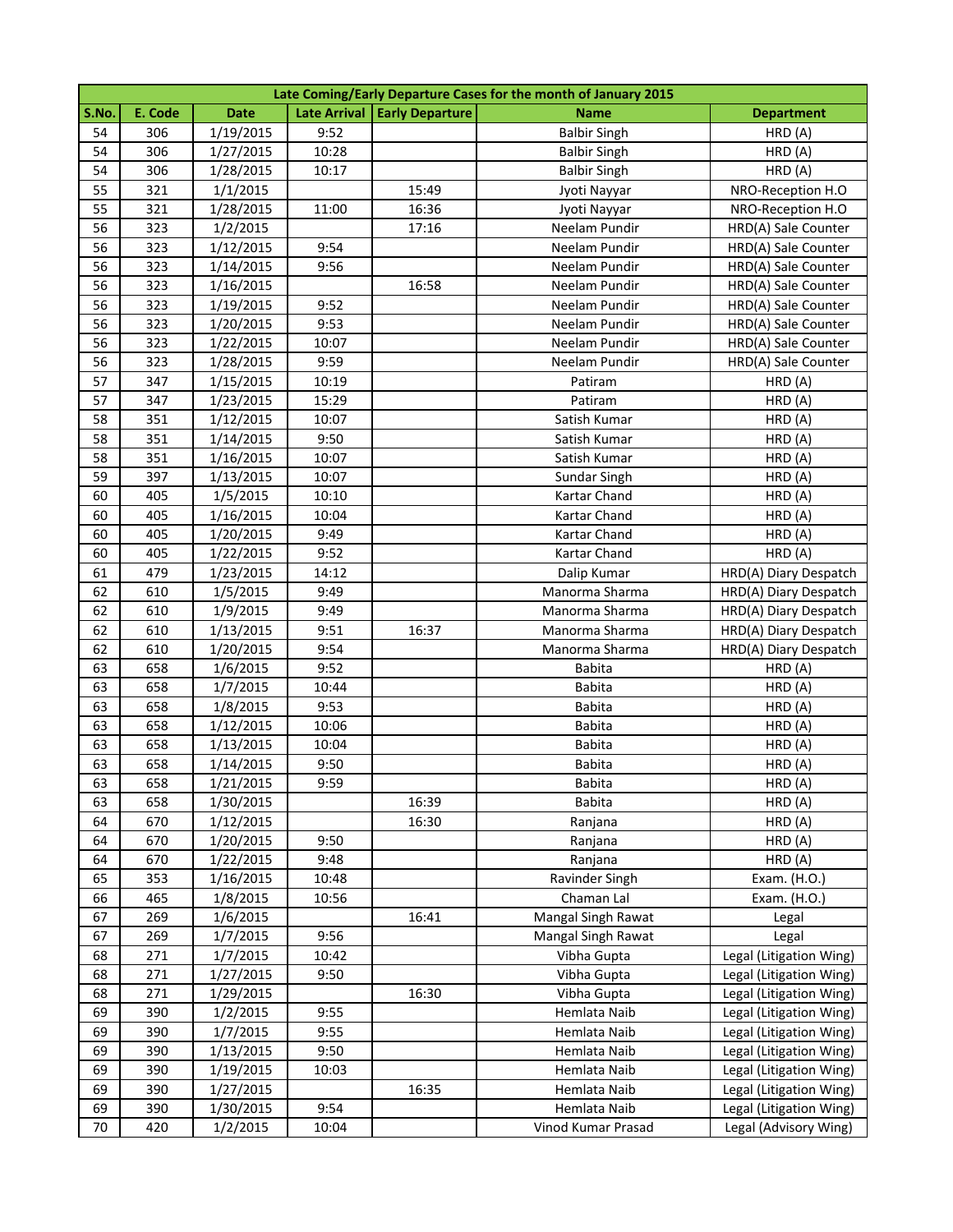|       | Late Coming/Early Departure Cases for the month of January 2015 |             |       |                                |                        |                              |  |  |
|-------|-----------------------------------------------------------------|-------------|-------|--------------------------------|------------------------|------------------------------|--|--|
| S.No. | E. Code                                                         | <b>Date</b> |       | Late Arrival   Early Departure | <b>Name</b>            | <b>Department</b>            |  |  |
| 70    | 420                                                             | 1/6/2015    |       | 16:41                          | Vinod Kumar Prasad     | Legal (Advisory Wing)        |  |  |
| 70    | 420                                                             | 1/9/2015    | 9:50  |                                | Vinod Kumar Prasad     | Legal (Advisory Wing)        |  |  |
| 70    | 420                                                             | 1/14/2015   | 9:53  |                                | Vinod Kumar Prasad     | Legal (Advisory Wing)        |  |  |
| 70    | 420                                                             | 1/15/2015   | 10:36 |                                | Vinod Kumar Prasad     | Legal (Advisory Wing)        |  |  |
| 71    | 516                                                             | 1/2/2015    | 9:54  |                                | L Shankar              | Legal (Advisory Wing)        |  |  |
| 71    | 516                                                             | 1/7/2015    | 9:54  |                                | L Shankar              | Legal (Advisory Wing)        |  |  |
| 71    | 516                                                             | 1/15/2015   | 9:54  |                                | L Shankar              | Legal (Advisory Wing)        |  |  |
| 71    | 516                                                             | 1/27/2015   | 10:17 |                                | L Shankar              | Legal (Advisory Wing)        |  |  |
| 71    | 516                                                             | 1/28/2015   | 9:50  |                                | L Shankar              | Legal (Advisory Wing)        |  |  |
| 72    | 542                                                             | 1/30/2015   |       | 16:30                          | J P Mishra             | Legal (Advisory Wing)        |  |  |
| 73    | 599                                                             | 1/1/2015    | 9:59  |                                | N. P. Singh            | Legal (Advisory Wing)        |  |  |
| 73    | 599                                                             | 1/2/2015    | 10:46 |                                | N. P. Singh            | Legal (Advisory Wing)        |  |  |
| 73    | 599                                                             | 1/7/2015    | 10:30 |                                | N. P. Singh            | Legal (Advisory Wing)        |  |  |
| 73    | 599                                                             | 1/8/2015    | 9:52  |                                | N. P. Singh            | Legal (Advisory Wing)        |  |  |
| 73    | 599                                                             | 1/9/2015    | 9:53  |                                | N. P. Singh            | Legal (Advisory Wing)        |  |  |
| 73    | 599                                                             | 1/12/2015   | 9:56  |                                | N. P. Singh            | Legal (Advisory Wing)        |  |  |
| 73    | 599                                                             | 1/13/2015   | 10:11 |                                | N. P. Singh            | Legal (Advisory Wing)        |  |  |
| 73    | 599                                                             | 1/19/2015   | 9:48  |                                | N. P. Singh            | Legal (Advisory Wing)        |  |  |
| 73    | 599                                                             | 1/20/2015   | 10:34 |                                | N. P. Singh            | Legal (Advisory Wing)        |  |  |
| 73    | 599                                                             | 1/23/2015   | 10:08 |                                | N. P. Singh            | Legal (Advisory Wing)        |  |  |
| 73    | 599                                                             | 1/27/2015   | 9:52  |                                | N. P. Singh            | Legal (Advisory Wing)        |  |  |
| 74    | 657                                                             | 1/13/2015   | 10:50 |                                | Neetu Passrija         | Legal (Advisory Wing)        |  |  |
| 74    | 657                                                             | 1/14/2015   | 9:56  |                                | Neetu Passrija         | Legal (Advisory Wing)        |  |  |
| 74    | 657                                                             | 1/22/2015   | 10:23 |                                | Neetu Passrija         | Legal (Advisory Wing)        |  |  |
| 74    | 657                                                             | 1/28/2015   | 9:57  |                                | Neetu Passrija         | Legal (Advisory Wing)        |  |  |
| 74    | 657                                                             | 1/29/2015   | 10:03 |                                | Neetu Passrija         | Legal (Advisory Wing)        |  |  |
| 74    | 657                                                             | 1/30/2015   |       | 16:39                          | Neetu Passrija         | Legal (Advisory Wing)        |  |  |
| 75    | 664                                                             | 1/6/2015    | 9:55  |                                | Bhaskar Bhardwaj       | Legal (Litigation Wing)      |  |  |
| 75    | 664                                                             | 1/7/2015    | 10:16 |                                | Bhaskar Bhardwaj       | Legal (Litigation Wing)      |  |  |
| 75    | 664                                                             | 1/16/2015   | 9:58  |                                | Bhaskar Bhardwaj       | Legal (Litigation Wing)      |  |  |
| 75    | 664                                                             | 1/19/2015   | 9:54  |                                | Bhaskar Bhardwaj       | Legal (Litigation Wing)      |  |  |
| 75    | 664                                                             | 1/21/2015   | 10:40 |                                | Bhaskar Bhardwaj       | Legal (Litigation Wing)      |  |  |
| 75    | 664                                                             | 1/22/2015   | 10:07 |                                | Bhaskar Bhardwaj       | Legal (Litigation Wing)      |  |  |
| 75    | 664                                                             | 1/28/2015   | 9:51  |                                | Bhaskar Bhardwaj       | Legal (Litigation Wing)      |  |  |
| 75    | 664                                                             | 1/30/2015   | 9:56  |                                | Bhaskar Bhardwaj       | Legal (Litigation Wing)      |  |  |
| 76    | 751                                                             | 1/6/2015    | 10:21 |                                | Ravindra Singh Pundhir | Legal (Advisory Wing)        |  |  |
| 77    | 767                                                             | 1/5/2015    | 9:53  |                                | Surendra Singh         | Legal (Advisory Wing)        |  |  |
| 77    | 767                                                             | 1/12/2015   | 9:51  |                                | Surendra Singh         | Legal (Advisory Wing)        |  |  |
| 77    | 767                                                             | 1/15/2015   | 10:36 |                                | Surendra Singh         | Legal (Advisory Wing)        |  |  |
| 78    | 777                                                             | 1/5/2015    | 9:51  |                                | Rakesh Sharma          | Legal (Litigation Wing)      |  |  |
| 78    | 777                                                             | 1/12/2015   | 10:01 |                                | Rakesh Sharma          | Legal (Litigation Wing)      |  |  |
| 78    | 777                                                             | 1/14/2015   |       | 16:31                          | Rakesh Sharma          | Legal (Litigation Wing)      |  |  |
| 78    | 777                                                             | 1/29/2015   | 11:26 |                                | Rakesh Sharma          | Legal (Litigation Wing)      |  |  |
| 79    | 783                                                             | 1/8/2015    | 11:02 |                                | Priyanshu Gupta        | Legal (RTI Appellate)        |  |  |
| 79    | 783                                                             | 1/27/2015   | 10:25 |                                | Priyanshu Gupta        | Legal (RTI Appellate)        |  |  |
| 80    | 920                                                             | 1/28/2015   | 9:54  |                                | Shipra Bhalla          | Legal (Litigation Wing)      |  |  |
| 80    | 920                                                             | 1/30/2015   | 10:37 |                                | Shipra Bhalla          | Legal (Litigation Wing)      |  |  |
| 81    | 921                                                             | 1/6/2015    | 9:50  |                                | A. Aruna Sarma         | Legal (Advisory Wing)        |  |  |
| 81    | 921                                                             | 1/7/2015    | 10:46 |                                | A. Aruna Sarma         | Legal (Advisory Wing)        |  |  |
| 81    | 921                                                             | 1/21/2015   | 9:48  |                                | A. Aruna Sarma         | Legal (Advisory Wing)        |  |  |
| 82    | 130                                                             | 1/2/2015    | 9:49  |                                | Suman Bhatia           | <b>Technical Directorate</b> |  |  |
| 82    | 130                                                             | 1/14/2015   | 9:54  |                                | Suman Bhatia           | <b>Technical Directorate</b> |  |  |
| 82    | 130                                                             | 1/23/2015   | 14:25 |                                | Suman Bhatia           | <b>Technical Directorate</b> |  |  |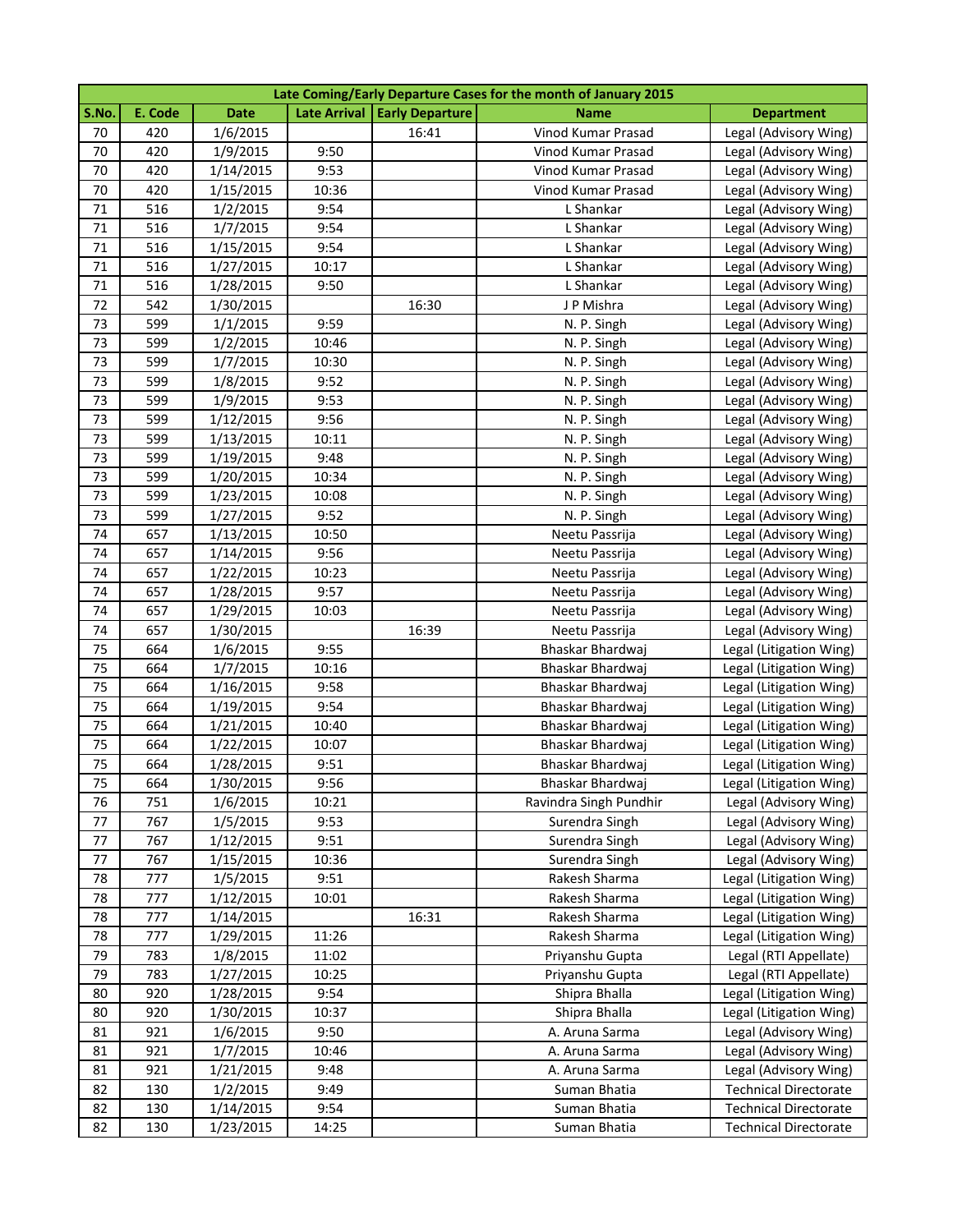|       | Late Coming/Early Departure Cases for the month of January 2015 |             |                     |                        |                |                                                 |  |  |  |
|-------|-----------------------------------------------------------------|-------------|---------------------|------------------------|----------------|-------------------------------------------------|--|--|--|
| S.No. | E. Code                                                         | <b>Date</b> | <b>Late Arrival</b> | <b>Early Departure</b> | <b>Name</b>    | <b>Department</b>                               |  |  |  |
| 82    | 130                                                             | 1/28/2015   |                     | 16:33                  | Suman Bhatia   | <b>Technical Directorate</b>                    |  |  |  |
| 82    | 130                                                             | 1/30/2015   | 10:53               |                        | Suman Bhatia   | <b>Technical Directorate</b>                    |  |  |  |
| 83    | 234                                                             | 1/16/2015   |                     | 16:45                  | Tika Chandra   | <b>Technical Directorate</b>                    |  |  |  |
| 84    | 372                                                             | 1/1/2015    |                     | 16:33                  | Kishana Nand   | <b>Technical Directorate</b>                    |  |  |  |
| 84    | 372                                                             | 1/7/2015    |                     | 15:04                  | Kishana Nand   | <b>Technical Directorate</b>                    |  |  |  |
| 84    | 372                                                             | 1/13/2015   | 9:55                |                        | Kishana Nand   | <b>Technical Directorate</b>                    |  |  |  |
| 85    | 598                                                             | 1/1/2015    | 9:58                |                        | Parul Gupta    | <b>Technical Directorate</b>                    |  |  |  |
| 85    | 598                                                             | 1/8/2015    | 9:52                |                        | Parul Gupta    | <b>Technical Directorate</b>                    |  |  |  |
| 85    | 598                                                             | 1/20/2015   | 9:50                |                        | Parul Gupta    | <b>Technical Directorate</b>                    |  |  |  |
| 86    | 606                                                             | 1/5/2015    | 11:17               |                        | Deepali Garg   | Secretary - Expert<br><b>Advisory Committee</b> |  |  |  |
|       |                                                                 |             |                     |                        |                | Secretary-Research                              |  |  |  |
| 86    | 606                                                             | 1/8/2015    | 9:58                |                        | Deepali Garg   | Committee                                       |  |  |  |
|       |                                                                 |             |                     |                        |                | Secretary-Research                              |  |  |  |
| 86    | 606                                                             | 1/13/2015   | 9:59                |                        | Deepali Garg   | Committee                                       |  |  |  |
|       |                                                                 |             |                     |                        |                | Secretary-Research                              |  |  |  |
| 86    | 606                                                             | 1/30/2015   | 9:57                |                        | Deepali Garg   | Committee                                       |  |  |  |
|       |                                                                 |             |                     |                        |                | Secretary- Ind AS (IFRS)                        |  |  |  |
| 87    | 620                                                             | 1/2/2015    | 10:04               |                        | Parminder Kaur | Implementation                                  |  |  |  |
|       |                                                                 |             |                     |                        |                | Committee                                       |  |  |  |
|       |                                                                 |             |                     |                        |                | Secretary- Ind AS (IFRS)                        |  |  |  |
| 87    | 620                                                             | 1/5/2015    | 9:57                |                        | Parminder Kaur | Implementation                                  |  |  |  |
|       |                                                                 |             |                     |                        |                | Committee                                       |  |  |  |
|       |                                                                 |             |                     |                        |                | Secretary- Ind AS (IFRS)                        |  |  |  |
| 87    | 620                                                             | 1/6/2015    | 9:48                |                        | Parminder Kaur | Implementation                                  |  |  |  |
|       |                                                                 |             |                     |                        |                | Committee                                       |  |  |  |
|       |                                                                 |             |                     |                        |                | Secretary- Ind AS (IFRS)                        |  |  |  |
| 87    | 620                                                             | 1/8/2015    | 9:57                |                        | Parminder Kaur | Implementation                                  |  |  |  |
|       |                                                                 |             |                     |                        |                | Committee                                       |  |  |  |
|       |                                                                 |             |                     |                        |                | Secretary- Ind AS (IFRS)                        |  |  |  |
| 87    | 620                                                             | 1/9/2015    | 10:54               |                        | Parminder Kaur | Implementation                                  |  |  |  |
|       |                                                                 |             |                     |                        |                | Committee                                       |  |  |  |
|       |                                                                 |             |                     |                        |                | Secretary- Ind AS (IFRS)                        |  |  |  |
| 87    | 620                                                             | 1/14/2015   | 9:57                |                        | Parminder Kaur | Implementation                                  |  |  |  |
|       |                                                                 |             |                     |                        |                | Committee                                       |  |  |  |
|       |                                                                 |             |                     |                        |                | Secretary- Ind AS (IFRS)                        |  |  |  |
| 87    | 620                                                             | 1/19/2015   | 9:55                |                        | Parminder Kaur | Implementation                                  |  |  |  |
|       |                                                                 |             |                     |                        |                | Committee                                       |  |  |  |
|       |                                                                 |             |                     |                        |                | Secretary- Ind AS (IFRS)                        |  |  |  |
| 87    | 620                                                             | 1/22/2015   | 9:53                |                        | Parminder Kaur | Implementation                                  |  |  |  |
|       |                                                                 |             |                     |                        |                | Committee                                       |  |  |  |
|       |                                                                 |             |                     |                        |                | Secretary- Ind AS (IFRS)                        |  |  |  |
| 87    | 620                                                             | 1/28/2015   | 9:52                |                        | Parminder Kaur | Implementation                                  |  |  |  |
|       |                                                                 |             |                     |                        |                | Committee                                       |  |  |  |
|       |                                                                 |             |                     |                        |                | Secretary- Ind AS (IFRS)                        |  |  |  |
| 87    | 620                                                             | 1/30/2015   | 10:13               | 16:57                  | Parminder Kaur | Implementation                                  |  |  |  |
|       |                                                                 |             |                     |                        |                | Committee                                       |  |  |  |
| 88    | 660                                                             | 1/5/2015    | 10:35               |                        | Ravi N         | <b>Technical Directorate</b>                    |  |  |  |
| 88    | 660                                                             | 1/15/2015   |                     | 16:41                  | Ravi N         | <b>Technical Directorate</b>                    |  |  |  |
| 88    | 660                                                             | 1/16/2015   |                     | 16:46                  | Ravi N         | <b>Technical Directorate</b>                    |  |  |  |
| 88    | 660                                                             | 1/22/2015   | 9:53                |                        | Ravi N         | <b>Technical Directorate</b>                    |  |  |  |
| 89    | 702                                                             | 1/19/2015   | 10:04               |                        | Sonia Taneja   | <b>Technical Directorate</b>                    |  |  |  |
|       |                                                                 |             |                     |                        |                | (XBRL)                                          |  |  |  |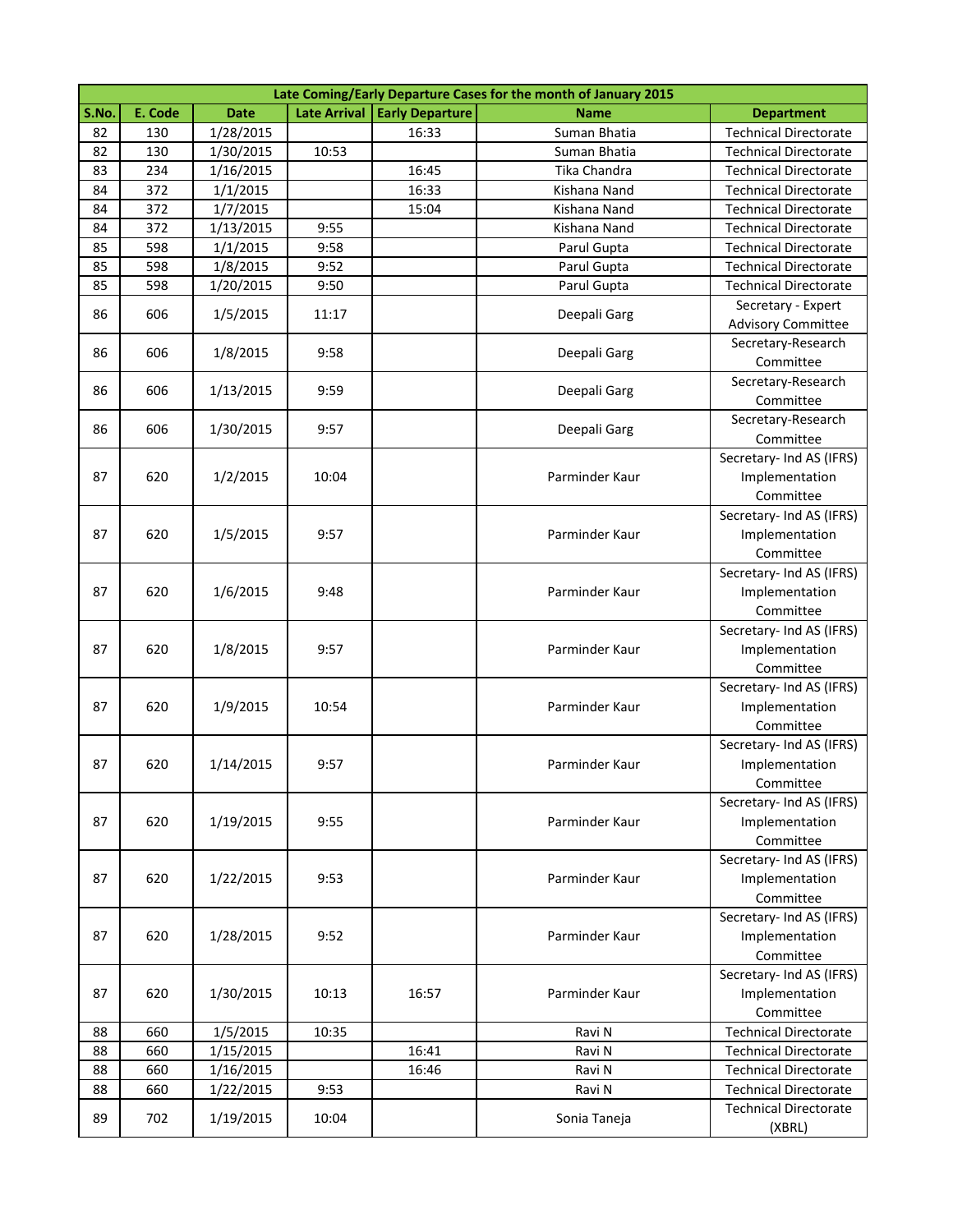|       | Late Coming/Early Departure Cases for the month of January 2015 |             |                     |                        |              |                                                                                   |  |  |  |
|-------|-----------------------------------------------------------------|-------------|---------------------|------------------------|--------------|-----------------------------------------------------------------------------------|--|--|--|
| S.No. | E. Code                                                         | <b>Date</b> | <b>Late Arrival</b> | <b>Early Departure</b> | <b>Name</b>  | <b>Department</b>                                                                 |  |  |  |
| 89    | 702                                                             | 1/29/2015   |                     | 16:29                  | Sonia Taneja | <b>Technical Directorate</b><br>(XBRL)                                            |  |  |  |
| 90    | 802                                                             | 1/5/2015    | 10:02               |                        | Geetanshu    | <b>Accounting Standard</b><br>Board                                               |  |  |  |
| 90    | 802                                                             | 1/6/2015    | 9:56                |                        | Geetanshu    | <b>Accounting Standard</b><br>Board                                               |  |  |  |
| 90    | 802                                                             | 1/7/2015    | 9:55                |                        | Geetanshu    | <b>Accounting Standard</b><br>Board                                               |  |  |  |
| 90    | 802                                                             | 1/15/2015   | 11:03               |                        | Geetanshu    | <b>Accounting Standard</b><br>Board                                               |  |  |  |
| 90    | 802                                                             | 1/19/2015   | 9:54                |                        | Geetanshu    | <b>Accounting Standard</b><br>Board                                               |  |  |  |
| 90    | 802                                                             | 1/23/2015   | 14:06               |                        | Geetanshu    | <b>Accounting Standard</b><br>Board                                               |  |  |  |
| 91    | 828                                                             | 1/8/2015    | 10:00               |                        | Deepti       | Secretary - Committee on<br>Accounting Standard for<br><b>Local Bodies</b>        |  |  |  |
| 91    | 828                                                             | 1/15/2015   | 10:57               |                        | Deepti       | Secretary - Committee on<br>Accounting Standard for<br><b>Local Bodies</b>        |  |  |  |
| 91    | 828                                                             | 1/16/2015   | 9:57                |                        | Deepti       | Secretary - Committee on<br>Accounting Standard for<br><b>Local Bodies</b>        |  |  |  |
| 91    | 828                                                             | 1/19/2015   | 11:15               |                        | Deepti       | Secretary - Committee on<br>Accounting Standard for<br><b>Local Bodies</b>        |  |  |  |
| 91    | 828                                                             | 1/22/2015   | 9:51                |                        | Deepti       | Secretary - Committee on<br><b>Accounting Standard for</b><br><b>Local Bodies</b> |  |  |  |
| 91    | 828                                                             | 1/28/2015   | 9:55                |                        | Deepti       | Secretary - Committee on<br>Accounting Standard for<br><b>Local Bodies</b>        |  |  |  |
| 91    | 828                                                             | 1/30/2015   | 9:48                |                        | Deepti       | Secretary - Committee on<br>Accounting Standard for<br>Local Bodies               |  |  |  |
| 92    | 875                                                             | 1/5/2015    | 10:00               |                        | Achin Poddar | <b>Technical Directorate</b>                                                      |  |  |  |
| 92    | 875                                                             | 1/6/2015    | 10:03               |                        | Achin Poddar | <b>Technical Directorate</b>                                                      |  |  |  |
| 92    | 875                                                             | 1/7/2015    | 10:04               |                        | Achin Poddar | <b>Technical Directorate</b>                                                      |  |  |  |
| 92    | 875                                                             | 1/9/2015    | 9:51                |                        | Achin Poddar | <b>Technical Directorate</b>                                                      |  |  |  |
| 92    | 875                                                             | 1/12/2015   | 9:53                |                        | Achin Poddar | <b>Technical Directorate</b>                                                      |  |  |  |
| 92    | 875                                                             | 1/13/2015   | 9:52                |                        | Achin Poddar | <b>Technical Directorate</b>                                                      |  |  |  |
| 92    | 875                                                             | 1/14/2015   | 10:19               | 16:49                  | Achin Poddar | <b>Technical Directorate</b>                                                      |  |  |  |
| 92    | 875                                                             | 1/16/2015   | 10:01               |                        | Achin Poddar | <b>Technical Directorate</b>                                                      |  |  |  |
| 92    | 875                                                             | 1/19/2015   | 10:04               |                        | Achin Poddar | <b>Technical Directorate</b>                                                      |  |  |  |
| 92    | 875                                                             | 1/20/2015   | 9:55                |                        | Achin Poddar | <b>Technical Directorate</b>                                                      |  |  |  |
| 92    | 875                                                             | 1/21/2015   | 10:57               |                        | Achin Poddar | <b>Technical Directorate</b>                                                      |  |  |  |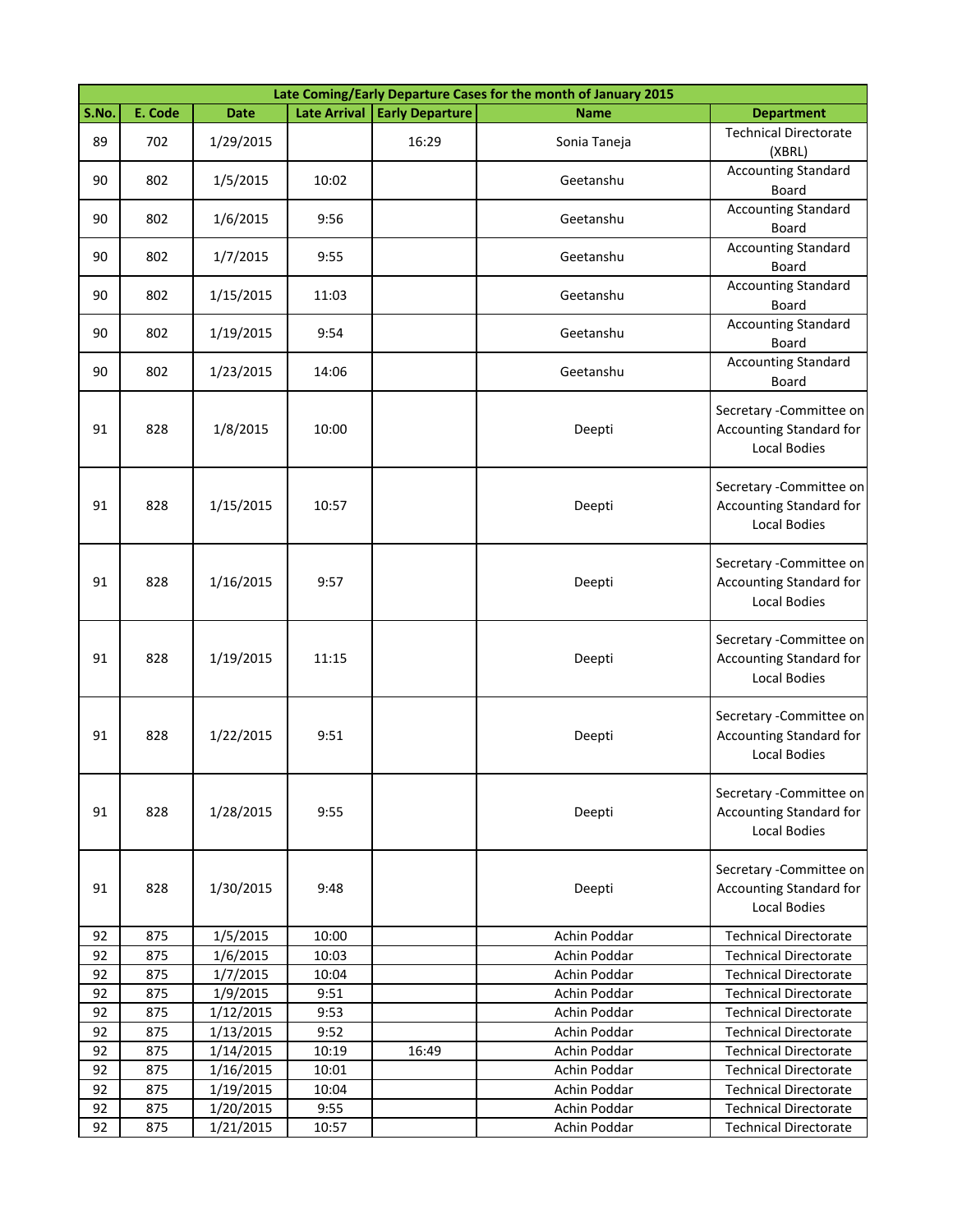|       | Late Coming/Early Departure Cases for the month of January 2015 |             |       |                                |                      |                                        |  |  |  |
|-------|-----------------------------------------------------------------|-------------|-------|--------------------------------|----------------------|----------------------------------------|--|--|--|
| S.No. | E. Code                                                         | <b>Date</b> |       | Late Arrival   Early Departure | <b>Name</b>          | <b>Department</b>                      |  |  |  |
| 92    | 875                                                             | 1/22/2015   | 10:33 |                                | Achin Poddar         | <b>Technical Directorate</b>           |  |  |  |
| 92    | 875                                                             | 1/23/2015   | 14:10 |                                | Achin Poddar         | <b>Technical Directorate</b>           |  |  |  |
| 92    | 875                                                             | 1/27/2015   | 10:08 |                                | Achin Poddar         | <b>Technical Directorate</b>           |  |  |  |
| 92    | 875                                                             | 1/28/2015   | 9:56  |                                | Achin Poddar         | <b>Technical Directorate</b>           |  |  |  |
| 92    | 875                                                             | 1/30/2015   | 9:57  |                                | Achin Poddar         | <b>Technical Directorate</b>           |  |  |  |
| 93    | 883                                                             | 1/5/2015    | 9:57  |                                | Vivek Baid           | <b>Technical Directorate</b><br>(XBRL) |  |  |  |
| 93    | 883                                                             | 1/6/2015    | 9:57  |                                | Vivek Baid           | <b>Technical Directorate</b><br>(XBRL) |  |  |  |
| 93    | 883                                                             | 1/8/2015    | 9:48  |                                | Vivek Baid           | <b>Technical Directorate</b><br>(XBRL) |  |  |  |
| 93    | 883                                                             | 1/9/2015    | 9:56  |                                | Vivek Baid           | <b>Technical Directorate</b><br>(XBRL) |  |  |  |
| 93    | 883                                                             | 1/12/2015   | 9:54  |                                | Vivek Baid           | <b>Technical Directorate</b><br>(XBRL) |  |  |  |
| 93    | 883                                                             | 1/13/2015   | 10:00 |                                | <b>Vivek Baid</b>    | <b>Technical Directorate</b><br>(XBRL) |  |  |  |
| 93    | 883                                                             | 1/14/2015   | 10:03 |                                | <b>Vivek Baid</b>    | <b>Technical Directorate</b><br>(XBRL) |  |  |  |
| 93    | 883                                                             | 1/15/2015   | 9:48  |                                | <b>Vivek Baid</b>    | <b>Technical Directorate</b><br>(XBRL) |  |  |  |
| 93    | 883                                                             | 1/16/2015   | 10:02 |                                | Vivek Baid           | <b>Technical Directorate</b><br>(XBRL) |  |  |  |
| 93    | 883                                                             | 1/19/2015   | 9:56  |                                | Vivek Baid           | <b>Technical Directorate</b><br>(XBRL) |  |  |  |
| 93    | 883                                                             | 1/20/2015   | 9:53  |                                | Vivek Baid           | <b>Technical Directorate</b><br>(XBRL) |  |  |  |
| 93    | 883                                                             | 1/22/2015   | 10:20 |                                | Vivek Baid           | <b>Technical Directorate</b><br>(XBRL) |  |  |  |
| 93    | 883                                                             | 1/27/2015   | 9:51  |                                | Vivek Baid           | <b>Technical Directorate</b><br>(XBRL) |  |  |  |
| 93    | 883                                                             | 1/29/2015   | 10:05 |                                | Vivek Baid           | <b>Technical Directorate</b><br>(XBRL) |  |  |  |
| 93    | 883                                                             | 1/30/2015   | 9:53  |                                | Vivek Baid           | <b>Technical Directorate</b><br>(XBRL) |  |  |  |
| 94    | 890                                                             | 1/9/2015    | 9:50  |                                | Prafulla Raut        | <b>Accounting Standard</b><br>Board    |  |  |  |
| 94    | 890                                                             | 1/19/2015   | 9:58  |                                | Prafulla Raut        | <b>Accounting Standard</b><br>Board    |  |  |  |
| 94    | 890                                                             | 1/20/2015   | 10:01 |                                | Prafulla Raut        | <b>Accounting Standard</b><br>Board    |  |  |  |
| 94    | 890                                                             | 1/22/2015   | 9:52  |                                | Prafulla Raut        | <b>Accounting Standard</b><br>Board    |  |  |  |
| 94    | 890                                                             | 1/27/2015   | 9:51  |                                | Prafulla Raut        | <b>Accounting Standard</b><br>Board    |  |  |  |
| 94    | 890                                                             | 1/29/2015   | 9:52  |                                | Prafulla Raut        | <b>Accounting Standard</b><br>Board    |  |  |  |
| 94    | 890                                                             | 1/30/2015   | 9:51  |                                | Prafulla Raut        | <b>Accounting Standard</b><br>Board    |  |  |  |
| 95    | 892                                                             | 1/9/2015    | 9:50  |                                | Bibhuti Bhusan Nayak | TD                                     |  |  |  |
| 95    | 892                                                             | 1/19/2015   | 9:57  |                                | Bibhuti Bhusan Nayak | <b>TD</b>                              |  |  |  |
| 95    | 892                                                             | 1/20/2015   | 11:05 |                                | Bibhuti Bhusan Nayak | <b>TD</b>                              |  |  |  |
| 95    | 892                                                             | 1/22/2015   | 9:52  |                                | Bibhuti Bhusan Nayak | TD                                     |  |  |  |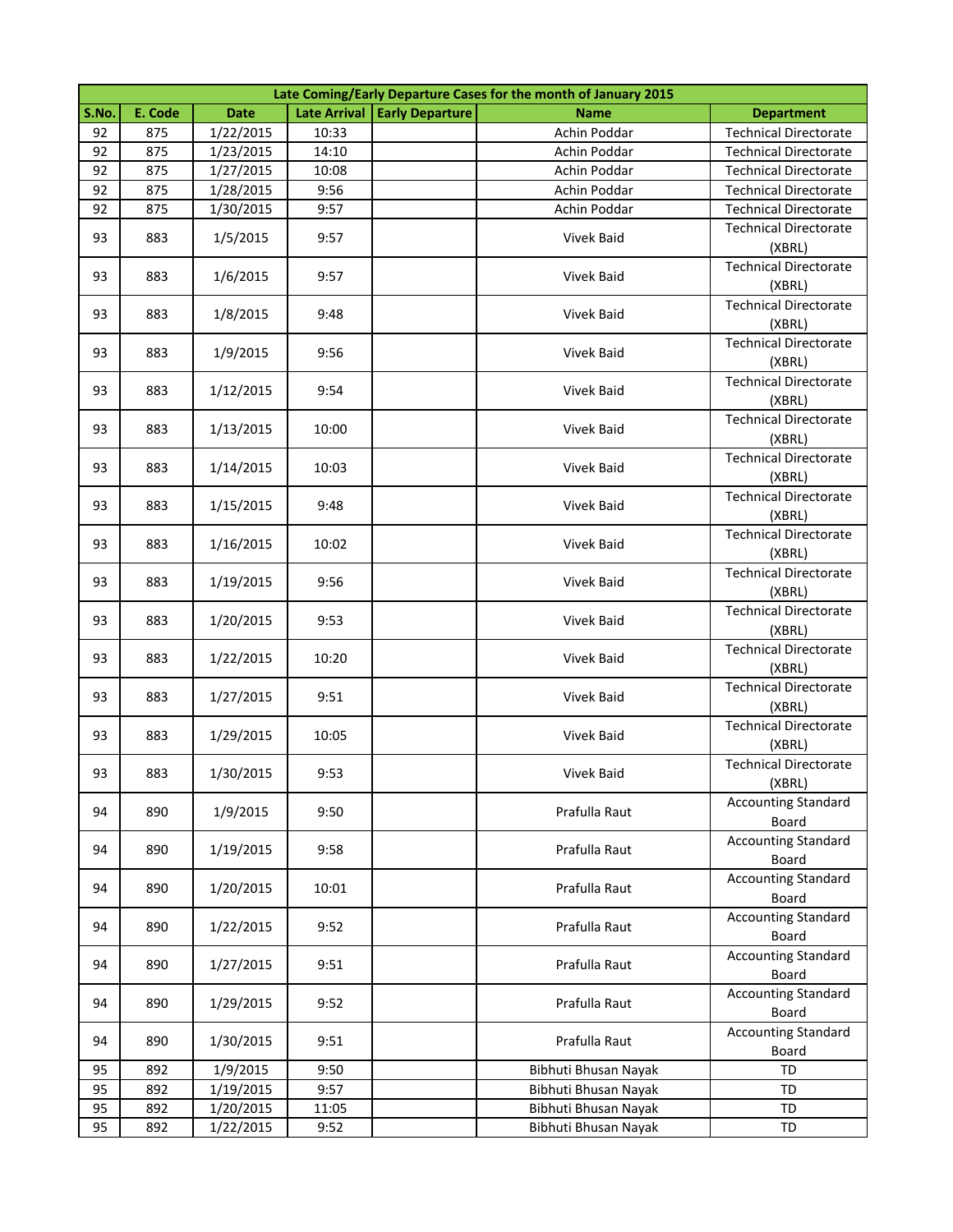|       | Late Coming/Early Departure Cases for the month of January 2015 |             |                     |                        |                      |                              |  |  |
|-------|-----------------------------------------------------------------|-------------|---------------------|------------------------|----------------------|------------------------------|--|--|
| S.No. | E. Code                                                         | <b>Date</b> | <b>Late Arrival</b> | <b>Early Departure</b> | <b>Name</b>          | <b>Department</b>            |  |  |
| 95    | 892                                                             | 1/27/2015   | 9:51                |                        | Bibhuti Bhusan Nayak | TD                           |  |  |
| 95    | 892                                                             | 1/29/2015   | 9:52                |                        | Bibhuti Bhusan Nayak | <b>TD</b>                    |  |  |
| 95    | 892                                                             | 1/30/2015   | 9:50                |                        | Bibhuti Bhusan Nayak | TD                           |  |  |
| 96    | 895                                                             | 1/8/2015    | 10:05               |                        |                      | <b>Accounting Standard</b>   |  |  |
|       |                                                                 |             |                     |                        | Amit Agarwal         | Board                        |  |  |
| 97    | 897                                                             |             |                     |                        |                      | <b>Accounting Standard</b>   |  |  |
|       |                                                                 | 2/1/2015    | 10:02               |                        | Shilpi Hisaria       | Board                        |  |  |
|       |                                                                 |             |                     |                        |                      | Committee on                 |  |  |
| 98    | 956                                                             | 1/2/2015    | 9:54                |                        | Nikita Gupta         | Accounting Standard for      |  |  |
|       |                                                                 |             |                     |                        |                      | Local Bodies                 |  |  |
|       |                                                                 |             |                     |                        |                      | Committee on                 |  |  |
| 98    | 956                                                             | 1/13/2015   | 9:52                |                        | Nikita Gupta         | Accounting Standard for      |  |  |
|       |                                                                 |             |                     |                        |                      | Local Bodies                 |  |  |
|       |                                                                 |             |                     |                        |                      | Committee on                 |  |  |
| 98    | 956                                                             | 1/21/2015   | 9:55                |                        | Nikita Gupta         | Accounting Standard for      |  |  |
|       |                                                                 |             |                     |                        |                      | Local Bodies                 |  |  |
| 99    | 960                                                             | 1/9/2015    |                     | 16:37                  | Manish C Iyer        | <b>Technical Directorate</b> |  |  |
| 100   | 977                                                             | 1/1/2015    | 9:52                |                        | Nikita Bothra        | <b>Technical Directorate</b> |  |  |
| 100   | 977                                                             | 1/9/2015    | 9:53                |                        | Nikita Bothra        | <b>Technical Directorate</b> |  |  |
| 100   | 977                                                             | 1/28/2015   | 10:54               |                        | Nikita Bothra        | <b>Technical Directorate</b> |  |  |
| 100   | 977                                                             | 1/30/2015   |                     | 16:37                  | Nikita Bothra        | <b>Technical Directorate</b> |  |  |
| 101   | 693                                                             | 1/2/2015    | 11:30               |                        | Puran Bhatt          | CMI                          |  |  |
| 101   | 693                                                             | 1/6/2015    | 10:04               |                        | Puran Bhatt          | CMI                          |  |  |
| 101   | 693                                                             | 1/8/2015    | 10:19               |                        | Puran Bhatt          | CMI                          |  |  |
| 101   | 693                                                             | 1/9/2015    | 9:53                |                        | Puran Bhatt          | CMI                          |  |  |
| 101   | 693                                                             | 1/12/2015   | 10:08               |                        | Puran Bhatt          | CMI                          |  |  |
| 101   | 693                                                             | 1/13/2015   | 10:14               |                        | Puran Bhatt          | CMI                          |  |  |
| 101   | 693                                                             | 1/14/2015   | 10:10               |                        | Puran Bhatt          | CMI                          |  |  |
| 101   | 693                                                             | 1/15/2015   | 10:50               |                        | Puran Bhatt          | CMI                          |  |  |
| 101   | 693                                                             | 1/16/2015   | 10:06               |                        | Puran Bhatt          | <b>CMI</b>                   |  |  |
| 101   | 693                                                             | 1/19/2015   | 10:08               |                        | Puran Bhatt          | CMI                          |  |  |
| 101   | 693                                                             | 1/21/2015   | 9:50                |                        | Puran Bhatt          | CMI                          |  |  |
| 101   | 693                                                             | 1/22/2015   | 10:37               |                        | Puran Bhatt          | CMI                          |  |  |
| 101   | 693                                                             | 1/23/2015   | 14:21               |                        | Puran Bhatt          | CMI                          |  |  |
| 101   | 693                                                             | 1/27/2015   | 10:24               |                        | Puran Bhatt          | CMI                          |  |  |
| 101   | 693                                                             | 1/29/2015   | 10:28               |                        | Puran Bhatt          | CMI                          |  |  |
| 101   | 693                                                             | 1/30/2015   | 11:09               |                        | Puran Bhatt          | CMI                          |  |  |
| 102   | 852                                                             | 1/1/2015    | 9:53                |                        | Ruchi Gupta          | CMI                          |  |  |
| 102   | 852                                                             | 1/2/2015    | 10:04               |                        | Ruchi Gupta          | CMI                          |  |  |
| 102   | 852                                                             | 1/7/2015    | 9:49                |                        | Ruchi Gupta          | CMI                          |  |  |
| 102   | 852                                                             | 1/8/2015    | 10:06               |                        | Ruchi Gupta          | CMI                          |  |  |
| 102   | 852                                                             | 1/9/2014    | 9:48                |                        | Ruchi Gupta          | CMI                          |  |  |
| 102   | 852                                                             | 1/12/2015   | 10:01               |                        | Ruchi Gupta          | CMI                          |  |  |
| 102   | 852                                                             | 1/13/2015   | 9:55                |                        | Ruchi Gupta          | <b>CMI</b>                   |  |  |
| 102   | 852                                                             | 1/14/2015   | 9:48                |                        | Ruchi Gupta          | CMI                          |  |  |
| 102   | 852                                                             | 1/15/2015   | 9:49                |                        | Ruchi Gupta          | CMI                          |  |  |
| 102   | 852                                                             | 1/16/2015   | 9:56                |                        | Ruchi Gupta          | CMI                          |  |  |
| 102   | 852                                                             | 1/20/2015   | 9:51                |                        | Ruchi Gupta          | CMI                          |  |  |
| 102   | 852                                                             | 1/27/2015   | 9:56                |                        | Ruchi Gupta          | CMI                          |  |  |
| 102   | 852                                                             | 1/28/2015   | 10:15               |                        | Ruchi Gupta          | CMI                          |  |  |
| 102   | 852                                                             | 1/29/2015   | 10:01               |                        | Ruchi Gupta          | CMI                          |  |  |
| 103   | 957                                                             | 1/2/2015    | 9:52                |                        | Shweta Goel          | CMI                          |  |  |
| 103   | 957                                                             | 1/7/2015    | 9:52                |                        | Shweta Goel          | <b>CMI</b>                   |  |  |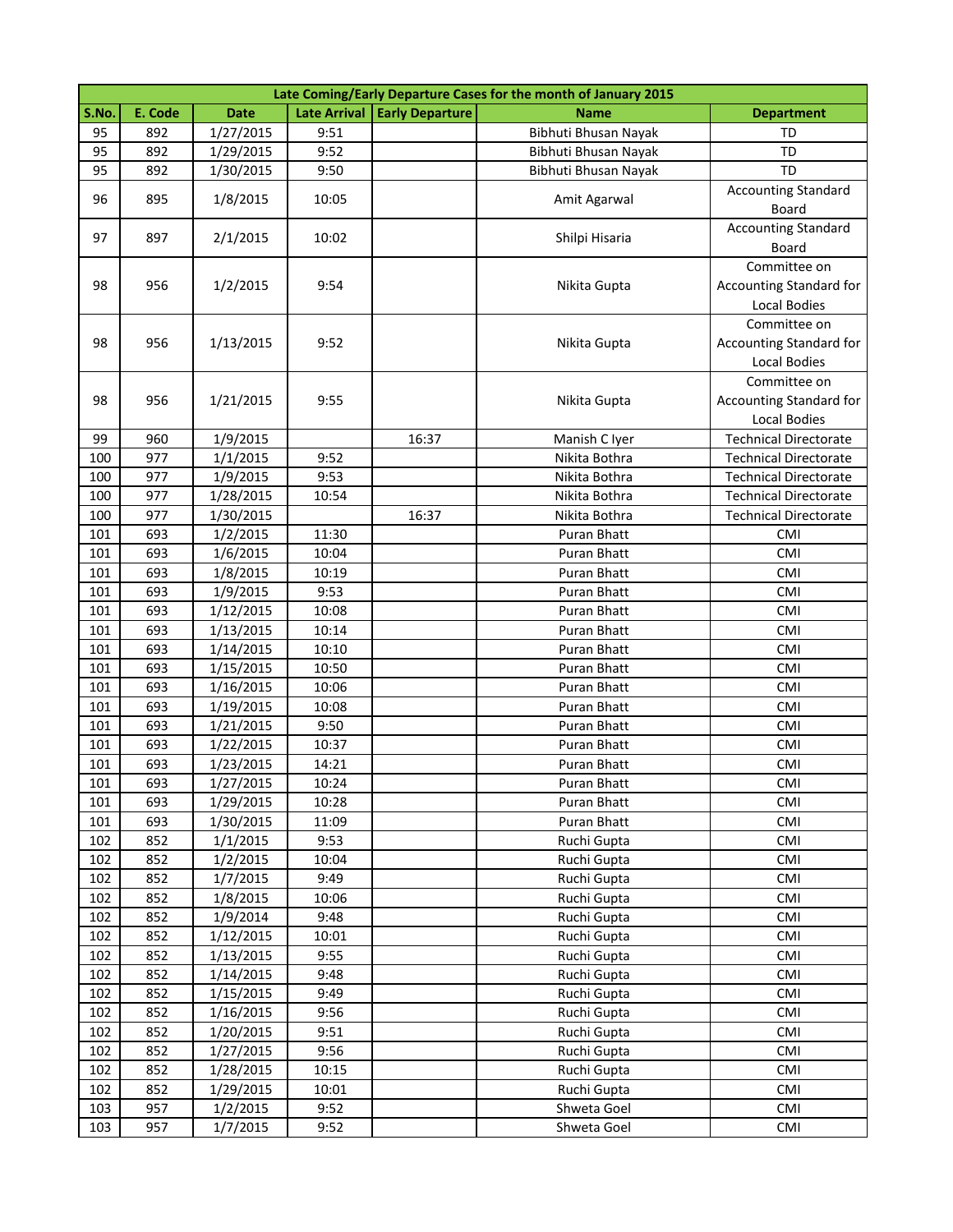|       | Late Coming/Early Departure Cases for the month of January 2015 |             |       |                                |                   |                                          |  |  |
|-------|-----------------------------------------------------------------|-------------|-------|--------------------------------|-------------------|------------------------------------------|--|--|
| S.No. | E. Code                                                         | <b>Date</b> |       | Late Arrival   Early Departure | <b>Name</b>       | <b>Department</b>                        |  |  |
| 103   | 957                                                             | 1/12/2015   | 9:49  |                                | Shweta Goel       | CMI                                      |  |  |
| 103   | 957                                                             | 1/13/2015   | 11:00 |                                | Shweta Goel       | CMI                                      |  |  |
| 103   | 957                                                             | 1/16/2015   | 9:48  |                                | Shweta Goel       | CMI                                      |  |  |
| 103   | 957                                                             | 1/20/2015   | 9:51  |                                | Shweta Goel       | <b>CMI</b>                               |  |  |
| 103   | 957                                                             | 1/21/2015   | 9:48  |                                | Shweta Goel       | <b>CMI</b>                               |  |  |
| 103   | 957                                                             | 1/28/2015   | 9:51  |                                | Shweta Goel       | <b>CMI</b>                               |  |  |
| 104   | 980                                                             | 1/8/2015    | 9:57  |                                | Neha Bansal       | <b>CMI</b>                               |  |  |
| 104   | 980                                                             | 1/13/2015   | 9:50  |                                | Neha Bansal       | CMI                                      |  |  |
| 104   | 980                                                             | 1/16/2015   | 9:53  |                                | Neha Bansal       | CMI                                      |  |  |
| 104   | 980                                                             | 1/27/2015   | 9:52  |                                | Neha Bansal       | CMI                                      |  |  |
| 105   | 681                                                             | 1/2/2015    | 10:04 |                                | Rashmi Goel       | Secretary-FRRB                           |  |  |
| 105   | 681                                                             | 1/8/2015    | 9:57  |                                | Rashmi Goel       | Secretary-FRRB                           |  |  |
| 105   | 681                                                             | 1/22/2015   | 9:51  |                                | Rashmi Goel       | Secretary-FRRB                           |  |  |
| 106   | 691                                                             | 1/22/2015   | 10:07 |                                | Nidhi Singh       | <b>FRRB</b>                              |  |  |
| 107   | 692                                                             | 1/8/2015    | 10:56 |                                | Ankita Mangla     | <b>FRRB</b>                              |  |  |
| 107   | 692                                                             | 1/20/2015   | 9:50  |                                | Ankita Mangla     | FRRB                                     |  |  |
| 107   | 692                                                             | 1/23/2015   | 14:03 |                                | Ankita Mangla     | FRRB                                     |  |  |
| 107   | 692                                                             | 1/30/2015   |       | 16:34                          | Ankita Mangla     | FRRB                                     |  |  |
| 108   | 704                                                             | 1/2/2015    | 9:54  |                                | Chetna Gupta      | FRRB                                     |  |  |
| 108   | 704                                                             | 1/8/2015    | 10:12 |                                | Chetna Gupta      | <b>FRRB</b>                              |  |  |
| 108   | 704                                                             | 1/9/2015    | 9:51  |                                | Chetna Gupta      | FRRB                                     |  |  |
| 108   | 704                                                             | 1/12/2015   | 9:49  |                                | Chetna Gupta      | FRRB                                     |  |  |
| 108   | 704                                                             | 1/13/2015   | 9:51  |                                | Chetna Gupta      | <b>FRRB</b>                              |  |  |
| 108   | 704                                                             | 1/28/2015   |       | 16:30                          | Chetna Gupta      | FRRB                                     |  |  |
| 109   | 804                                                             | 1/5/2015    | 10:01 |                                | Rohit Kumar Ahuja | <b>FRRB</b>                              |  |  |
| 109   | 804                                                             | 1/7/2015    | 9:52  |                                | Rohit Kumar Ahuja | FRRB                                     |  |  |
| 109   | 804                                                             | 1/8/2015    | 10:03 |                                | Rohit Kumar Ahuja | FRRB                                     |  |  |
| 109   | 804                                                             | 1/12/2015   | 10:00 |                                | Rohit Kumar Ahuja | FRRB                                     |  |  |
| 109   | 804                                                             | 1/14/2015   | 9:57  |                                | Rohit Kumar Ahuja | FRRB                                     |  |  |
| 109   | 804                                                             | 1/15/2015   | 9:58  |                                | Rohit Kumar Ahuja | <b>FRRB</b>                              |  |  |
| 109   | 804                                                             | 1/16/2015   | 9:55  |                                | Rohit Kumar Ahuja | <b>FRRB</b>                              |  |  |
| 109   | 804                                                             | 1/19/2015   | 10:06 |                                | Rohit Kumar Ahuja | FRRB                                     |  |  |
| 109   | 804                                                             | 1/22/2015   | 9:57  |                                | Rohit Kumar Ahuja | <b>FRRB</b>                              |  |  |
| 110   | 856                                                             | 1/2/2015    | 9:48  |                                | Savita Sharma     | FRRB                                     |  |  |
| 110   | 856                                                             | 1/7/2015    | 10:39 |                                | Savita Sharma     | FRRB                                     |  |  |
| 110   | 856                                                             | 1/29/2015   |       | 16:31                          | Savita Sharma     | <b>FRRB</b>                              |  |  |
| 110   | 856                                                             | 1/30/2015   | 11:42 |                                | Savita Sharma     | FRRB                                     |  |  |
| 111   | 925                                                             | 1/5/2015    | 10:01 |                                | Khushboo Bansal   | FRRB                                     |  |  |
| 111   | 925                                                             | 1/6/2015    | 9:55  |                                | Khushboo Bansal   | <b>FRRB</b>                              |  |  |
| 111   | 925                                                             | 1/9/2015    | 9:53  |                                | Khushboo Bansal   | <b>FRRB</b>                              |  |  |
| 111   | 925                                                             | 1/13/2015   | 9:51  |                                | Khushboo Bansal   | <b>FRRB</b>                              |  |  |
| 111   | 925                                                             | 1/15/2015   | 9:53  |                                | Khushboo Bansal   | <b>FRRB</b>                              |  |  |
| 111   | 925                                                             | 1/19/2015   | 11:00 |                                | Khushboo Bansal   | <b>FRRB</b>                              |  |  |
| 111   | 925                                                             | 1/27/2015   | 9:50  |                                | Khushboo Bansal   | <b>FRRB</b>                              |  |  |
| 111   | 925                                                             | 1/28/2015   | 9:51  |                                | Khushboo Bansal   | <b>FRRB</b>                              |  |  |
| 111   | 925                                                             | 1/29/2015   | 10:06 | 16:31                          | Khushboo Bansal   | <b>FRRB</b>                              |  |  |
| 112   | 107                                                             | 1/6/2015    |       | 16:31                          | Parbodh Kumar     | <b>International Affair</b>              |  |  |
|       |                                                                 |             |       |                                |                   | Committee                                |  |  |
| 112   | 107                                                             | 1/14/2015   | 9:58  |                                | Parbodh Kumar     | <b>International Affair</b><br>Committee |  |  |
| 112   | 107                                                             | 1/16/2015   | 10:18 |                                | Parbodh Kumar     | <b>International Affair</b>              |  |  |
|       |                                                                 |             |       |                                |                   | Committee                                |  |  |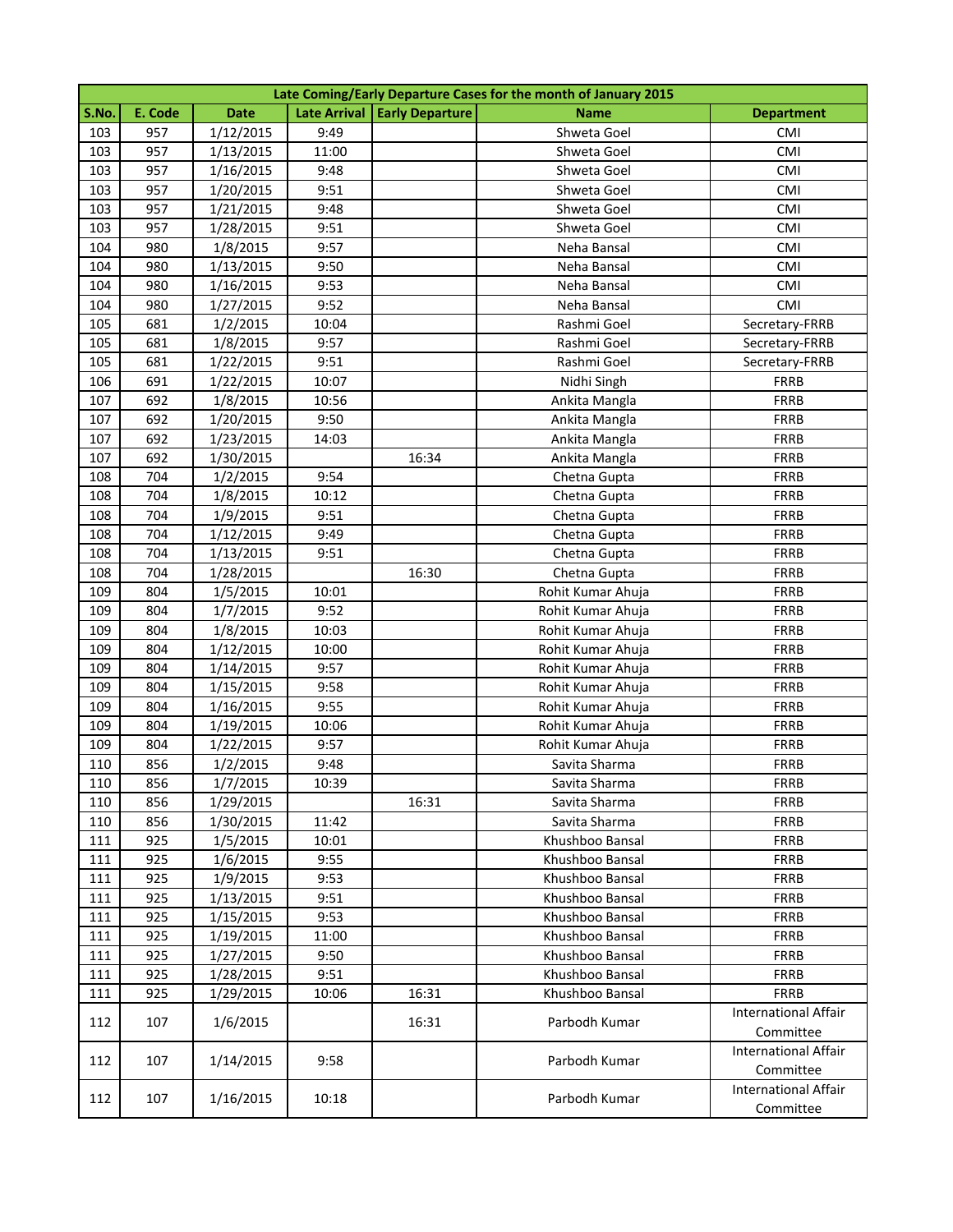|       | Late Coming/Early Departure Cases for the month of January 2015 |             |                     |                        |                     |                                              |  |  |  |
|-------|-----------------------------------------------------------------|-------------|---------------------|------------------------|---------------------|----------------------------------------------|--|--|--|
| S.No. | E. Code                                                         | <b>Date</b> | <b>Late Arrival</b> | <b>Early Departure</b> | <b>Name</b>         | <b>Department</b>                            |  |  |  |
| 112   | 107                                                             | 1/23/2015   | 14:08               |                        | Parbodh Kumar       | <b>International Affair</b><br>Committee     |  |  |  |
| 113   | 113                                                             | 1/6/2015    | 10:45               |                        | Shashi Ailawadi     | <b>International Affair</b><br>Committee     |  |  |  |
| 113   | 113                                                             | 1/14/2015   |                     | 16:37                  | Shashi Ailawadi     | <b>International Affair</b><br>Committee     |  |  |  |
| 113   | 113                                                             | 1/21/2015   | 9:50                |                        | Shashi Ailawadi     | <b>International Affair</b><br>Committee     |  |  |  |
| 113   | 113                                                             | 1/29/2015   | 11:09               |                        | Shashi Ailawadi     | <b>International Affair</b><br>Committee     |  |  |  |
| 113   | 113                                                             | 1/30/2015   | 9:54                |                        | Shashi Ailawadi     | <b>International Affair</b><br>Committee     |  |  |  |
| 114   | 367                                                             | 1/2/2015    | 10:00               |                        | Suman Khanna        | Committee on Banking,<br>Insurance & Pension |  |  |  |
| 114   | 367                                                             | 1/12/2015   | 10:00               |                        | Suman Khanna        | Committee on Banking,<br>Insurance & Pension |  |  |  |
| 114   | 367                                                             | 1/16/2015   | 9:55                | 16:51                  | Suman Khanna        | Committee on Banking,<br>Insurance & Pension |  |  |  |
| 114   | 367                                                             | 1/21/2015   |                     | 16:30                  | Suman Khanna        | Committee on Banking,<br>Insurance & Pension |  |  |  |
| 114   | 367                                                             | 1/22/2015   | 10:24               |                        | Suman Khanna        | Committee on Banking,<br>Insurance & Pension |  |  |  |
| 114   | 367                                                             | 1/27/2015   | 9:58                |                        | Suman Khanna        | Committee on Banking,<br>Insurance & Pension |  |  |  |
| 114   | 367                                                             | 1/30/2015   | 11:32               |                        | Suman Khanna        | Committee on Banking,<br>Insurance & Pension |  |  |  |
| 115   | 398                                                             | 1/5/2015    | 9:59                |                        | <b>Balbir Singh</b> | International Affair<br>Committee            |  |  |  |
| 115   | 398                                                             | 1/6/2015    | 9:51                |                        | <b>Balbir Singh</b> | <b>International Affair</b><br>Committee     |  |  |  |
| 115   | 398                                                             | 1/7/2015    | 10:35               |                        | <b>Balbir Singh</b> | <b>International Affair</b><br>Committee     |  |  |  |
| 115   | 398                                                             | 1/8/2015    | 10:52               |                        | <b>Balbir Singh</b> | <b>International Affair</b><br>Committee     |  |  |  |
| 115   | 398                                                             | 1/13/2015   | 10:33               |                        | <b>Balbir Singh</b> | <b>International Affair</b><br>Committee     |  |  |  |
| 115   | 398                                                             | 1/14/2015   | 10:14               |                        | <b>Balbir Singh</b> | <b>International Affair</b><br>Committee     |  |  |  |
| 115   | 398                                                             | 1/15/2015   | 9:57                |                        | <b>Balbir Singh</b> | <b>International Affair</b><br>Committee     |  |  |  |
| 116   | 531                                                             | 1/5/2015    | 11:29               |                        | Rakesh Kumar Sehgal | <b>International Affair</b><br>Committee     |  |  |  |
| 116   | 531                                                             | 1/15/2015   | 10:04               |                        | Rakesh Kumar Sehgal | <b>International Affair</b><br>Committee     |  |  |  |
| 116   | 531                                                             | 1/19/2015   | 10:51               |                        | Rakesh Kumar Sehgal | <b>International Affair</b><br>Committee     |  |  |  |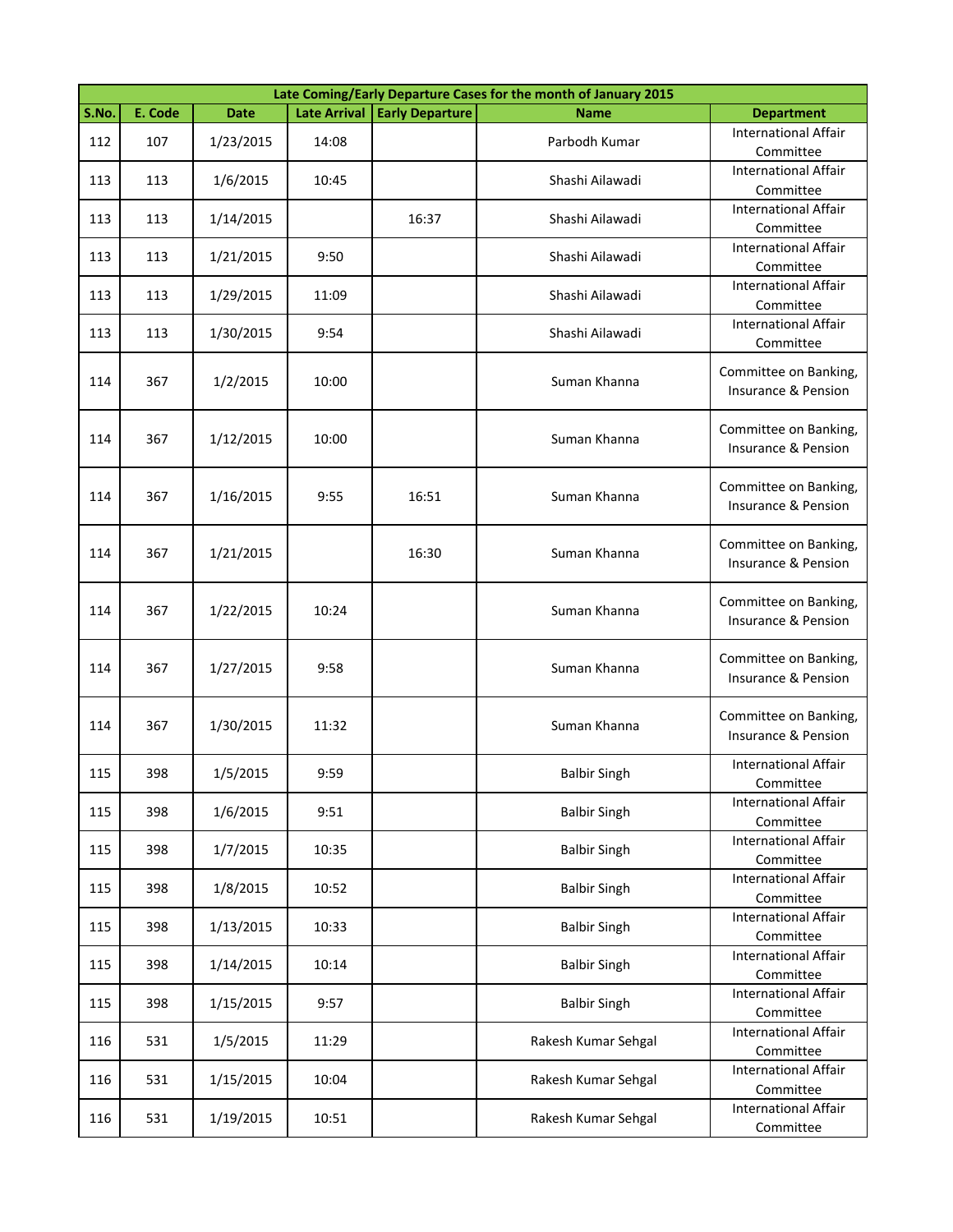|            | Late Coming/Early Departure Cases for the month of January 2015 |             |              |                        |                                       |                                          |  |  |  |
|------------|-----------------------------------------------------------------|-------------|--------------|------------------------|---------------------------------------|------------------------------------------|--|--|--|
| S.No.      | E. Code                                                         | <b>Date</b> | Late Arrival | <b>Early Departure</b> | <b>Name</b>                           | <b>Department</b>                        |  |  |  |
| 116        | 531                                                             | 1/20/2015   | 10:04        |                        | Rakesh Kumar Sehgal                   | <b>International Affair</b><br>Committee |  |  |  |
|            |                                                                 |             |              |                        |                                       | <b>International Affair</b>              |  |  |  |
| 116        | 531                                                             | 1/21/2015   | 10:26        |                        | Rakesh Kumar Sehgal                   | Committee                                |  |  |  |
| 117        | 533                                                             | 1/6/2015    | 10:32        |                        | Anita Suneja                          | Perspective Planning                     |  |  |  |
|            |                                                                 |             |              |                        |                                       | Committee                                |  |  |  |
| 117        | 533                                                             | 1/21/2015   | 9:49         |                        | Anita Suneja                          | Perspective Planning<br>Committee        |  |  |  |
|            |                                                                 |             |              |                        |                                       | Perspective Planning                     |  |  |  |
| 117        | 533                                                             | 1/27/2015   | 10:43        |                        | Anita Suneja                          | Committee                                |  |  |  |
|            |                                                                 |             |              |                        |                                       | Perspective Planning                     |  |  |  |
| 117        | 533                                                             | 1/30/2015   | 9:54         |                        | Anita Suneja                          | Committee                                |  |  |  |
|            |                                                                 |             |              |                        |                                       | Secretary-Committee for                  |  |  |  |
| 118        | 641                                                             | 1/5/2015    | 9:49         |                        | Mudit Vashishtha                      | Members in                               |  |  |  |
|            |                                                                 |             |              |                        |                                       | Entrepreneurship &                       |  |  |  |
|            |                                                                 |             |              |                        |                                       | <b>Public Services</b>                   |  |  |  |
|            |                                                                 |             |              |                        |                                       | Secretary-Committee for                  |  |  |  |
| 118        | 641                                                             | 1/6/2015    | 9:49         |                        | Mudit Vashishtha                      | Members in                               |  |  |  |
|            |                                                                 |             |              |                        |                                       | Entrepreneurship &                       |  |  |  |
|            |                                                                 |             |              |                        |                                       | <b>Public Services</b>                   |  |  |  |
|            |                                                                 |             |              |                        |                                       | Secretary-Committee for                  |  |  |  |
| 641<br>118 | 1/7/2015                                                        | 9:54        |              | Mudit Vashishtha       | Members in                            |                                          |  |  |  |
|            |                                                                 |             |              |                        |                                       | Entrepreneurship &                       |  |  |  |
|            |                                                                 |             |              |                        |                                       | <b>Public Services</b>                   |  |  |  |
|            |                                                                 |             |              |                        | Secretary-Committee for<br>Members in |                                          |  |  |  |
| 118        | 641                                                             | 1/14/2015   | 9:58         |                        | Mudit Vashishtha                      | Entrepreneurship &                       |  |  |  |
|            |                                                                 |             |              |                        |                                       | <b>Public Services</b>                   |  |  |  |
|            |                                                                 |             |              |                        |                                       | Secretary-Committee for                  |  |  |  |
|            |                                                                 |             |              |                        |                                       | Members in                               |  |  |  |
| 118        | 641                                                             | 1/15/2015   | 10:02        |                        | Mudit Vashishtha                      | Entrepreneurship &                       |  |  |  |
|            |                                                                 |             |              |                        |                                       | <b>Public Services</b>                   |  |  |  |
|            |                                                                 |             |              |                        |                                       | Secretary-Committee for                  |  |  |  |
|            |                                                                 |             |              |                        |                                       | Members in                               |  |  |  |
| 118        | 641                                                             | 1/16/2015   | 9:50         |                        | Mudit Vashishtha                      | Entrepreneurship &                       |  |  |  |
|            |                                                                 |             |              |                        |                                       | <b>Public Services</b>                   |  |  |  |
|            |                                                                 |             |              |                        |                                       | Secretary-Committee for                  |  |  |  |
| 118        | 641                                                             | 1/20/2015   | 9:54         |                        | Mudit Vashishtha                      | Members in                               |  |  |  |
|            |                                                                 |             |              |                        |                                       | Entrepreneurship &                       |  |  |  |
|            |                                                                 |             |              |                        |                                       | <b>Public Services</b>                   |  |  |  |
|            |                                                                 |             |              |                        |                                       | Secretary-Committee for                  |  |  |  |
| 118        | 641                                                             | 1/22/2015   | 9:59         |                        | Mudit Vashishtha                      | Members in                               |  |  |  |
|            |                                                                 |             |              |                        |                                       | Entrepreneurship &                       |  |  |  |
|            |                                                                 |             |              |                        |                                       | <b>Public Services</b>                   |  |  |  |
|            |                                                                 |             |              |                        |                                       | Secretary-Committee for<br>Members in    |  |  |  |
| 118        | 641                                                             | 1/23/2015   |              | 16:37                  | Mudit Vashishtha                      | Entrepreneurship &                       |  |  |  |
|            |                                                                 |             |              |                        |                                       | <b>Public Services</b>                   |  |  |  |
|            |                                                                 |             |              |                        |                                       | <b>International Affair</b>              |  |  |  |
| 119        | 644                                                             | 1/19/2015   | 10:12        |                        | Mukesh Kumar                          | Committee                                |  |  |  |
|            |                                                                 |             |              |                        |                                       | <b>International Affair</b>              |  |  |  |
| 119        | 644                                                             | 1/21/2015   | 9:48         |                        | Mukesh Kumar                          | Committee                                |  |  |  |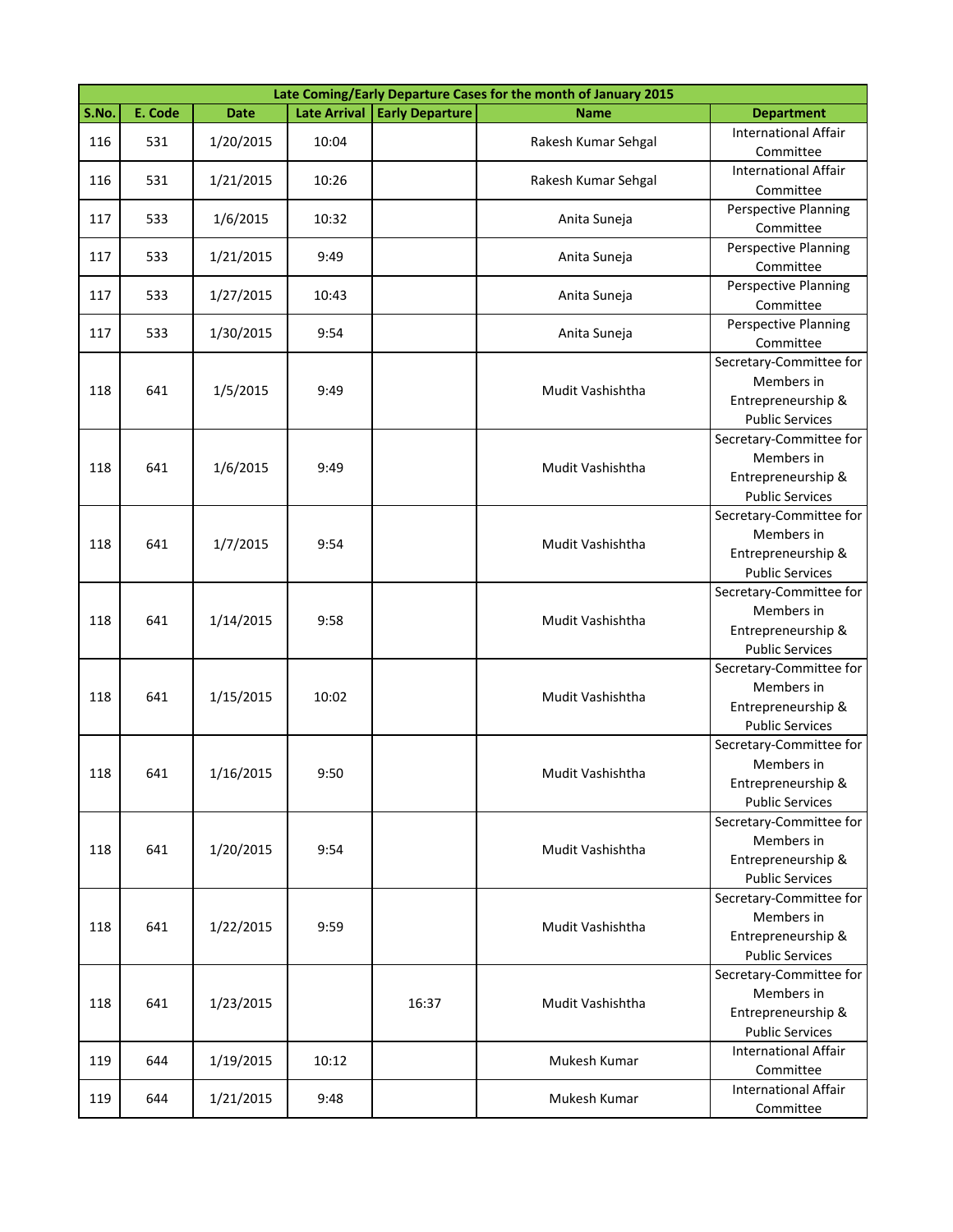|       | Late Coming/Early Departure Cases for the month of January 2015 |             |                     |                        |                 |                                                                    |  |  |  |
|-------|-----------------------------------------------------------------|-------------|---------------------|------------------------|-----------------|--------------------------------------------------------------------|--|--|--|
| S.No. | E. Code                                                         | <b>Date</b> | <b>Late Arrival</b> | <b>Early Departure</b> | <b>Name</b>     | <b>Department</b>                                                  |  |  |  |
| 120   | 667                                                             | 1/5/2015    | 9:57                |                        | Monika Jain     | Committee on Banking,<br>Insurance & Pension                       |  |  |  |
| 120   | 667                                                             | 1/9/2015    | 9:58                |                        | Monika Jain     | Committee on Banking,<br>Insurance & Pension                       |  |  |  |
| 120   | 667                                                             | 1/15/2015   |                     | 16:38                  | Monika Jain     | Committee on Banking,<br>Insurance & Pension                       |  |  |  |
| 120   | 667                                                             | 1/20/2015   | 10:00               |                        | Monika Jain     | Committee on Banking,<br>Insurance & Pension                       |  |  |  |
| 120   | 667                                                             | 1/27/2015   | 10:17               |                        | Monika Jain     | Committee on Banking,<br>Insurance & Pension                       |  |  |  |
| 120   | 667                                                             | 1/28/2015   | 9:50                |                        | Monika Jain     | Committee on Banking,<br>Insurance & Pension                       |  |  |  |
| 121   | 694                                                             | 1/2/2015    | 10:28               |                        | Nitin Grover    | Secretary-Committee on<br>Economic, Commercial<br>Laws and WTO     |  |  |  |
| 121   | 694                                                             | 1/8/2015    | 9:59                |                        | Nitin Grover    | Secretary-Committee on<br>Economic, Commercial<br>Laws and WTO     |  |  |  |
| 121   | 694                                                             | 1/9/2015    | 10:18               |                        | Nitin Grover    | Secretary-Committee on<br>Economic, Commercial<br>Laws and WTO     |  |  |  |
| 121   | 694                                                             | 1/12/2015   | 10:31               |                        | Nitin Grover    | Secretary-Committee on<br>Economic, Commercial<br>Laws and WTO     |  |  |  |
| 121   | 694                                                             | 1/13/2015   | 9:53                |                        | Nitin Grover    | Secretary-Committee on<br>Economic, Commercial<br>Laws and WTO     |  |  |  |
| 121   | 694                                                             | 1/22/2015   | 10:31               |                        | Nitin Grover    | Secretary-Committee on<br>Economic, Commercial<br>Laws and WTO     |  |  |  |
| 122   | 697                                                             | 1/1/2015    | 11:10               |                        | Kuldeep Vashist | Committee on Economic<br>& Commercial Laws &<br>Trade Laws and WTO |  |  |  |
| 122   | 697                                                             | 1/2/2015    | 10:12               |                        | Kuldeep Vashist | Committee on Economic<br>& Commercial Laws &<br>Trade Laws and WTO |  |  |  |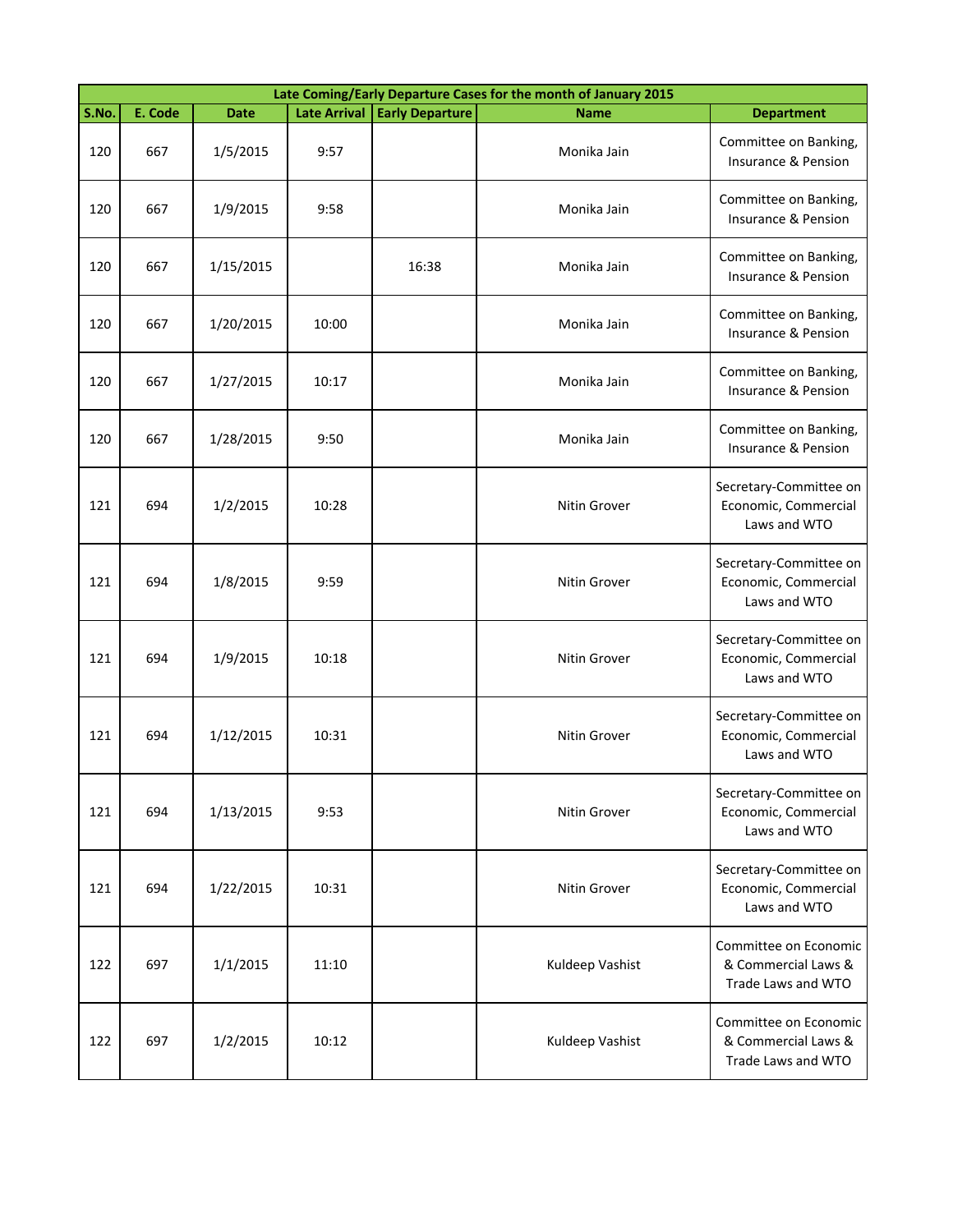|       | Late Coming/Early Departure Cases for the month of January 2015 |             |                     |                        |                 |                                                                    |  |  |
|-------|-----------------------------------------------------------------|-------------|---------------------|------------------------|-----------------|--------------------------------------------------------------------|--|--|
| S.No. | E. Code                                                         | <b>Date</b> | <b>Late Arrival</b> | <b>Early Departure</b> | <b>Name</b>     | <b>Department</b>                                                  |  |  |
| 122   | 697                                                             | 1/7/2015    | 10:04               |                        | Kuldeep Vashist | Committee on Economic<br>& Commercial Laws &<br>Trade Laws and WTO |  |  |
| 122   | 697                                                             | 1/8/2015    | 10:21               |                        | Kuldeep Vashist | Committee on Economic<br>& Commercial Laws &<br>Trade Laws and WTO |  |  |
| 122   | 697                                                             | 1/9/2015    | 9:57                |                        | Kuldeep Vashist | Committee on Economic<br>& Commercial Laws &<br>Trade Laws and WTO |  |  |
| 122   | 697                                                             | 1/12/2015   | 9:55                |                        | Kuldeep Vashist | Committee on Economic<br>& Commercial Laws &<br>Trade Laws and WTO |  |  |
| 122   | 697                                                             | 1/15/2015   | 11:47               |                        | Kuldeep Vashist | Committee on Economic<br>& Commercial Laws &<br>Trade Laws and WTO |  |  |
| 122   | 697                                                             | 1/16/2015   | 9:56                |                        | Kuldeep Vashist | Committee on Economic<br>& Commercial Laws &<br>Trade Laws and WTO |  |  |
| 122   | 697                                                             | 1/19/2015   | 10:55               |                        | Kuldeep Vashist | Committee on Economic<br>& Commercial Laws &<br>Trade Laws and WTO |  |  |
| 122   | 697                                                             | 1/20/2015   | 10:05               |                        | Kuldeep Vashist | Committee on Economic<br>& Commercial Laws &<br>Trade Laws and WTO |  |  |
| 122   | 697                                                             | 1/22/2015   | 10:06               |                        | Kuldeep Vashist | Committee on Economic<br>& Commercial Laws &<br>Trade Laws and WTO |  |  |
| 122   | 697                                                             | 1/23/2015   | 14:08               |                        | Kuldeep Vashist | Committee on Economic<br>& Commercial Laws &<br>Trade Laws and WTO |  |  |
| 123   | 819                                                             | 1/7/2015    | 10:39               |                        | Supriya Kumar   | <b>International Affair</b><br>Committee                           |  |  |
| 123   | 819                                                             | 1/29/2015   |                     | 16:30                  | Supriya Kumar   | International Affair<br>Committee                                  |  |  |
| 123   | 819                                                             | 1/30/2015   | 11:42               |                        | Supriya Kumar   | <b>International Affair</b><br>Committee                           |  |  |
| 124   | 835                                                             | 1/7/2015    | 9:54                |                        | Kunal Sharma    | Perspective Planning<br>Committee                                  |  |  |
| 124   | 835                                                             | 1/12/2015   | 10:14               |                        | Kunal Sharma    | <b>Perspective Planning</b><br>Committee                           |  |  |
| 124   | 835                                                             | 1/15/2015   | 10:06               |                        | Kunal Sharma    | Perspective Planning<br>Committee                                  |  |  |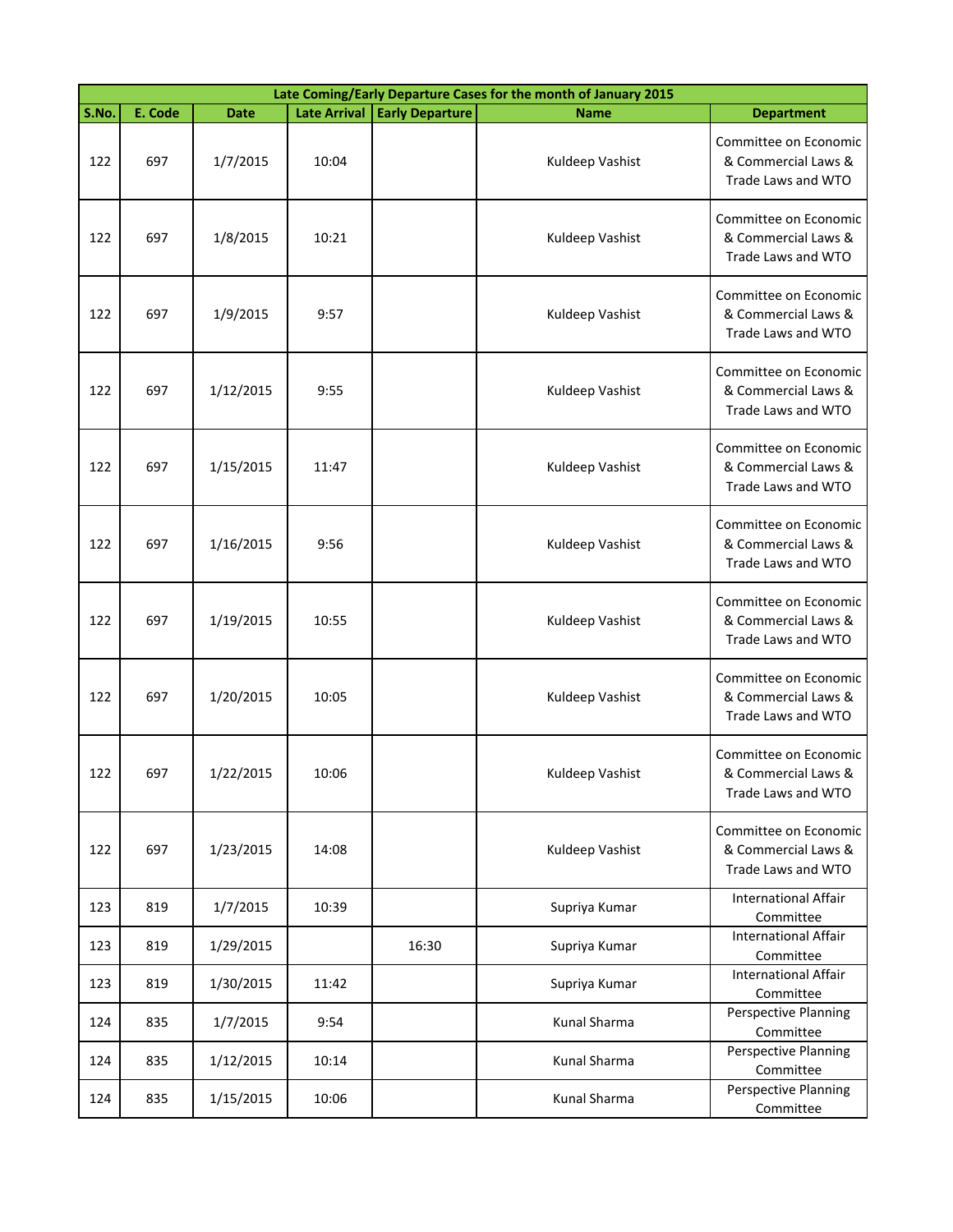|       | Late Coming/Early Departure Cases for the month of January 2015 |             |                     |                        |                  |                                            |  |  |  |
|-------|-----------------------------------------------------------------|-------------|---------------------|------------------------|------------------|--------------------------------------------|--|--|--|
| S.No. | E. Code                                                         | <b>Date</b> | <b>Late Arrival</b> | <b>Early Departure</b> | <b>Name</b>      | <b>Department</b>                          |  |  |  |
| 124   | 835                                                             | 1/16/2015   | 9:57                |                        | Kunal Sharma     | Perspective Planning<br>Committee          |  |  |  |
| 124   | 835                                                             | 1/20/2015   | 10:40               |                        | Kunal Sharma     | Perspective Planning<br>Committee          |  |  |  |
| 124   | 835                                                             | 1/21/2015   | 10:06               |                        | Kunal Sharma     | <b>Perspective Planning</b><br>Committee   |  |  |  |
| 124   | 835                                                             | 1/23/2015   | 14:18               |                        | Kunal Sharma     | Perspective Planning<br>Committee          |  |  |  |
| 125   | 843                                                             | 1/2/2015    | 9:57                |                        | Kavita Gautam    | Committee on Economic<br>& Commercial Laws |  |  |  |
| 125   | 843                                                             | 1/12/2015   | 10:31               |                        | Kavita Gautam    | Committee on Economic<br>& Commercial Laws |  |  |  |
| 125   | 843                                                             | 1/27/2015   | 9:48                |                        | Kavita Gautam    | Committee on Economic<br>& Commercial Laws |  |  |  |
| 125   | 843                                                             | 1/28/2015   | 9:55                | 16:30                  | Kavita Gautam    | Committee on Economic<br>& Commercial Laws |  |  |  |
| 126   | 877                                                             | 1/19/2015   | 10:04               |                        | Shruti Kalra     | <b>International Affair</b><br>Committee   |  |  |  |
| 126   | 877                                                             | 1/29/2015   |                     | 16:30                  | Shruti Kalra     | <b>International Affair</b><br>Committee   |  |  |  |
| 127   | 961                                                             | 1/2/2015    | 9:55                |                        | Shiv Gupta       | <b>International Affairs</b>               |  |  |  |
| 127   | 961                                                             | 1/5/2015    | 10:06               |                        | Shiv Gupta       | <b>International Affairs</b>               |  |  |  |
| 127   | 961                                                             | 1/7/2015    | 10:48               |                        | Shiv Gupta       | <b>International Affairs</b>               |  |  |  |
| 127   | 961                                                             | 1/8/2015    | 9:59                |                        | Shiv Gupta       | <b>International Affairs</b>               |  |  |  |
| 127   | 961                                                             | 1/23/2015   | 14:05               |                        | Shiv Gupta       | <b>International Affairs</b>               |  |  |  |
| 128   | 264                                                             | 1/6/2015    |                     | 17:29                  | Srimathi Prakash | <b>President Secretariat</b>               |  |  |  |
| 128   | 264                                                             | 1/7/2015    | 11:17               |                        | Srimathi Prakash | <b>President Secretariat</b>               |  |  |  |
| 128   | 264                                                             | 1/27/2015   | 9:52                |                        | Srimathi Prakash | President Secretariat                      |  |  |  |
| 129   | 344                                                             | 1/5/2015    | 10:13               | 16:39                  | Nanda Ballabh    | President Secretariat                      |  |  |  |
| 129   | 344                                                             | 1/16/2015   |                     | 16:48                  | Nanda Ballabh    | <b>President Secretariat</b>               |  |  |  |
| 130   | 358                                                             | 1/1/2015    | 10:02               |                        | Seema Gerotra    | <b>President Secretariat</b>               |  |  |  |
| 130   | 358                                                             | 1/2/2015    | 10:04               |                        | Seema Gerotra    | President Secretariat                      |  |  |  |
| 130   | 358                                                             | 1/5/2015    | 10:08               |                        | Seema Gerotra    | <b>President Secretariat</b>               |  |  |  |
| 130   | 358                                                             | 1/6/2015    | 10:06               |                        | Seema Gerotra    | <b>President Secretariat</b>               |  |  |  |
| 130   | 358                                                             | 1/7/2015    | 9:59                |                        | Seema Gerotra    | President Secretariat                      |  |  |  |
| 130   | 358                                                             | 1/8/2015    | 10:04               |                        | Seema Gerotra    | <b>President Secretariat</b>               |  |  |  |
| 130   | 358                                                             | 1/14/2015   | 9:55                |                        | Seema Gerotra    | President Secretariat                      |  |  |  |
| 130   | 358                                                             | 1/15/2015   | 9:50                |                        | Seema Gerotra    | President Secretariat                      |  |  |  |
| 130   | 358                                                             | 1/16/2015   | 9:54                |                        | Seema Gerotra    | <b>President Secretariat</b>               |  |  |  |
| 130   | 358                                                             | 1/21/2015   | 10:18               |                        | Seema Gerotra    | President Secretariat                      |  |  |  |
| 130   | 358                                                             | 1/22/2015   | 9:58                |                        | Seema Gerotra    | President Secretariat                      |  |  |  |
| 130   | 358                                                             | 1/27/2015   | 10:01               |                        | Seema Gerotra    | <b>President Secretariat</b>               |  |  |  |
| 131   | 392                                                             | 1/5/2015    | 11:06               |                        | Harish Kumar-I   | President Secretariat                      |  |  |  |
| 131   | 392                                                             | 1/6/2015    | 9:55                | 16:45                  | Harish Kumar-I   | President Secretariat                      |  |  |  |
| 131   | 392                                                             | 1/7/2015    | 10:16               |                        | Harish Kumar-I   | President Secretariat                      |  |  |  |
| 131   | 392                                                             | 1/16/2015   | 9:50                |                        | Harish Kumar-I   | <b>President Secretariat</b>               |  |  |  |
| 131   | 392                                                             | 1/19/2015   | 9:54                |                        | Harish Kumar-I   | President Secretariat                      |  |  |  |
| 131   | 392                                                             | 1/22/2015   | 10:15               |                        | Harish Kumar-I   | President Secretariat                      |  |  |  |
| 132   | 436                                                             | 1/21/2015   | 10:34               |                        | Shaleen Suneja   | President Secretariat                      |  |  |  |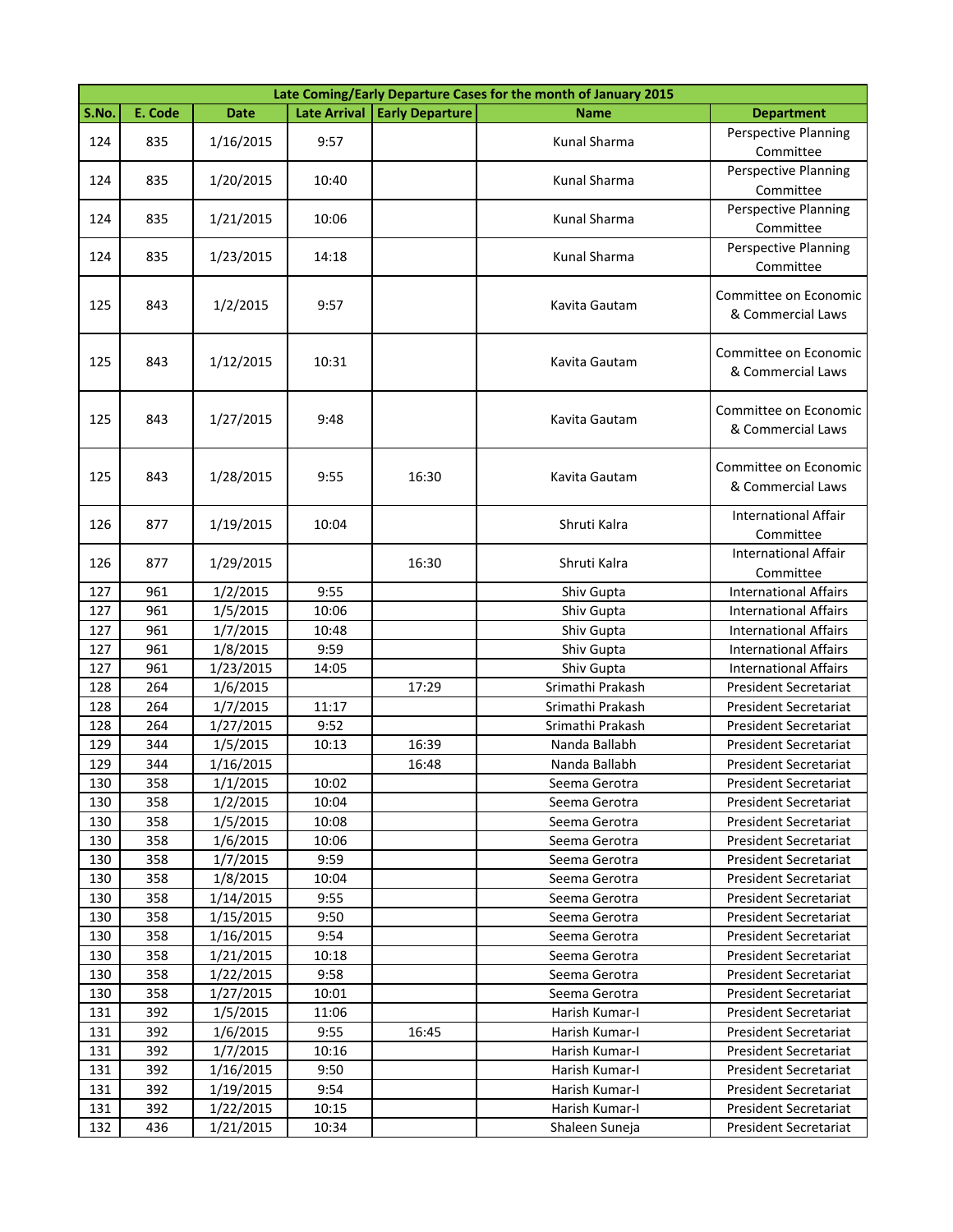|       | Late Coming/Early Departure Cases for the month of January 2015 |             |       |                                |                  |                              |  |  |
|-------|-----------------------------------------------------------------|-------------|-------|--------------------------------|------------------|------------------------------|--|--|
| S.No. | E. Code                                                         | <b>Date</b> |       | Late Arrival   Early Departure | Name             | <b>Department</b>            |  |  |
| 132   | 436                                                             | 1/27/2015   | 9:50  |                                | Shaleen Suneja   | <b>President Secretariat</b> |  |  |
| 132   | 436                                                             | 1/30/2015   | 9:58  |                                | Shaleen Suneja   | <b>President Secretariat</b> |  |  |
| 133   | 596                                                             | 1/1/2015    | 10:47 |                                | Nitin Jain       | <b>President Secretariat</b> |  |  |
| 133   | 596                                                             | 1/2/2015    | 9:53  |                                | Nitin Jain       | President Secretariat        |  |  |
| 133   | 596                                                             | 1/8/2015    | 9:48  |                                | Nitin Jain       | President Secretariat        |  |  |
| 133   | 596                                                             | 1/14/2015   | 9:53  |                                | Nitin Jain       | President Secretariat        |  |  |
| 133   | 596                                                             | 1/19/2015   | 9:51  |                                | Nitin Jain       | President Secretariat        |  |  |
| 134   | 706                                                             | 1/5/2015    | 10:28 |                                | Ritu Bahl        | Secretary- PRC               |  |  |
| 134   | 706                                                             | 1/6/2015    | 10:29 |                                | Ritu Bahl        | Secretary-PRC                |  |  |
| 134   | 706                                                             | 1/7/2015    | 10:48 |                                | Ritu Bahl        | Secretary-PRC                |  |  |
| 134   | 706                                                             | 1/9/2015    | 10:30 |                                | Ritu Bahl        | Secretary-PRC                |  |  |
| 134   | 706                                                             | 1/12/2015   | 10:37 |                                | Ritu Bahl        | Secretary- PRC               |  |  |
| 134   | 706                                                             | 1/13/2015   | 10:52 |                                | Ritu Bahl        | Secretary-PRC                |  |  |
| 134   | 706                                                             | 1/14/2015   | 10:35 |                                | Ritu Bahl        | Secretary-PRC                |  |  |
| 134   | 706                                                             | 1/15/2015   | 10:40 |                                | Ritu Bahl        | Secretary-PRC                |  |  |
| 134   | 706                                                             | 1/16/2015   | 9:56  |                                | Ritu Bahl        | Secretary-PRC                |  |  |
| 134   | 706                                                             | 1/19/2015   | 10:19 |                                | Ritu Bahl        | Secretary-PRC                |  |  |
| 134   | 706                                                             | 1/20/2015   | 10:31 |                                | Ritu Bahl        | Secretary-PRC                |  |  |
| 134   | 706                                                             | 1/21/2015   | 10:41 |                                | Ritu Bahl        | Secretary-PRC                |  |  |
| 134   | 706                                                             | 1/22/2015   | 10:29 |                                | Ritu Bahl        | Secretary-PRC                |  |  |
| 134   | 706                                                             | 1/23/2015   | 14:04 |                                | Ritu Bahl        | Secretary-PRC                |  |  |
| 134   | 706                                                             | 1/28/2015   | 11:05 |                                | Ritu Bahl        | Secretary-PRC                |  |  |
| 134   | 706                                                             | 1/29/2015   | 11:36 |                                | Ritu Bahl        | Secretary-PRC                |  |  |
| 134   | 706                                                             | 1/30/2015   | 11:44 |                                | Ritu Bahl        | Secretary-PRC                |  |  |
| 135   | 816                                                             | 1/19/2015   | 10:04 |                                | Shikha Sharma    | PRC                          |  |  |
| 136   | 836                                                             | 1/1/2015    |       | 16:51                          | Parul Goel       | President Secretariat        |  |  |
| 136   | 836                                                             | 1/13/2015   | 10:01 |                                | Parul Goel       | President Secretariat        |  |  |
| 136   | 836                                                             | 1/23/2015   | 14:43 |                                | Parul Goel       | President Secretariat        |  |  |
| 137   | 909                                                             | 1/1/2015    | 10:00 |                                | Aakanksha Kapoor | <b>President Secretariat</b> |  |  |
| 137   | 909                                                             | 1/2/2015    | 10:33 |                                | Aakanksha Kapoor | <b>President Secretariat</b> |  |  |
| 137   | 909                                                             | 1/12/2015   | 9:54  |                                | Aakanksha Kapoor | President Secretariat        |  |  |
| 137   | 909                                                             | 1/13/2015   | 9:48  |                                | Aakanksha Kapoor | President Secretariat        |  |  |
| 137   | 909                                                             | 1/15/2015   | 10:04 |                                | Aakanksha Kapoor | <b>President Secretariat</b> |  |  |
| 137   | 909                                                             | 1/16/2015   | 10:03 | 16:45                          | Aakanksha Kapoor | <b>President Secretariat</b> |  |  |
| 137   | 909                                                             | 1/20/2015   | 9:57  |                                | Aakanksha Kapoor | President Secretariat        |  |  |
| 137   | 909                                                             | 1/21/2015   | 10:05 |                                | Aakanksha Kapoor | <b>President Secretariat</b> |  |  |
| 137   | 909                                                             | 1/22/2015   | 10:16 |                                | Aakanksha Kapoor | President Secretariat        |  |  |
| 137   | 909                                                             | 1/27/2015   | 9:58  |                                | Aakanksha Kapoor | President Secretariat        |  |  |
| 137   | 909                                                             | 1/29/2015   | 10:28 |                                | Aakanksha Kapoor | <b>President Secretariat</b> |  |  |
| 137   | 909                                                             | 1/30/2015   | 10:04 |                                | Aakanksha Kapoor | President Secretariat        |  |  |
| 138   | 918                                                             | 1/1/2015    | 9:56  |                                | Ankit Jain       | SAFA                         |  |  |
| 138   | 918                                                             | 1/2/2015    | 9:55  |                                | Ankit Jain       | SAFA                         |  |  |
| 138   | 918                                                             | 1/5/2015    | 9:56  |                                | Ankit Jain       | <b>SAFA</b>                  |  |  |
| 138   | 918                                                             | 1/6/2015    | 9:55  |                                | Ankit Jain       | SAFA                         |  |  |
| 138   | 918                                                             | 1/13/2015   | 9:48  |                                | Ankit Jain       | SAFA                         |  |  |
| 138   | 918                                                             | 1/15/2015   | 10:09 |                                | Ankit Jain       | SAFA                         |  |  |
| 138   | 918                                                             | 1/20/2015   | 9:56  |                                | Ankit Jain       | SAFA                         |  |  |
| 138   | 918                                                             | 1/21/2015   | 9:49  |                                | Ankit Jain       | SAFA                         |  |  |
| 138   | 918                                                             | 1/22/2015   | 10:15 |                                | Ankit Jain       | SAFA                         |  |  |
| 139   | 343                                                             | 1/12/2015   | 10:14 |                                | Laxman Singh     | V.P Secretariat              |  |  |
| 139   | 343                                                             | 1/15/2015   |       | 16:30                          | Laxman Singh     | V.P Secretariat              |  |  |
| 139   | 343                                                             | 1/16/2015   |       | 16:45                          | Laxman Singh     | V.P Secretariat              |  |  |
| 139   | 343                                                             | 1/20/2015   | 10:49 |                                | Laxman Singh     | V.P Secretariat              |  |  |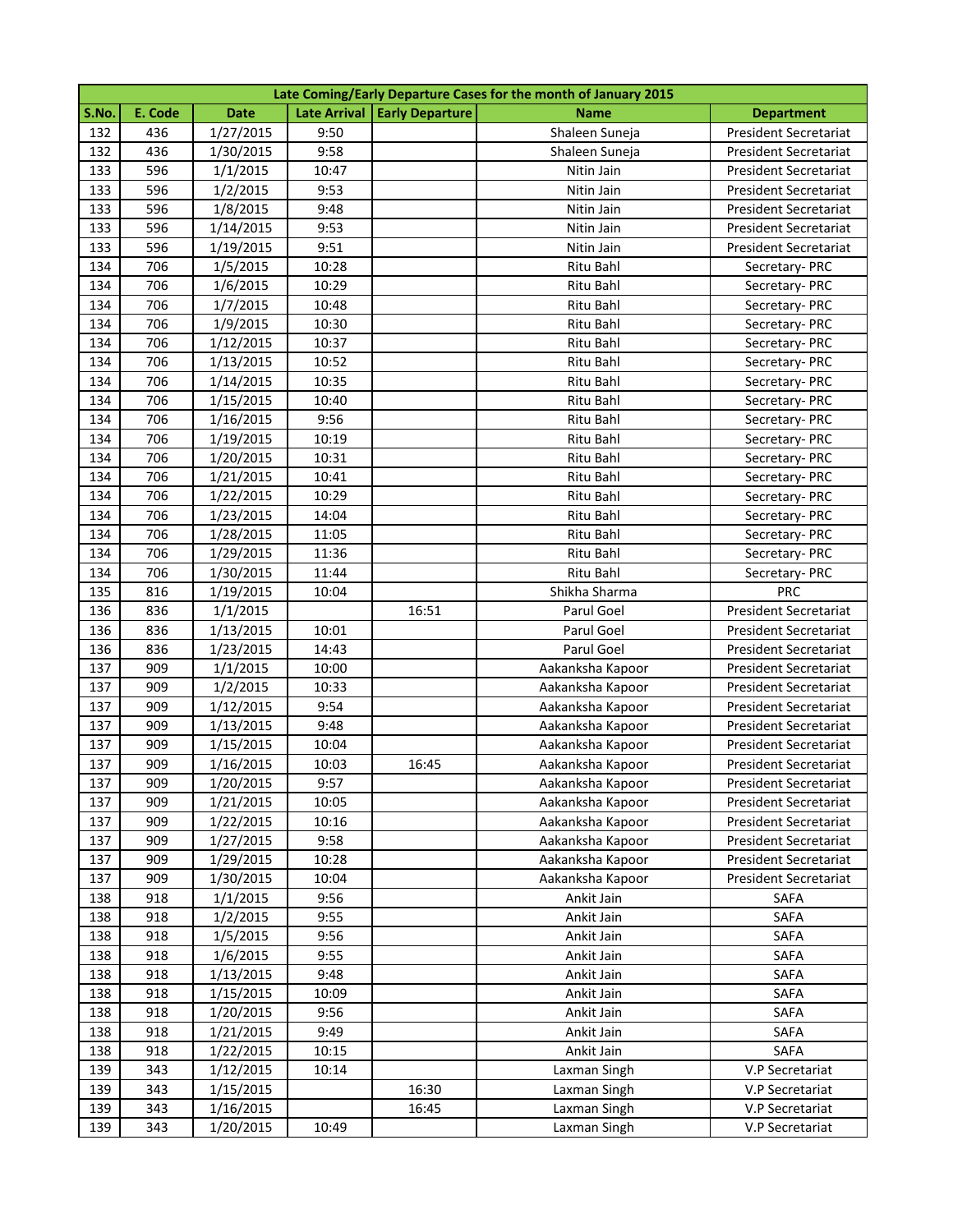|            | Late Coming/Early Departure Cases for the month of January 2015 |                        |              |                                |                                            |                                    |  |  |
|------------|-----------------------------------------------------------------|------------------------|--------------|--------------------------------|--------------------------------------------|------------------------------------|--|--|
| S.No.      | E. Code                                                         | <b>Date</b>            |              | Late Arrival   Early Departure | Name                                       | <b>Department</b>                  |  |  |
| 139        | 343                                                             | 1/23/2015              | 14:11        |                                | Laxman Singh                               | V.P Secretariat                    |  |  |
| 140        | 370                                                             | 1/1/2015               | 10:12        | 16:34                          | Bhuwan Chandra                             | V.P Secretariat                    |  |  |
| 141        | 387                                                             | 1/5/2015               | 10:05        |                                | Umesh Gupta                                | V.P Secretariat                    |  |  |
| 141        | 387                                                             | 1/6/2015               | 10:01        |                                | Umesh Gupta                                | V.P Secretariat                    |  |  |
| 141        | 387                                                             | 1/7/2015               | 10:07        |                                | Umesh Gupta                                | V.P Secretariat                    |  |  |
| 141        | 387                                                             | 1/12/2015              | 10:24        |                                | Umesh Gupta                                | V.P Secretariat                    |  |  |
| 141        | 387                                                             | 1/13/2015              | 9:55         |                                | Umesh Gupta                                | V.P Secretariat                    |  |  |
| 141        | 387                                                             | 1/14/2015              | 10:03        |                                | Umesh Gupta                                | V.P Secretariat                    |  |  |
| 141        | 387                                                             | 1/19/2015              | 10:12        |                                | Umesh Gupta                                | V.P Secretariat                    |  |  |
| 142        | 500                                                             | 1/12/2015              | 9:51         |                                | Y S Rawat                                  | V.P Secretariat                    |  |  |
| 142        | 500                                                             | 1/14/2015              |              | 16:31                          | Y S Rawat                                  | V.P Secretariat                    |  |  |
| 143        | 799                                                             | 1/1/2015               | 11:10        |                                | Alok Jha                                   | V.P Secretariat                    |  |  |
| 143        | 799                                                             | 1/6/2015               | 10:59        |                                | Alok Jha                                   | V.P Secretariat                    |  |  |
| 143        | 799                                                             | 1/7/2015               | 9:56         |                                | Alok Jha                                   | V.P Secretariat                    |  |  |
| 143        | 799                                                             | 1/12/2015              | 10:51        |                                | Alok Jha                                   | V.P Secretariat                    |  |  |
| 143        | 799                                                             | 1/13/2015              | 10:36        |                                | Alok Jha                                   | V.P Secretariat                    |  |  |
| 143        | 799                                                             | 1/14/2015              | 10:17        |                                | Alok Jha                                   | V.P Secretariat                    |  |  |
| 143        | 799                                                             | 1/19/2015              | 10:24        |                                | Alok Jha                                   | V.P Secretariat                    |  |  |
| 143        | 799                                                             | 1/21/2015              | 9:49         |                                | Alok Jha                                   | V.P Secretariat                    |  |  |
| 143        | 799                                                             | 1/22/2015              | 10:05        |                                | Alok Jha                                   | V.P Secretariat                    |  |  |
| 143        | 799                                                             | 1/23/2015              | 14:20        |                                | Alok Jha                                   | V.P Secretariat                    |  |  |
| 143        | 799                                                             | 1/27/2015              | 10:08        |                                | Alok Jha                                   | V.P Secretariat                    |  |  |
| 144        | 302                                                             | 1/12/2015              |              | 16:32                          | <b>Bhopal Singh</b>                        | Secretary's Office                 |  |  |
| 144        | 302                                                             | 1/13/2015              | 10:08        |                                | <b>Bhopal Singh</b>                        | Secretary's Office                 |  |  |
| 145        | 389                                                             | 1/7/2015               | 9:50         |                                | Shashi Guliani                             | Secretary's Office                 |  |  |
| 145        | 389                                                             | 1/29/2015              | 9:56         |                                | Shashi Guliani                             | Secretary's Office                 |  |  |
| 146        | 116                                                             | 1/2/2015               | 9:57         |                                | Ranjna Malik                               | PDC                                |  |  |
| 146        | 116                                                             | 1/5/2015               | 10:45        |                                | Ranjna Malik                               | PDC                                |  |  |
| 146        | 116                                                             | 1/6/2015               | 9:50         |                                | Ranjna Malik                               | PDC                                |  |  |
| 146        | 116                                                             | 1/16/2015              | 11:17        |                                | Ranjna Malik                               | PDC                                |  |  |
| 146        | 116                                                             | 1/20/2015              | 9:48         |                                | Ranjna Malik                               | PDC                                |  |  |
| 146        | 116                                                             | 1/21/2015              | 9:58         |                                | Ranjna Malik                               | PDC                                |  |  |
| 147        | 514                                                             | 1/2/2015               | 9:53         |                                | V K Tyagi                                  | PDC                                |  |  |
| 147        | 514                                                             | 1/6/2015               |              | 16:30                          | V K Tyagi                                  | PDC                                |  |  |
| 147        | 514                                                             | 1/13/2015              | 9:57         |                                | V K Tyagi                                  | PDC                                |  |  |
| 147        | 514                                                             | 1/29/2015              |              | 16:30                          | V K Tyagi                                  | PDC                                |  |  |
| 148        | 566                                                             | 1/6/2015               | 10:00        |                                | Namrata Khandelwal                         | Secretary - PDC                    |  |  |
| 148        | 566                                                             | 1/7/2015               | 9:49         |                                | Namrata Khandelwal                         | Secretary - PDC                    |  |  |
| 148        | 566                                                             | 1/8/2015               | 9:50         |                                | Namrata Khandelwal                         | Secretary - PDC                    |  |  |
| 148        | 566                                                             | 1/22/2015<br>1/29/2015 | 10:03        |                                | Namrata Khandelwal<br>Namrata Khandelwal   | Secretary - PDC                    |  |  |
| 148        | 566<br>566                                                      |                        |              | 16:30                          |                                            | Secretary - PDC<br>Secretary - PDC |  |  |
| 148        |                                                                 | 1/30/2015              | 10:38        |                                | Namrata Khandelwal                         | <b>PDC</b>                         |  |  |
| 149        | 822                                                             | 1/1/2015               | 9:49         |                                | Shivangi Srivastava                        |                                    |  |  |
| 149<br>149 | 822                                                             | 1/19/2015              | 9:57<br>9:48 |                                | Shivangi Srivastava                        | <b>PDC</b><br><b>PDC</b>           |  |  |
| 149        | 822<br>822                                                      | 1/20/2015<br>1/21/2015 | 10:07        |                                | Shivangi Srivastava<br>Shivangi Srivastava | PDC                                |  |  |
| 149        | 822                                                             | 1/22/2015              | 9:56         |                                | Shivangi Srivastava                        | PDC                                |  |  |
| 149        | 822                                                             | 1/29/2015              | 10:46        | 16:30                          | Shivangi Srivastava                        | PDC                                |  |  |
| 150        | 872                                                             | 1/8/2015               | 9:50         |                                | Akshika Dhingra                            | PDC                                |  |  |
| 150        | 872                                                             | 1/9/2015               | 9:55         |                                | Akshika Dhingra                            | PDC                                |  |  |
| 150        | 872                                                             | 1/16/2015              | 9:49         |                                | Akshika Dhingra                            | PDC                                |  |  |
| 150        | 872                                                             | 1/20/2015              | 10:05        |                                | Akshika Dhingra                            | PDC                                |  |  |
| 150        | 872                                                             | 1/22/2015              | 9:48         |                                | Akshika Dhingra                            | <b>PDC</b>                         |  |  |
|            |                                                                 |                        |              |                                |                                            |                                    |  |  |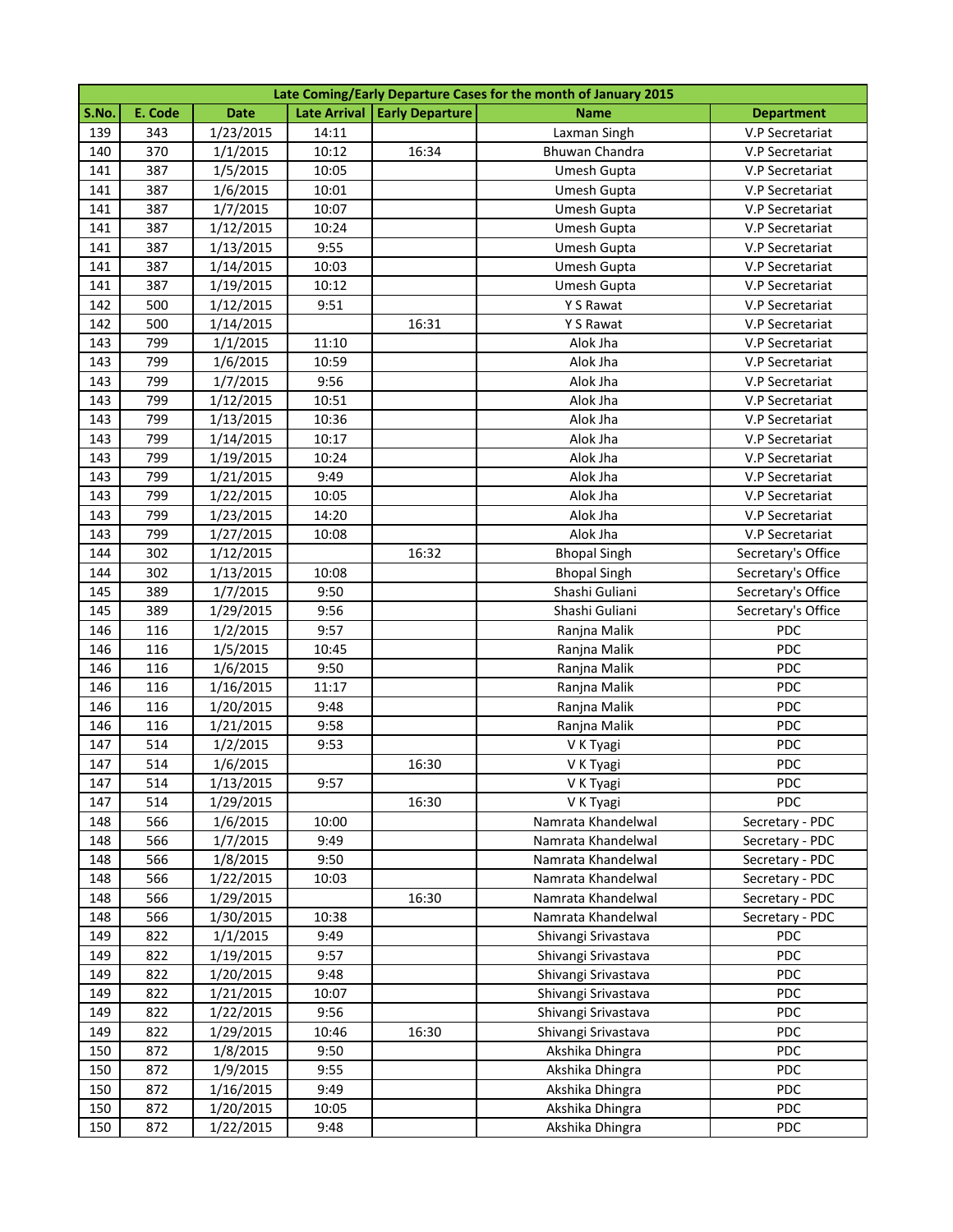|            | Late Coming/Early Departure Cases for the month of January 2015 |                        |                |                                |                            |                            |  |  |
|------------|-----------------------------------------------------------------|------------------------|----------------|--------------------------------|----------------------------|----------------------------|--|--|
| S.No.      | E. Code                                                         | <b>Date</b>            |                | Late Arrival   Early Departure | <b>Name</b>                | <b>Department</b>          |  |  |
| 150        | 872                                                             | 1/27/2015              | 10:00          |                                | Akshika Dhingra            | <b>PDC</b>                 |  |  |
| 150        | 872                                                             | 1/30/2015              | 10:30          | 16:28                          | Akshika Dhingra            | PDC                        |  |  |
| 151        | 318                                                             | 1/2/2015               | 10:45          |                                | K.M. Ray                   | Library                    |  |  |
| 151        | 318                                                             | 1/7/2015               | 9:54           |                                | K.M. Ray                   | Library                    |  |  |
| 151        | 318                                                             | 1/19/2015              | 9:53           |                                | K.M. Ray                   | Library                    |  |  |
| 151        | 318                                                             | 1/20/2015              | 10:59          |                                | K.M. Ray                   | Library                    |  |  |
| 151        | 318                                                             | 1/21/2015              | 9:53           |                                | K.M. Ray                   | Library                    |  |  |
| 151        | 318                                                             | 1/30/2015              |                | 16:36                          | K.M. Ray                   | Library                    |  |  |
| 152        | 384                                                             | 1/2/2015               | 10:47          |                                | Shambhu Prasad Singh       | Library                    |  |  |
| 152        | 384                                                             | 1/5/2015               | 9:56           | 16:55                          | Shambhu Prasad Singh       | Library                    |  |  |
| 152        | 384                                                             | 1/13/2015              | 9:57           |                                | Shambhu Prasad Singh       | Library                    |  |  |
| 152        | 384                                                             | 1/16/2015              | 9:53           |                                | Shambhu Prasad Singh       | Library                    |  |  |
| 152        | 384                                                             | 1/19/2015              | 9:48           |                                | Shambhu Prasad Singh       | Library                    |  |  |
| 152        | 384                                                             | 1/30/2015              | 9:48           |                                | Shambhu Prasad Singh       | Library                    |  |  |
| 153        | 794                                                             | 1/2/2015               | 10:08          |                                | Anil D Lal                 | <b>NIRC</b>                |  |  |
| 153        | 794                                                             | 1/6/2015               | 9:51           |                                | Anil D Lal                 | <b>NIRC</b>                |  |  |
| 153        | 794                                                             | 1/19/2015              | 11:39          |                                | Anil D Lal                 | <b>NIRC</b>                |  |  |
| 153        | 794                                                             | 1/21/2015              | 9:51           |                                | Anil D Lal                 | <b>NIRC</b>                |  |  |
| 154        | 126                                                             | 1/1/2015               | 10:33          |                                | Ajay Kumar Jain            | <b>NIRC</b>                |  |  |
| 154        | 126                                                             | 1/2/2015               | 9:59           |                                | Ajay Kumar Jain            | <b>NIRC</b>                |  |  |
| 154        | 126                                                             | 1/5/2015               | 10:38          |                                | Ajay Kumar Jain            | <b>NIRC</b>                |  |  |
| 154        | 126                                                             | 1/6/2015               | 10:53          |                                | Ajay Kumar Jain            | <b>NIRC</b>                |  |  |
| 154        | 126                                                             | 1/7/2015               | 9:55           |                                | Ajay Kumar Jain            | <b>NIRC</b>                |  |  |
| 154        | 126                                                             | 1/8/2015               | 9:59           |                                | Ajay Kumar Jain            | <b>NIRC</b>                |  |  |
| 154        | 126                                                             | 1/9/2015               | 9:50           |                                | Ajay Kumar Jain            | <b>NIRC</b>                |  |  |
| 154        | 126                                                             | 1/14/2015              | 9:48           |                                | Ajay Kumar Jain            | <b>NIRC</b>                |  |  |
| 154        | 126                                                             | 1/15/2015              | 10:10          |                                | Ajay Kumar Jain            | <b>NIRC</b>                |  |  |
| 154        | 126                                                             | 1/16/2015              | 9:49           |                                | Ajay Kumar Jain            | <b>NIRC</b>                |  |  |
| 154        | 126                                                             | 1/19/2015              | 9:49           |                                | Ajay Kumar Jain            | <b>NIRC</b>                |  |  |
| 154        | 126                                                             | 1/20/2015              | 9:59           |                                | Ajay Kumar Jain            | <b>NIRC</b>                |  |  |
| 154        | 126                                                             | 1/21/2015              | 9:51           |                                | Ajay Kumar Jain            | <b>NIRC</b>                |  |  |
| 154        | 126                                                             | 1/22/2015              | 10:21          |                                | Ajay Kumar Jain            | <b>NIRC</b>                |  |  |
| 154        | 126                                                             | 1/23/2015              | 14:12          |                                | Ajay Kumar Jain            | <b>NIRC</b>                |  |  |
| 154        | 126                                                             | 1/27/2015              | 10:12          |                                | Ajay Kumar Jain            | <b>NIRC</b>                |  |  |
| 154        | 126                                                             | 1/29/2015              | 10:02          |                                | Ajay Kumar Jain            | <b>NIRC</b>                |  |  |
| 155        | 445                                                             | 1/6/2015               | 10:19          |                                | Amit Threja                | <b>NIRC</b>                |  |  |
| 155        | 445                                                             | 1/9/2015               | 10:20          |                                | Amit Threja                | <b>NIRC</b>                |  |  |
| 155        | 445<br>445                                                      | 1/15/2015              | 10:20          |                                | Amit Threja                | <b>NIRC</b><br><b>NIRC</b> |  |  |
| 155        |                                                                 | 1/16/2015              | 11:39          |                                | Amit Threja                | <b>NIRC</b>                |  |  |
| 155<br>155 | 445<br>445                                                      | 1/19/2015<br>1/21/2015 | 11:47<br>11:39 |                                | Amit Threja<br>Amit Threja | <b>NIRC</b>                |  |  |
| 155        | 445                                                             | 1/28/2015              | 10:44          |                                | Amit Threja                | <b>NIRC</b>                |  |  |
| 155        | 445                                                             | 1/29/2015              | 11:42          | 16:45                          | Amit Threja                | <b>NIRC</b>                |  |  |
| 156        | 307                                                             | 1/16/2015              |                | 16:50                          | Deepak Kishore Sharma      | <b>NRO</b>                 |  |  |
| 156        | 307                                                             | 1/23/2015              | 9:57           |                                | Deepak Kishore Sharma      | <b>NRO</b>                 |  |  |
| 156        | 307                                                             | 1/29/2015              | 9:54           |                                | Deepak Kishore Sharma      | <b>NRO</b>                 |  |  |
| 156        | 307                                                             | 1/30/2015              | 10:34          | 16:31                          | Deepak Kishore Sharma      | <b>NRO</b>                 |  |  |
| 157        | 868                                                             | 1/14/2015              |                | 16:30                          | Sushma                     | <b>NRO</b>                 |  |  |
| 157        | 868                                                             | 1/16/2015              |                | 16:41                          | Sushma                     | <b>NRO</b>                 |  |  |
| 157        | 868                                                             | 1/22/2015              | 9:49           |                                | Sushma                     | <b>NRO</b>                 |  |  |
| 158        | 77                                                              | 1/16/2015              | 9:50           | 16:46                          | Padma Bhatia               | NRO - Article              |  |  |
| 158        | 77                                                              | 1/30/2015              | 10:48          |                                | Padma Bhatia               | NRO - Article              |  |  |
| 159        | 99                                                              | 1/16/2015              |                | 16:42                          | S K Vaid                   | NRO - Article              |  |  |
|            |                                                                 |                        |                |                                |                            |                            |  |  |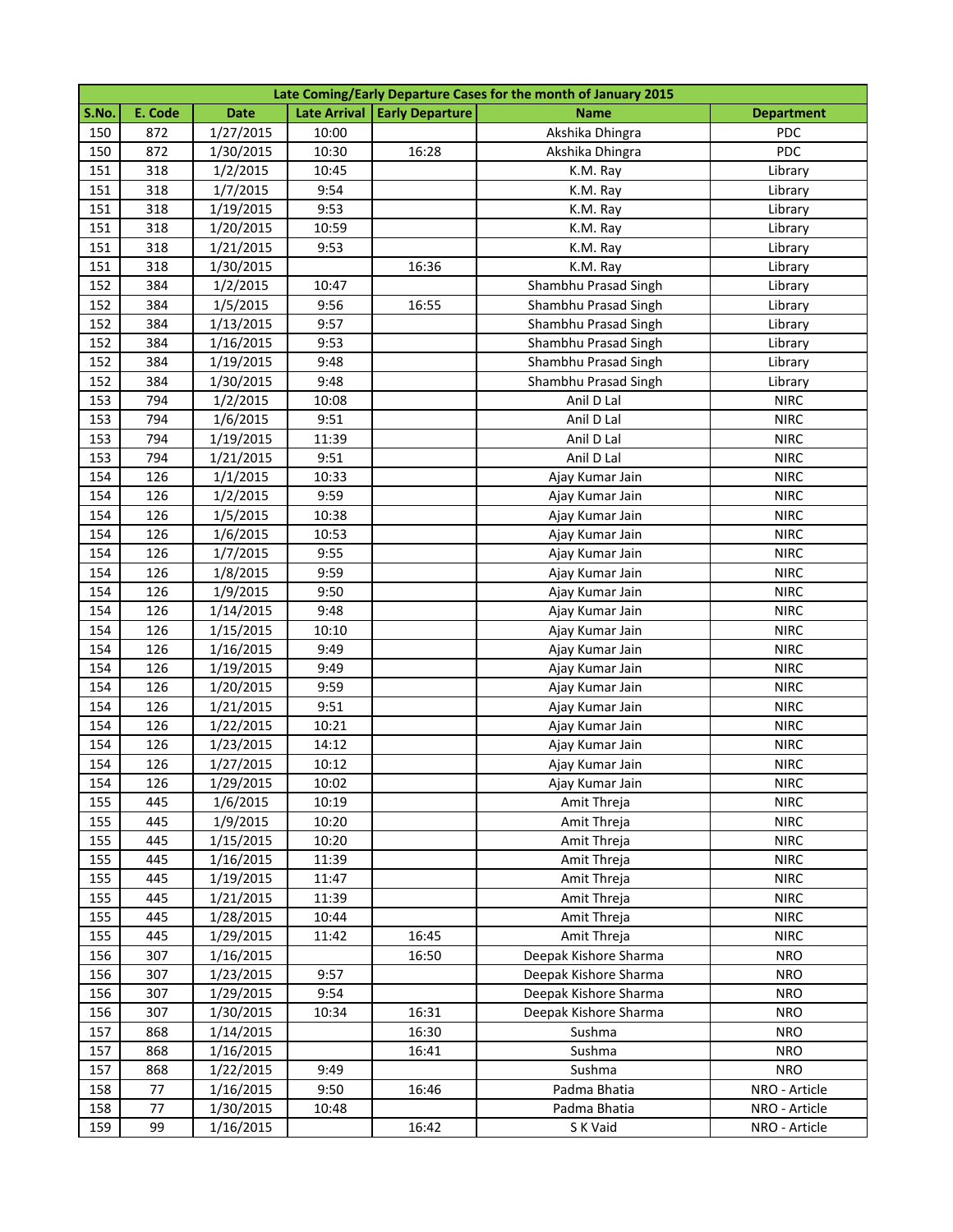|       | Late Coming/Early Departure Cases for the month of January 2015 |             |       |                                |                    |                   |  |  |
|-------|-----------------------------------------------------------------|-------------|-------|--------------------------------|--------------------|-------------------|--|--|
| S.No. | E. Code                                                         | <b>Date</b> |       | Late Arrival   Early Departure | <b>Name</b>        | <b>Department</b> |  |  |
| 159   | 99                                                              | 1/22/2015   | 9:49  |                                | S K Vaid           | NRO - Article     |  |  |
| 160   | 117                                                             | 1/8/2015    | 10:06 |                                | Swarn Arora        | NRO - Article     |  |  |
| 160   | 117                                                             | 1/9/2015    | 9:49  |                                | Swarn Arora        | NRO - Member      |  |  |
| 160   | 117                                                             | 1/12/2015   | 9:49  |                                | Swarn Arora        | NRO - Member      |  |  |
| 160   | 117                                                             | 1/14/2015   | 10:56 |                                | Swarn Arora        | NRO - Member      |  |  |
| 160   | 117                                                             | 1/16/2015   |       | 16:46                          | Swarn Arora        | NRO - Member      |  |  |
| 160   | 117                                                             | 1/22/2015   | 9:54  |                                | Swarn Arora        | NRO - Member      |  |  |
| 160   | 117                                                             | 30/01/205   | 9:50  | 16:32                          | Swarn Arora        | NRO - Member      |  |  |
| 161   | 122                                                             | 1/9/2015    |       | 16:49                          | Sunita             | NRO - Article     |  |  |
| 161   | 122                                                             | 1/16/2015   | 9:49  | 16:44                          | Sunita             | NRO - Article     |  |  |
| 161   | 122                                                             | 1/30/2015   | 9:48  |                                | Sunita             | NRO - Article     |  |  |
| 162   | 132                                                             | 1/16/2015   |       | 16:42                          | Renu Bakshi        | NRO-Article       |  |  |
| 162   | 132                                                             | 1/22/2015   | 9:49  |                                | Renu Bakshi        | NRO-Article       |  |  |
| 162   | 132                                                             | 1/29/2015   | 10:44 |                                | Renu Bakshi        | NRO-Article       |  |  |
| 162   | 132                                                             | 1/30/2015   |       | 16:32                          | Renu Bakshi        | NRO-Article       |  |  |
| 163   | 160                                                             | 1/16/2015   |       | 16:41                          | H B Joshi          | NRO-Article       |  |  |
| 163   | 160                                                             | 1/19/2015   | 10:12 |                                | H B Joshi          | NRO-Article       |  |  |
| 163   | 160                                                             | 1/22/2015   | 9:57  |                                | H B Joshi          | NRO-Article       |  |  |
| 164   | 202                                                             | 1/2/2015    | 9:53  |                                | Kiran Chaudhary    | NRO - Article     |  |  |
| 164   | 202                                                             | 1/5/2015    | 9:52  |                                | Kiran Chaudhary    | NRO - Article     |  |  |
| 164   | 202                                                             | 1/13/2015   |       | 16:30                          | Kiran Chaudhary    | NRO - Article     |  |  |
| 164   | 202                                                             | 1/16/2015   |       | 16:44                          | Kiran Chaudhary    | NRO - Article     |  |  |
| 164   | 202                                                             | 1/22/2015   | 9:50  |                                | Kiran Chaudhary    | NRO - Article     |  |  |
| 164   | 202                                                             | 1/30/2015   | 10:59 |                                | Kiran Chaudhary    | NRO - Article     |  |  |
| 165   | 228                                                             | 1/6/2015    | 9:55  |                                | Uma Mullick        | NRO - Member      |  |  |
| 165   | 228                                                             | 1/8/2015    | 10:42 |                                | Uma Mullick        | NRO - Member      |  |  |
| 165   | 228                                                             | 1/16/2015   |       | 16:44                          | Uma Mullick        | NRO - Member      |  |  |
| 165   | 228                                                             | 1/21/2015   | 9:48  |                                | Uma Mullick        | NRO - Member      |  |  |
| 165   | 228                                                             | 1/27/2015   | 9:55  |                                | Uma Mullick        | NRO - Member      |  |  |
| 165   | 228                                                             | 1/29/2015   | 10:38 |                                | Uma Mullick        | NRO - Member      |  |  |
| 165   | 228                                                             | 1/30/2015   |       | 16:37                          | Uma Mullick        | NRO - Member      |  |  |
| 166   | 232                                                             | 1/5/2015    | 9:48  |                                | <b>G K Madhwal</b> | NRO - Member      |  |  |
| 166   | 232                                                             | 1/6/2015    | 9:59  |                                | G K Madhwal        | NRO - Member      |  |  |
| 166   | 232                                                             | 1/14/2015   | 10:04 |                                | <b>G K Madhwal</b> | NRO - Member      |  |  |
| 166   | 232                                                             | 1/16/2015   |       | 16:46                          | <b>GK Madhwal</b>  | NRO - Member      |  |  |
| 166   | 232                                                             | 1/30/2015   | 10:50 | 16:32                          | <b>G K Madhwal</b> | NRO - Member      |  |  |
| 167   | 236                                                             | 1/2/2015    | 9:51  |                                | Chandan Singh      | NRO-Library       |  |  |
| 167   | 236                                                             | 1/5/2015    | 9:48  |                                | Chandan Singh      | NRO-Library       |  |  |
| 167   | 236                                                             | 1/22/2015   | 9:48  |                                | Chandan Singh      | NRO-Library       |  |  |
| 168   | 281                                                             | 1/1/2015    | 9:56  |                                | Anju Grover        | NRO - Article     |  |  |
| 168   | 281                                                             | 1/6/2015    | 9:54  |                                | Anju Grover        | NRO - Article     |  |  |
| 168   | 281                                                             | 1/16/2015   |       | 16:55                          | Anju Grover        | NRO - Article     |  |  |
| 168   | 281                                                             | 1/19/2015   | 9:53  |                                | Anju Grover        | NRO - Article     |  |  |
| 168   | 281                                                             | 1/20/2015   | 9:50  |                                | Anju Grover        | NRO - Article     |  |  |
| 168   | 281                                                             | 1/21/2015   | 10:15 |                                | Anju Grover        | NRO - Article     |  |  |
| 168   | 281                                                             | 1/30/2015   |       | 16:30                          | Anju Grover        | NRO - Article     |  |  |
| 169   | 313                                                             | 1/1/2015    |       | 16:32                          | RL Kudiya          | NRO - Article     |  |  |
| 169   | 313                                                             | 1/16/2015   |       | 16:41                          | RL Kudiya          | NRO - Article     |  |  |
| 169   | 313                                                             | 1/22/2015   | 9:50  |                                | RL Kudiya          | NRO - Article     |  |  |
| 169   | 313                                                             | 1/23/2015   | 11:00 |                                | RL Kudiya          | NRO - Article     |  |  |
| 170   | 329                                                             | 1/16/2015   |       | 16:38                          | Suniti Tripathi    | <b>NRO</b>        |  |  |
| 170   | 329                                                             | 1/29/2015   | 9:48  | 16:30                          | Suniti Tripathi    | <b>NRO</b>        |  |  |
| 170   | 329                                                             | 1/30/2015   | 10:53 |                                | Suniti Tripathi    | <b>NRO</b>        |  |  |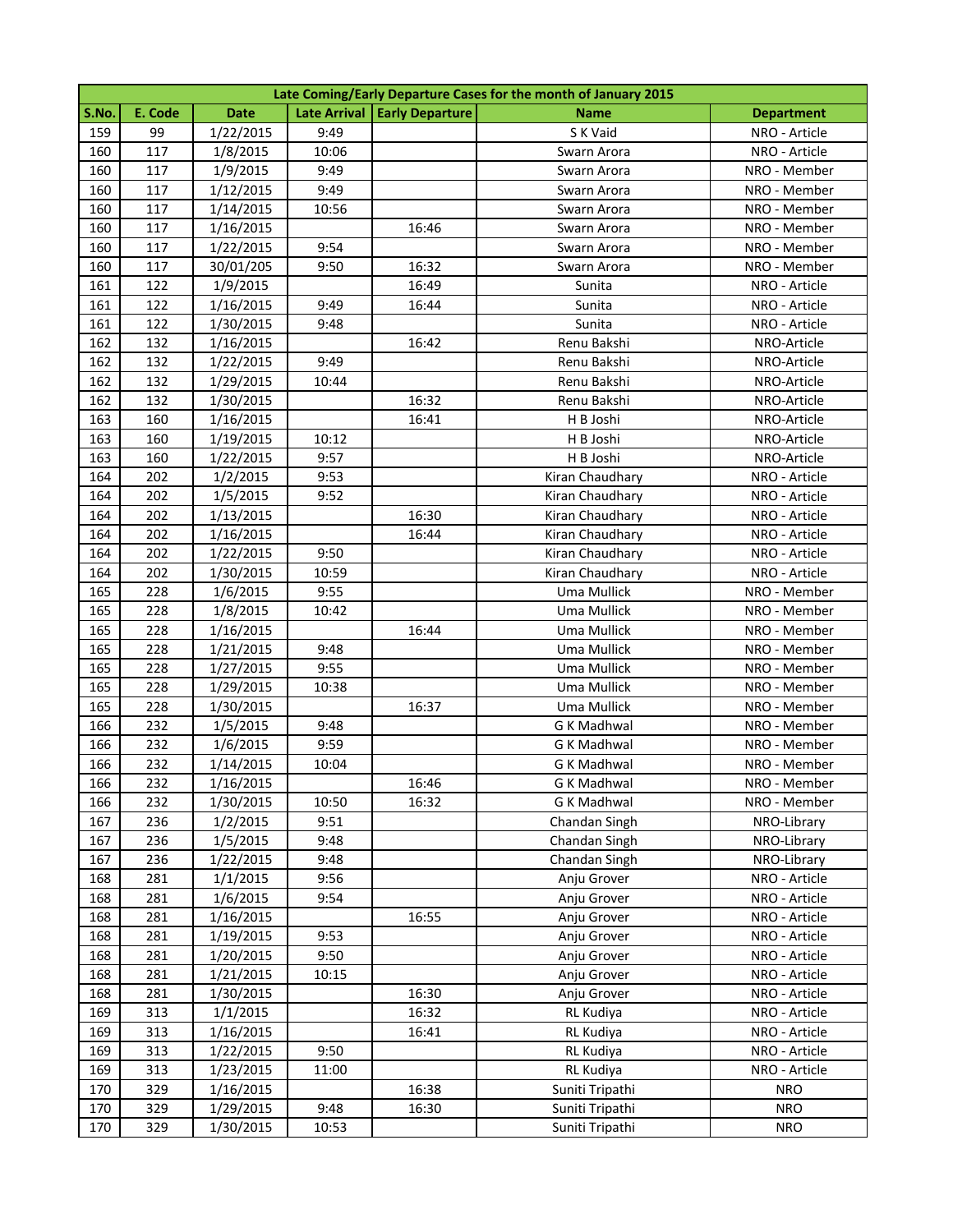|       | Late Coming/Early Departure Cases for the month of January 2015 |             |       |                                |                      |                     |  |  |
|-------|-----------------------------------------------------------------|-------------|-------|--------------------------------|----------------------|---------------------|--|--|
| S.No. | E. Code                                                         | <b>Date</b> |       | Late Arrival   Early Departure | <b>Name</b>          | <b>Department</b>   |  |  |
| 171   | 340                                                             | 1/16/2015   |       | 16:45                          | Ranjeet Singh Rawat  | NRO - BOS           |  |  |
| 172   | 346                                                             | 1/12/2015   | 11:24 |                                | Dwarka Prasad        | NRO - BOS           |  |  |
| 172   | 346                                                             | 1/14/2015   | 9:48  |                                | Dwarka Prasad        | NRO - BOS           |  |  |
| 172   | 346                                                             | 1/16/2015   |       | 16:42                          | Dwarka Prasad        | NRO - BOS           |  |  |
| 172   | 346                                                             | 1/22/2015   | 9:50  |                                | Dwarka Prasad        | NRO - BOS           |  |  |
| 173   | 371                                                             | 1/16/2015   |       | 16:41                          | Ashok Kumar          | NRO - Sale Counter  |  |  |
| 173   | 371                                                             | 1/22/2015   | 9:49  |                                | Ashok Kumar          | NRO - Sale Counter  |  |  |
| 173   | 371                                                             | 1/30/2015   |       | 16:30                          | Ashok Kumar          | NRO - Sale Counter  |  |  |
| 174   | 378                                                             | 1/2/2015    | 10:40 |                                | Kailash Chander      | NRO - Member        |  |  |
| 174   | 378                                                             | 1/6/2015    | 10:03 |                                | Kailash Chander      | NRO - Member        |  |  |
| 174   | 378                                                             | 1/9/2015    | 9:48  |                                | Kailash Chander      | NRO - Member        |  |  |
| 174   | 378                                                             | 1/16/2015   | 9:51  | 16:50                          | Kailash Chander      | NRO - Member        |  |  |
| 174   | 378                                                             | 1/22/2015   | 10:14 |                                | Kailash Chander      | NRO - Member        |  |  |
| 174   | 378                                                             | 1/23/2015   | 10:02 |                                | Kailash Chander      | NRO - Member        |  |  |
| 174   | 378                                                             | 1/27/2015   | 10:07 |                                | Kailash Chander      | NRO - Member        |  |  |
| 174   | 378                                                             | 1/30/2015   |       | 16:31                          | Kailash Chander      | NRO - Member        |  |  |
| 175   | 381                                                             | 1/2/2015    | 10:00 |                                | Rajesh Bharija       | NRO - Reception     |  |  |
| 175   | 381                                                             | 1/5/2015    | 9:58  |                                | Rajesh Bharija       | NRO - Reception     |  |  |
| 176   | 382                                                             | 1/5/2015    | 9:52  |                                | P C Ghosh            | NRO - Article       |  |  |
| 176   | 382                                                             | 1/13/2015   | 9:49  |                                | P C Ghosh            | NRO - Article       |  |  |
| 176   | 382                                                             | 1/21/2015   | 10:29 |                                | P C Ghosh            | NRO - Article       |  |  |
| 176   | 382                                                             | 1/22/2015   | 9:49  |                                | P C Ghosh            | NRO - Article       |  |  |
| 177   | 386                                                             | 1/1/2015    | 9:58  |                                | Pramod Ranjan Sarkar | NRO - Member        |  |  |
| 177   | 386                                                             | 1/7/2015    | 10:52 |                                | Pramod Ranjan Sarkar | NRO - Member        |  |  |
| 177   | 386                                                             | 1/8/2015    | 9:49  |                                | Pramod Ranjan Sarkar | NRO - Member        |  |  |
| 177   | 386                                                             | 1/15/2015   | 9:49  |                                | Pramod Ranjan Sarkar | NRO - Member        |  |  |
| 178   | 413                                                             | 1/2/2015    | 10:46 |                                | Durga Prasad Pandey  | NRO - Member        |  |  |
| 178   | 413                                                             | 1/16/2015   |       | 16:41                          | Durga Prasad Pandey  | NRO - Member        |  |  |
| 179   | 440                                                             | 1/12/2015   | 9:54  |                                | H K Jain             | NRO Head            |  |  |
| 179   | 440                                                             | 1/30/2015   | 9:52  |                                | H K Jain             | NRO Head            |  |  |
| 180   | 443                                                             | 1/2/2015    | 10:11 |                                | S K Kushwaha         | NRO - Article & BoS |  |  |
| 180   | 443                                                             | 1/16/2015   |       | 16:52                          | S K Kushwaha         | NRO - Article & BoS |  |  |
| 180   | 443                                                             | 1/23/2015   | 9:57  |                                | S K Kushwaha         | NRO - Article & BoS |  |  |
| 180   | 443                                                             | 1/29/2015   | 9:54  |                                | S K Kushwaha         | NRO - Article & BoS |  |  |
| 180   | 443                                                             | 1/30/2015   | 10:34 |                                | S K Kushwaha         | NRO - Article & BoS |  |  |
| 181   | 463                                                             | 1/13/2015   | 10:46 |                                | <b>Gopal Singh</b>   | NRO - Member        |  |  |
| 181   | 463                                                             | 1/16/2015   |       | 16:43                          | <b>Gopal Singh</b>   | NRO - Member        |  |  |
| 181   | 463                                                             | 1/28/2015   |       | 16:30                          | Gopal Singh          | NRO - Member        |  |  |
| 182   | 467                                                             | 1/2/2015    | 10:10 |                                | Ramesh Chand         | NRO Sale Counter    |  |  |
| 182   | 467                                                             | 1/6/2015    | 9:56  |                                | Ramesh Chand         | NRO Sale Counter    |  |  |
| 182   | 467                                                             | 1/16/2015   | 10:34 | 16:46                          | Ramesh Chand         | NRO Sale Counter    |  |  |
| 182   | 467                                                             | 1/21/2015   | 10:02 |                                | Ramesh Chand         | NRO Sale Counter    |  |  |
| 182   | 467                                                             | 1/22/2015   | 9:49  |                                | Ramesh Chand         | NRO Sale Counter    |  |  |
| 183   | 478                                                             | 1/14/2015   |       | 16:29                          | Satendra Singh Bisht | NRO - Article       |  |  |
| 183   | 478                                                             | 1/16/2015   |       | 16:43                          | Satendra Singh Bisht | NRO - Article       |  |  |
| 184   | 490                                                             | 1/5/2015    | 9:55  |                                | Jessy Biju           | NRO - Member        |  |  |
| 184   | 490                                                             | 1/13/2015   |       | 16:30                          | Jessy Biju           | NRO - Member        |  |  |
| 184   | 490                                                             | 1/14/2015   | 9:48  |                                | Jessy Biju           | NRO - Member        |  |  |
| 184   | 490                                                             | 1/16/2015   |       | 16:45                          | Jessy Biju           | NRO - Member        |  |  |
| 184   | 490                                                             | 1/20/2015   | 9:56  |                                | Jessy Biju           | NRO - Member        |  |  |
| 184   | 490                                                             | 1/22/2015   | 10:04 |                                | Jessy Biju           | NRO - Member        |  |  |
| 184   | 490                                                             | 1/30/2015   | 9:48  |                                | Jessy Biju           | NRO - Member        |  |  |
| 185   | 513                                                             | 1/16/2015   |       | 16:41                          | <b>ADK Kandpal</b>   | NRO - Member        |  |  |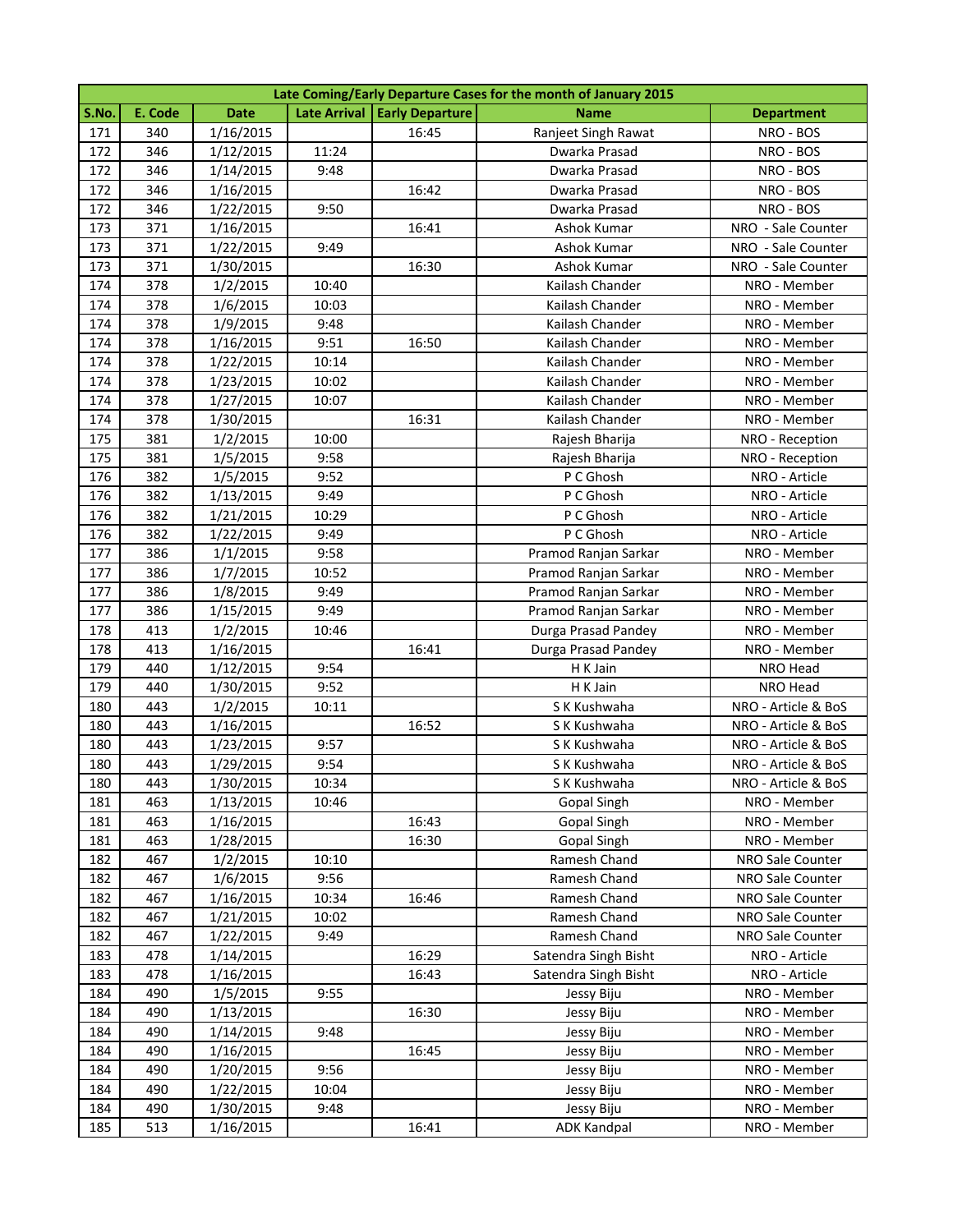|       | Late Coming/Early Departure Cases for the month of January 2015 |             |       |                                |                    |                    |  |  |
|-------|-----------------------------------------------------------------|-------------|-------|--------------------------------|--------------------|--------------------|--|--|
| S.No. | E. Code                                                         | <b>Date</b> |       | Late Arrival   Early Departure | <b>Name</b>        | <b>Department</b>  |  |  |
| 186   | 540                                                             | 1/1/2015    | 11:48 |                                | DK Gupta           | NRO - Member       |  |  |
| 186   | 540                                                             | 1/12/2015   | 10:33 |                                | DK Gupta           | NRO - Member       |  |  |
| 186   | 540                                                             | 1/16/2015   |       | 16:43                          | DK Gupta           | NRO - Member       |  |  |
| 187   | 573                                                             | 1/15/2015   |       | 16:30                          | Deepika Soni       | NRO - Member       |  |  |
| 187   | 573                                                             | 1/16/2015   |       | 16:43                          | Deepika Soni       | NRO - Member       |  |  |
| 187   | 573                                                             | 1/29/2015   |       | 16:18                          | Deepika Soni       | NRO - Member       |  |  |
| 188   | 594                                                             | 1/16/2015   |       | 17:04                          | Suresh Chand       | NRO - Member       |  |  |
| 189   | 611                                                             | 1/2/2015    | 10:07 |                                | Jyotika Agarwal    | NRO - Member       |  |  |
| 189   | 611                                                             | 1/8/2015    | 9:51  |                                | Jyotika Agarwal    | NRO - Member       |  |  |
| 189   | 611                                                             | 1/9/2015    | 10:06 |                                | Jyotika Agarwal    | NRO - Member       |  |  |
| 189   | 611                                                             | 1/12/2015   | 10:22 |                                | Jyotika Agarwal    | NRO - Member       |  |  |
| 189   | 611                                                             | 1/16/2015   |       | 16:44                          | Jyotika Agarwal    | NRO - Member       |  |  |
| 189   | 611                                                             | 1/22/2015   |       | 17:05                          | Jyotika Agarwal    | NRO - Member       |  |  |
| 189   | 611                                                             | 1/23/2015   | 9:55  |                                | Jyotika Agarwal    | NRO - Member       |  |  |
| 189   | 611                                                             | 1/27/2015   | 9:55  |                                | Jyotika Agarwal    | NRO - Member       |  |  |
| 189   | 611                                                             | 1/29/2015   | 10:00 |                                | Jyotika Agarwal    | NRO - Member       |  |  |
| 190   | 680                                                             | 1/2/2015    | 9:59  |                                | Manish Maheshwari  | NRO - Member       |  |  |
| 190   | 680                                                             | 1/16/2015   |       | 16:51                          | Manish Maheshwari  | NRO - Member       |  |  |
| 190   | 680                                                             | 1/22/2015   | 10:38 |                                | Manish Maheshwari  | NRO - Member       |  |  |
| 191   | 725                                                             | 1/5/2015    | 9:52  |                                | Jyoti Arora        | ITT, Vishwas Nagar |  |  |
| 191   | 725                                                             | 1/6/2015    |       | 16:01                          | Jyoti Arora        | ITT, Vishwas Nagar |  |  |
| 192   | 745                                                             | 1/6/2015    | 10:18 |                                | Vidhi Gupta        | <b>ITT Lab</b>     |  |  |
| 192   | 745                                                             | 1/14/2015   | 9:58  |                                | Vidhi Gupta        | <b>ITT Lab</b>     |  |  |
| 192   | 745                                                             | 1/16/2015   | 9:55  | 16:42                          | Vidhi Gupta        | <b>ITT Lab</b>     |  |  |
| 192   | 745                                                             | 1/23/2015   | 10:10 | 15:28                          | Vidhi Gupta        | <b>ITT Lab</b>     |  |  |
| 192   | 745                                                             | 1/27/2015   | 10:01 |                                | Vidhi Gupta        | <b>ITT Lab</b>     |  |  |
| 193   | 790                                                             | 1/13/2015   | 10:07 |                                | Neena Vijayvergiya | NRO - BoS          |  |  |
| 193   | 790                                                             | 1/16/2015   |       | 16:41                          | Neena Vijayvergiya | NRO - BoS          |  |  |
| 193   | 790                                                             | 1/30/2015   |       | 16:30                          | Neena Vijayvergiya | NRO - BoS          |  |  |
| 194   | 791                                                             | 1/16/2015   |       | 16:42                          | Taruna Kohli       | NRO - BoS          |  |  |
| 194   | 791                                                             | 1/21/2015   | 10:43 |                                | Taruna Kohli       | NRO - BoS          |  |  |
| 194   | 791                                                             | 1/22/2015   | 9:49  |                                | Taruna Kohli       | NRO - BoS          |  |  |
| 194   | 791                                                             | 1/29/2015   |       | 16:30                          | Taruna Kohli       | NRO - BoS          |  |  |
| 195   | 280                                                             | 1/1/2015    | 9:59  |                                | Ashima maini       | <b>NRO</b>         |  |  |
| 195   | 280                                                             | 1/5/2015    | 9:48  |                                | Ashima maini       | <b>NRO</b>         |  |  |
| 195   | 280                                                             | 1/9/2015    |       | 15:30                          | Ashima maini       | <b>NRO</b>         |  |  |
| 195   | 280                                                             | 1/23/2015   |       | 16:32                          | Ashima maini       | <b>NRO</b>         |  |  |
| 195   | 280                                                             | 1/27/2015   | 11:02 |                                | Ashima maini       | <b>NRO</b>         |  |  |
| 196   | 914                                                             | 1/8/2015    | 9:48  |                                | Divya Singh        | NRO-Library        |  |  |
| 196   | 914                                                             | 1/16/2015   |       | 16:42                          | Divya Singh        | NRO-Library        |  |  |
| 196   | 914                                                             | 1/21/2015   | 11:05 | 16:30                          | Divya Singh        | NRO-Library        |  |  |
| 196   | 914                                                             | 1/30/2015   | 9:56  |                                | Divya Singh        | NRO-Library        |  |  |
| 197   | 523                                                             | 1/20/2015   | 9:58  |                                | Pratikshit Mehta   | <b>NRO</b>         |  |  |
| 197   | 523                                                             | 1/29/2015   |       | 16:56                          | Pratikshit Mehta   | <b>NRO</b>         |  |  |
| 197   | 523                                                             | 1/30/2015   | 10:14 |                                | Pratikshit Mehta   | <b>NRO</b>         |  |  |
| 198   | 6013                                                            | 1/16/2015   |       | 16:43                          | Mohinder Singh     | <b>NRO</b>         |  |  |
| 198   | 6013                                                            | 1/22/2015   | 9:49  |                                | Mohinder Singh     | <b>NRO</b>         |  |  |
| 199   | 349                                                             | 1/2/2015    | 10:12 |                                | Pradeep Kumar      | HRD(A)- Noida      |  |  |
| 199   | 349                                                             | 1/16/2015   |       | 16:52                          | Pradeep Kumar      | HRD(A)- Noida      |  |  |
| 199   | 349                                                             | 1/22/2015   |       | 16:31                          | Pradeep Kumar      | HRD(A)- Noida      |  |  |
| 200   | 354                                                             | 1/2/2015    | 10:11 |                                | Maharaj Deen       | HRD(A)- Noida      |  |  |
| 200   | 354                                                             | 1/16/2015   |       | 16:41                          | Maharaj Deen       | HRD(A)- Noida      |  |  |
| 200   | 354                                                             | 1/22/2015   |       | 16:29                          | Maharaj Deen       | HRD(A)- Noida      |  |  |
|       |                                                                 |             |       |                                |                    |                    |  |  |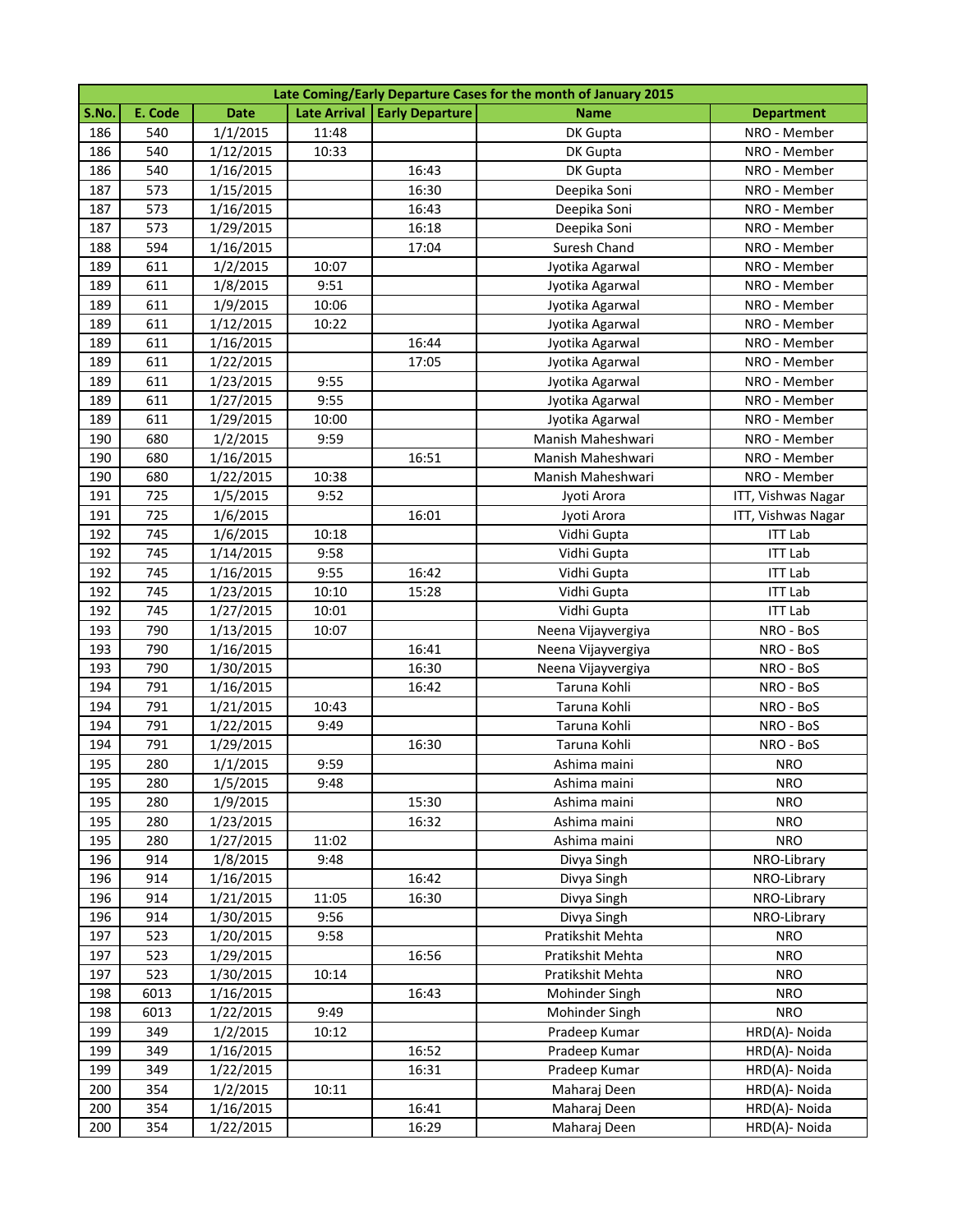|       | Late Coming/Early Departure Cases for the month of January 2015 |             |       |                                |                      |                   |  |  |
|-------|-----------------------------------------------------------------|-------------|-------|--------------------------------|----------------------|-------------------|--|--|
| S.No. | E. Code                                                         | <b>Date</b> |       | Late Arrival   Early Departure | <b>Name</b>          | <b>Department</b> |  |  |
| 201   | 199                                                             | 1/1/2015    |       | 16:31                          | Chattar Singh        | Exam - Noida      |  |  |
| 201   | 199                                                             | 1/26/2015   | 10:39 |                                | <b>Chattar Singh</b> | Exam - Noida      |  |  |
| 202   | 458                                                             | 1/20/2015   | 10:05 |                                | G. Somasekhar        | Exam - Noida      |  |  |
| 202   | 458                                                             | 1/28/2015   | 10:15 |                                | G. Somasekhar        | Exam - Noida      |  |  |
| 203   | 494                                                             | 1/5/2015    | 10:18 |                                | Sunil Kumar Bist     | Exam - Noida      |  |  |
| 203   | 494                                                             | 1/7/2015    | 9:54  |                                | Sunil Kumar Bist     | Exam - Noida      |  |  |
| 203   | 494                                                             | 1/12/2015   | 9:58  |                                | Sunil Kumar Bist     | Exam - Noida      |  |  |
| 203   | 494                                                             | 1/15/2015   | 9:50  |                                | Sunil Kumar Bist     | Exam - Noida      |  |  |
| 203   | 494                                                             | 1/16/2015   | 9:52  |                                | Sunil Kumar Bist     | Exam - Noida      |  |  |
| 203   | 494                                                             | 1/22/2015   | 10:10 |                                | Sunil Kumar Bist     | Exam - Noida      |  |  |
| 203   | 494                                                             | 1/28/2015   | 10:11 |                                | Sunil Kumar Bist     | Exam - Noida      |  |  |
| 204   | 522                                                             | 1/29/2015   |       | 16:30                          | Vijay Kumar          | Exam - Noida      |  |  |
| 205   | 917                                                             | 1/2/2015    | 9:48  |                                | Gitika Dutta         | Exam - Noida      |  |  |
| 205   | 917                                                             | 1/12/2015   |       | 17:02                          | Gitika Dutta         | Exam - Noida      |  |  |
| 205   | 917                                                             | 1/16/2015   |       | 16:38                          | Gitika Dutta         | Exam - Noida      |  |  |
| 205   | 917                                                             | 1/19/2015   | 9:50  |                                | Gitika Dutta         | Exam - Noida      |  |  |
| 205   | 917                                                             | 1/23/2015   | 10:58 |                                | Gitika Dutta         | Exam - Noida      |  |  |
| 205   | 917                                                             | 1/27/2015   |       | 17:19                          | Gitika Dutta         | Exam - Noida      |  |  |
| 206   | 197                                                             | 1/12/2015   | 10:13 |                                | Jagdish Prasad       | Exam - Noida      |  |  |
| 206   | 197                                                             | 1/15/2015   | 10:02 |                                | Jagdish Prasad       | Exam - Noida      |  |  |
| 207   | 336                                                             | 1/2/2015    | 10:24 |                                | Ramphool Singh       | Exam - Noida      |  |  |
| 207   | 336                                                             | 1/6/2015    | 9:50  |                                | Ramphool Singh       | Exam - Noida      |  |  |
| 207   | 336                                                             | 1/9/2015    | 10:33 |                                | Ramphool Singh       | Exam - Noida      |  |  |
| 207   | 336                                                             | 1/22/2015   | 10:28 |                                | Ramphool Singh       | Exam - Noida      |  |  |
| 208   | 375                                                             | 1/16/2015   |       | 16:45                          | Nand Kishore         | Exam - Noida      |  |  |
| 208   | 375                                                             | 1/20/2015   | 10:28 |                                | Nand Kishore         | Exam - Noida      |  |  |
| 209   | 473                                                             | 1/2/2015    | 9:49  |                                | Chander Parkash      | Exam - Noida      |  |  |
| 209   | 473                                                             | 1/5/2015    | 9:59  |                                | Chander Parkash      | Exam - Noida      |  |  |
| 209   | 473                                                             | 1/15/2015   |       | 16:30                          | Chander Parkash      | Exam - Noida      |  |  |
| 209   | 473                                                             | 1/16/2015   |       | 16:43                          | Chander Parkash      | Exam - Noida      |  |  |
| 210   | 489                                                             | 1/7/2015    | 9:53  |                                | N Majumdar           | Exam - Noida      |  |  |
| 210   | 489                                                             | 1/28/2015   | 9:52  | 16:36                          | N Majumdar           | Exam - Noida      |  |  |
| 211   | 493                                                             | 1/5/2015    |       | 16:30                          | Lachham Pati         | Exam - Noida      |  |  |
| 211   | 493                                                             | 1/15/2015   | 10:02 |                                | Lachham Pati         | Exam - Noida      |  |  |
| 212   | 795                                                             | 1/16/2015   |       | 16:44                          | Prashant Bakshi      | Exam - Noida      |  |  |
| 212   | 795                                                             | 1/19/2015   |       | 16:31                          | Prashant Bakshi      | Exam - Noida      |  |  |
| 213   | 813                                                             | 1/2/2015    | 10:59 | 16:04                          | Punam Tyagi          | Exam - Noida      |  |  |
| 213   | 813                                                             | 1/5/2015    | 10:18 |                                | Punam Tyagi          | Exam - Noida      |  |  |
| 213   | 813                                                             | 1/7/2015    | 9:53  |                                | Punam Tyagi          | Exam - Noida      |  |  |
| 213   | 813                                                             | 1/12/2015   | 9:57  |                                | Punam Tyagi          | Exam - Noida      |  |  |
| 213   | 813                                                             | 1/15/2015   | 9:53  |                                | Punam Tyagi          | Exam - Noida      |  |  |
| 213   | 813                                                             | 1/16/2015   | 9:52  | 16:42                          | Punam Tyagi          | Exam - Noida      |  |  |
| 213   | 813                                                             | 1/19/2015   | 11:05 |                                | Punam Tyagi          | Exam - Noida      |  |  |
| 213   | 813                                                             | 1/27/2015   | 10:16 |                                | Punam Tyagi          | Exam - Noida      |  |  |
| 213   | 813                                                             | 1/28/2015   | 10:23 |                                | Punam Tyagi          | Exam - Noida      |  |  |
| 214   | 840                                                             | 1/6/2015    | 9:52  |                                | Navin Kumar Goli     | Exam - Noida      |  |  |
| 214   | 840                                                             | 1/7/2015    | 11:21 |                                | Navin Kumar Goli     | Exam - Noida      |  |  |
| 214   | 840                                                             | 1/12/2015   | 9:52  |                                | Navin Kumar Goli     | Exam - Noida      |  |  |
| 214   | 840                                                             | 1/14/2015   | 9:52  |                                | Navin Kumar Goli     | Exam - Noida      |  |  |
| 214   | 840                                                             | 1/22/2015   | 11:24 |                                | Navin Kumar Goli     | Exam - Noida      |  |  |
| 214   | 840                                                             | 1/28/2015   | 9:53  |                                | Navin Kumar Goli     | Exam - Noida      |  |  |
| 215   | 846                                                             | 1/5/2015    | 10:05 |                                | Tonmoy Saha          | Exam - Noida      |  |  |
| 215   | 846                                                             | 1/6/2015    |       | 16:31                          | Tonmoy Saha          | Exam - Noida      |  |  |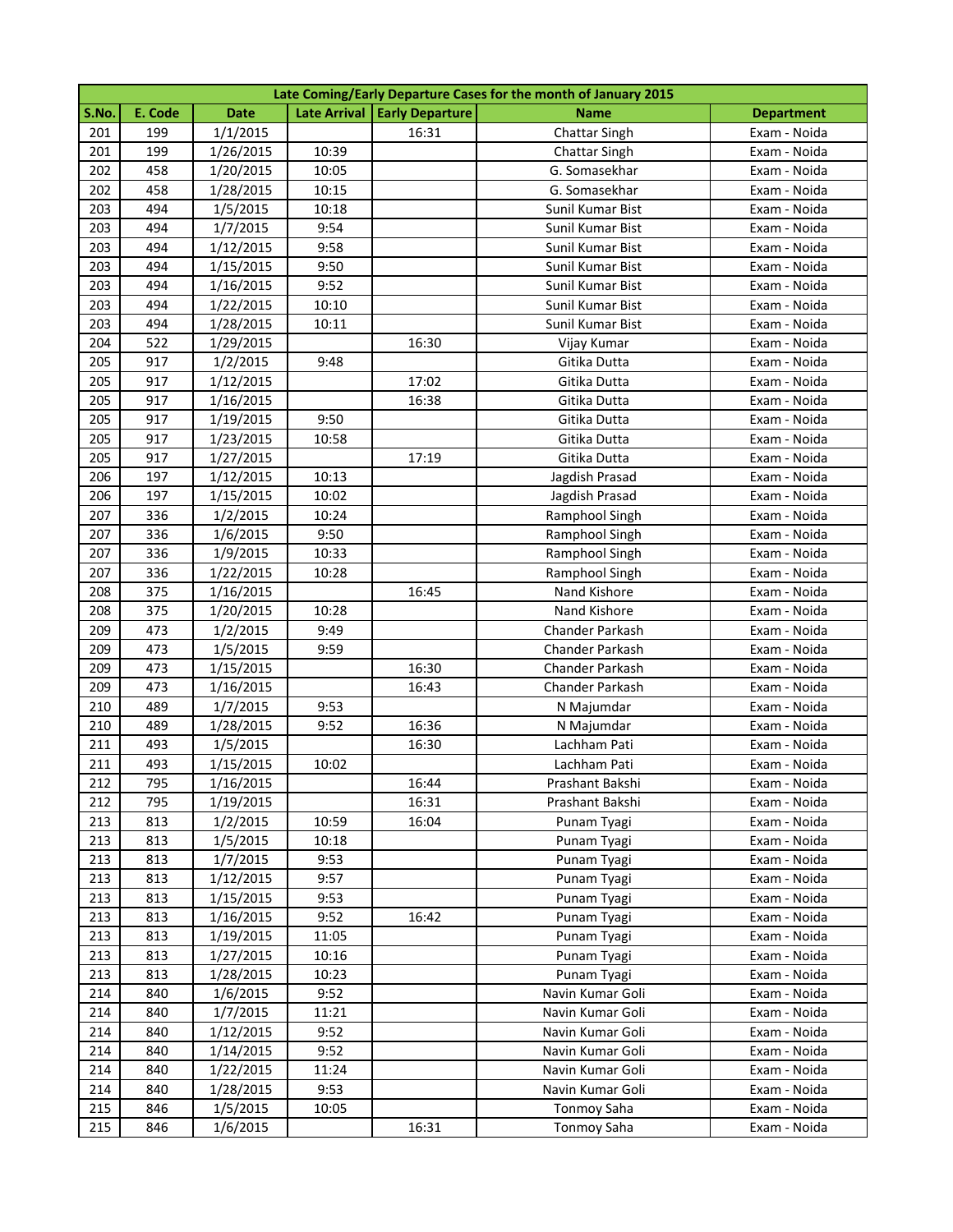|       | Late Coming/Early Departure Cases for the month of January 2015 |             |       |                                |                         |                   |  |  |
|-------|-----------------------------------------------------------------|-------------|-------|--------------------------------|-------------------------|-------------------|--|--|
| S.No. | E. Code                                                         | <b>Date</b> |       | Late Arrival   Early Departure | <b>Name</b>             | <b>Department</b> |  |  |
| 215   | 846                                                             | 1/7/2015    | 10:20 |                                | <b>Tonmoy Saha</b>      | Exam - Noida      |  |  |
| 215   | 846                                                             | 1/8/2015    | 10:17 |                                | <b>Tonmoy Saha</b>      | Exam - Noida      |  |  |
| 215   | 846                                                             | 1/12/2015   | 10:22 |                                | <b>Tonmoy Saha</b>      | Exam - Noida      |  |  |
| 215   | 846                                                             | 1/20/2015   | 9:56  |                                | <b>Tonmoy Saha</b>      | Exam - Noida      |  |  |
| 215   | 846                                                             | 1/22/2015   | 10:18 |                                | <b>Tonmoy Saha</b>      | Exam - Noida      |  |  |
| 215   | 846                                                             | 1/28/2015   | 10:55 |                                | <b>Tonmoy Saha</b>      | Exam - Noida      |  |  |
| 215   | 846                                                             | 1/29/2015   | 10:38 |                                | <b>Tonmoy Saha</b>      | Exam - Noida      |  |  |
| 215   | 846                                                             | 1/30/2015   | 10:49 |                                | <b>Tonmoy Saha</b>      | Exam - Noida      |  |  |
| 216   | 850                                                             | 1/23/2015   |       | 16:30                          | Gaurav Aggarwal         | Exam - Noida      |  |  |
| 216   | 850                                                             | 1/27/2015   | 10:45 |                                | Gaurav Aggarwal         | Exam - Noida      |  |  |
| 217   | 859                                                             | 1/16/2015   |       | 16:43                          | Sunil Kumar Pandey      | Exam - Noida      |  |  |
| 218   | 866                                                             | 1/7/2015    |       | 16:33                          | <b>B</b> Murlidharan    | Exam - Noida      |  |  |
| 218   | 866                                                             | 1/21/2015   |       | 16:28                          | <b>B</b> Murlidharan    | Exam - Noida      |  |  |
| 219   | 902                                                             | 1/28/2015   | 9:54  |                                | Ashish Tiwari           | Exam - Noida      |  |  |
| 220   | 121                                                             | 1/9/2015    | 9:53  |                                | Ishwar Dutt Joshi       | Exam - Noida      |  |  |
| 221   | 396                                                             | 1/22/2015   | 10:46 |                                | <b>Tajwar Singh</b>     | Exam - Noida      |  |  |
| 222   | 399                                                             | 1/9/2015    | 9:56  |                                | <b>Balkishan Sharma</b> | Exam - Noida      |  |  |
| 222   | 399                                                             | 1/15/2015   | 9:55  |                                | <b>Balkishan Sharma</b> | Exam - Noida      |  |  |
| 222   | 399                                                             | 1/16/2015   | 9:55  | 16:46                          | <b>Balkishan Sharma</b> | Exam - Noida      |  |  |
| 222   | 399                                                             | 1/20/2015   | 9:54  |                                | <b>Balkishan Sharma</b> | Exam - Noida      |  |  |
| 222   | 399                                                             | 1/27/2015   |       | 16:30                          | <b>Balkishan Sharma</b> | Exam - Noida      |  |  |
| 223   | 418                                                             | 1/5/2015    | 9:54  |                                | Rajiv Seth              | Exam - Noida      |  |  |
| 223   | 418                                                             | 1/6/2015    | 9:54  |                                | Rajiv Seth              | Exam - Noida      |  |  |
| 223   | 418                                                             | 1/14/2015   | 9:55  |                                | Rajiv Seth              | Exam - Noida      |  |  |
| 223   | 418                                                             | 1/15/2015   | 9:59  |                                | Rajiv Seth              | Exam - Noida      |  |  |
| 223   | 418                                                             | 1/23/2015   | 10:03 |                                | Rajiv Seth              | Exam - Noida      |  |  |
| 224   | 801                                                             | 1/1/2015    | 10:43 |                                | Shiv Chander Yadav      | Exam - Noida      |  |  |
| 224   | 801                                                             | 1/16/2015   |       | 16:42                          | Shiv Chander Yadav      | Exam - Noida      |  |  |
| 225   | 125                                                             | 1/6/2015    | 9:58  |                                | Alok Malhotra           | Exam - Noida      |  |  |
| 225   | 125                                                             | 1/12/2015   | 10:13 |                                | Alok Malhotra           | Exam - Noida      |  |  |
| 225   | 125                                                             | 1/14/2015   | 9:52  |                                | Alok Malhotra           | Exam - Noida      |  |  |
| 225   | 125                                                             | 1/23/2015   | 11:08 |                                | Alok Malhotra           | Exam - Noida      |  |  |
| 226   | 210                                                             | 1/2/2015    | 9:58  |                                | Ashok Kumar Sharma      | Exam - Noida      |  |  |
| 226   | 210                                                             | 1/19/2015   |       | 16:30                          | Ashok Kumar Sharma      | Exam - Noida      |  |  |
| 226   | 210                                                             | 1/27/2015   | 10:55 |                                | Ashok Kumar Sharma      | Exam - Noida      |  |  |
| 227   | 229                                                             | 1/1/2015    | 9:55  |                                | K R Kandwal             | Exam - Noida      |  |  |
| 227   | 229                                                             | 1/2/2015    | 10:13 |                                | K R Kandwal             | Exam - Noida      |  |  |
| 227   | 229                                                             | 1/5/2015    | 9:56  |                                | K R Kandwal             | Exam - Noida      |  |  |
| 227   | 229                                                             | 1/7/2015    | 10:09 |                                | K R Kandwal             | Exam - Noida      |  |  |
| 227   | 229                                                             | 1/9/2015    | 10:46 |                                | <b>K R Kandwal</b>      | Exam - Noida      |  |  |
| 227   | 229                                                             | 1/12/2015   | 10:09 |                                | <b>K R Kandwal</b>      | Exam - Noida      |  |  |
| 227   | 229                                                             | 1/14/2015   | 10:44 |                                | K R Kandwal             | Exam - Noida      |  |  |
| 227   | 229                                                             | 1/16/2015   | 10:19 |                                | K R Kandwal             | Exam - Noida      |  |  |
| 227   | 229                                                             | 1/22/2015   | 10:16 |                                | K R Kandwal             | Exam - Noida      |  |  |
| 227   | 229                                                             | 1/27/2015   | 9:50  | 17:19                          | K R Kandwal             | Exam - Noida      |  |  |
| 227   | 229                                                             | 1/30/2015   | 10:05 |                                | K R Kandwal             | Exam - Noida      |  |  |
| 228   | 250                                                             | 1/29/2015   |       | 16:30                          | Satender Kumar          | Exam - Noida      |  |  |
| 228   | 250                                                             | 1/30/2015   | 10:52 |                                | Satender Kumar          | Exam - Noida      |  |  |
| 229   | 395                                                             | 1/30/2015   |       | 16:30                          | Yogender Sharma         | Exam - Noida      |  |  |
| 230   | 464                                                             | 1/8/2015    | 10:14 |                                | Chander Parkash Singh   | Exam - Noida      |  |  |
| 230   | 464                                                             | 1/23/2015   | 10:02 |                                | Chander Parkash Singh   | Exam - Noida      |  |  |
| 230   | 464                                                             | 1/30/2015   | 9:54  |                                | Chander Parkash Singh   | Exam - Noida      |  |  |
| 231   | 509                                                             | 1/5/2015    | 10:45 |                                | Anand Kumar Chaturvedi  | Exam - Noida      |  |  |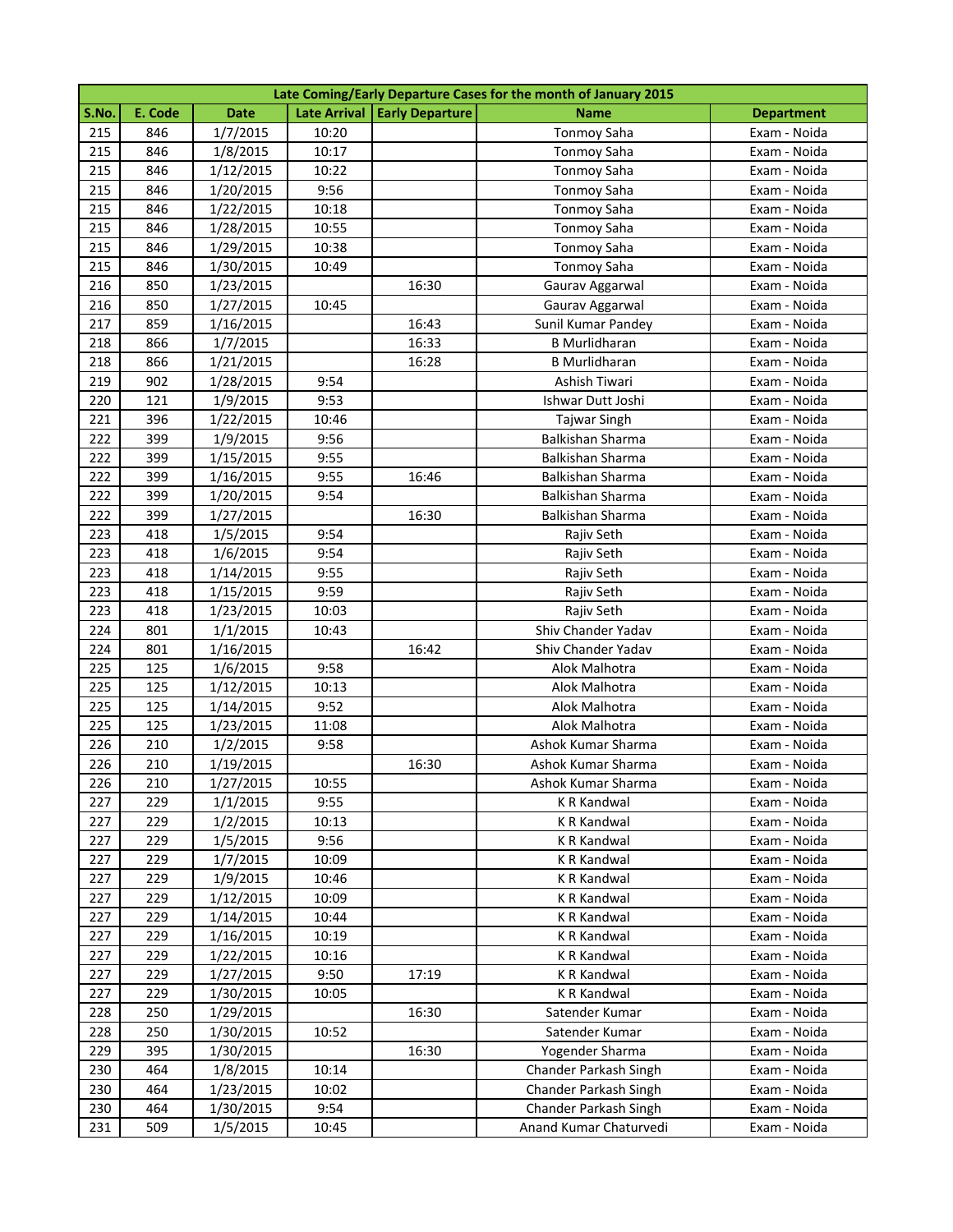|       | Late Coming/Early Departure Cases for the month of January 2015 |             |       |                                |                        |                   |  |  |
|-------|-----------------------------------------------------------------|-------------|-------|--------------------------------|------------------------|-------------------|--|--|
| S.No. | E. Code                                                         | <b>Date</b> |       | Late Arrival   Early Departure | <b>Name</b>            | <b>Department</b> |  |  |
| 231   | 509                                                             | 1/9/2015    | 10:28 |                                | Anand Kumar Chaturvedi | Exam - Noida      |  |  |
| 231   | 509                                                             | 1/29/2015   | 11:04 |                                | Anand Kumar Chaturvedi | Exam - Noida      |  |  |
| 232   | 739                                                             | 1/2/2015    | 9:48  |                                | Mahesh Kumar           | Exam - Noida      |  |  |
| 232   | 739                                                             | 1/5/2015    | 9:54  |                                | Mahesh Kumar           | Exam - Noida      |  |  |
| 232   | 739                                                             | 1/6/2015    | 9:55  |                                | Mahesh Kumar           | Exam - Noida      |  |  |
| 232   | 739                                                             | 1/12/2015   | 11:06 |                                | Mahesh Kumar           | Exam - Noida      |  |  |
| 233   | 848                                                             | 1/5/2015    | 10:06 |                                | Preeti Agarwal         | Exam - Noida      |  |  |
| 233   | 848                                                             | 1/9/2015    | 9:57  |                                | Preeti Agarwal         | Exam - Noida      |  |  |
| 233   | 848                                                             | 1/12/2015   | 9:56  |                                | Preeti Agarwal         | Exam - Noida      |  |  |
| 233   | 848                                                             | 1/16/2015   | 9:50  |                                | Preeti Agarwal         | Exam - Noida      |  |  |
| 233   | 848                                                             | 1/22/2015   | 10:24 |                                | Preeti Agarwal         | Exam - Noida      |  |  |
| 233   | 848                                                             | 1/29/2015   |       | 16:38                          | Preeti Agarwal         | Exam - Noida      |  |  |
| 234   | 860                                                             | 1/5/2015    |       | 16:30                          | Rajat Kumar Mohanty    | Exam - Noida      |  |  |
| 234   | 860                                                             | 1/6/2015    | 9:57  |                                | Rajat Kumar Mohanty    | Exam - Noida      |  |  |
| 234   | 860                                                             | 1/13/2015   | 10:16 |                                | Rajat Kumar Mohanty    | Exam - Noida      |  |  |
| 234   | 860                                                             | 1/22/2015   | 10:10 |                                | Rajat Kumar Mohanty    | Exam - Noida      |  |  |
| 234   | 860                                                             | 1/30/2015   | 10:01 |                                | Rajat Kumar Mohanty    | Exam - Noida      |  |  |
| 235   | 123                                                             | 1/6/2015    | 9:49  |                                | R P Juyal              | Exam - Noida      |  |  |
| 235   | 123                                                             | 1/9/2015    | 9:48  |                                | R P Juyal              | Exam - Noida      |  |  |
| 235   | 123                                                             | 1/16/2015   | 9:48  |                                | R P Juyal              | Exam - Noida      |  |  |
| 236   | 267                                                             | 1/6/2015    | 9:48  |                                | Manju Sharma           | Exam - Noida      |  |  |
| 236   | 267                                                             | 1/7/2015    | 9:52  |                                | Manju Sharma           | Exam - Noida      |  |  |
| 236   | 267                                                             | 1/9/2015    | 9:54  |                                | Manju Sharma           | Exam - Noida      |  |  |
| 236   | 267                                                             | 1/12/2015   | 9:53  |                                | Manju Sharma           | Exam - Noida      |  |  |
| 236   | 267                                                             | 1/16/2015   | 9:54  | 16:47                          | Manju Sharma           | Exam - Noida      |  |  |
| 236   | 267                                                             | 1/19/2015   | 9:54  |                                | Manju Sharma           | Exam - Noida      |  |  |
| 236   | 267                                                             | 1/23/2015   |       | 16:30                          | Manju Sharma           | Exam - Noida      |  |  |
| 237   | 342                                                             | 1/1/2015    | 10:16 |                                | Ramesh Chander         | Exam - Noida      |  |  |
| 237   | 342                                                             | 1/2/2015    | 10:22 |                                | Ramesh Chander         | Exam - Noida      |  |  |
| 237   | 342                                                             | 1/5/2015    | 10:07 |                                | Ramesh Chander         | Exam - Noida      |  |  |
| 237   | 342                                                             | 1/6/2015    | 9:49  |                                | Ramesh Chander         | Exam - Noida      |  |  |
| 237   | 342                                                             | 1/9/2015    | 10:07 |                                | Ramesh Chander         | Exam - Noida      |  |  |
| 237   | 342                                                             | 1/12/2015   | 10:34 |                                | Ramesh Chander         | Exam - Noida      |  |  |
| 237   | 342                                                             | 1/20/2015   | 10:02 |                                | Ramesh Chander         | Exam - Noida      |  |  |
| 237   | 342                                                             | 1/21/2015   | 10:08 |                                | Ramesh Chander         | Exam - Noida      |  |  |
| 237   | 342                                                             | 1/27/2015   | 10:12 |                                | Ramesh Chander         | Exam - Noida      |  |  |
| 237   | 342                                                             | 1/28/2015   | 10:42 |                                | Ramesh Chander         | Exam - Noida      |  |  |
| 238   | 426                                                             | 1/7/2015    | 10:15 |                                | Geetha Sreejith        | Exam - Noida      |  |  |
| 238   | 426                                                             | 1/9/2015    | 9:53  |                                | Geetha Sreejith        | Exam - Noida      |  |  |
| 238   | 426                                                             | 1/14/2015   | 9:49  |                                | Geetha Sreejith        | Exam - Noida      |  |  |
| 238   | 426                                                             | 1/15/2015   | 9:57  |                                | Geetha Sreejith        | Exam - Noida      |  |  |
| 238   | 426                                                             | 1/28/2015   | 10:17 |                                | Geetha Sreejith        | Exam - Noida      |  |  |
| 238   | 426                                                             | 1/30/2015   | 9:52  |                                | Geetha Sreejith        | Exam - Noida      |  |  |
| 239   | 794                                                             | 1/16/2015   | 10:52 |                                | Kishan Singh           | Exam - Noida      |  |  |
| 239   | 794                                                             | 1/22/2015   | 10:27 |                                | Kishan Singh           | Exam - Noida      |  |  |
| 240   | 308                                                             | 1/12/2015   | 9:58  |                                | Ashutosh Arora         | Exam - Noida      |  |  |
| 240   | 308                                                             | 1/20/2015   | 10:51 |                                | Ashutosh Arora         | Exam - Noida      |  |  |
| 241   | 809                                                             | 1/2/2015    | 10:44 |                                | C R Kulashekhar        | Exam - Noida      |  |  |
| 241   | 809                                                             | 1/15/2015   | 10:13 |                                | CR Kulashekhar         | Exam - Noida      |  |  |
| 241   | 809                                                             | 1/16/2015   | 10:00 |                                | CR Kulashekhar         | Exam - Noida      |  |  |
| 241   | 809                                                             | 1/20/2015   | 10:17 |                                | C R Kulashekhar        | Exam - Noida      |  |  |
| 241   | 809                                                             | 1/21/2015   |       | 16:50                          | C R Kulashekhar        | Exam - Noida      |  |  |
| 242   | 936                                                             | 1/1/2015    | 9:58  |                                | Vijayraja A            | Exam - Noida      |  |  |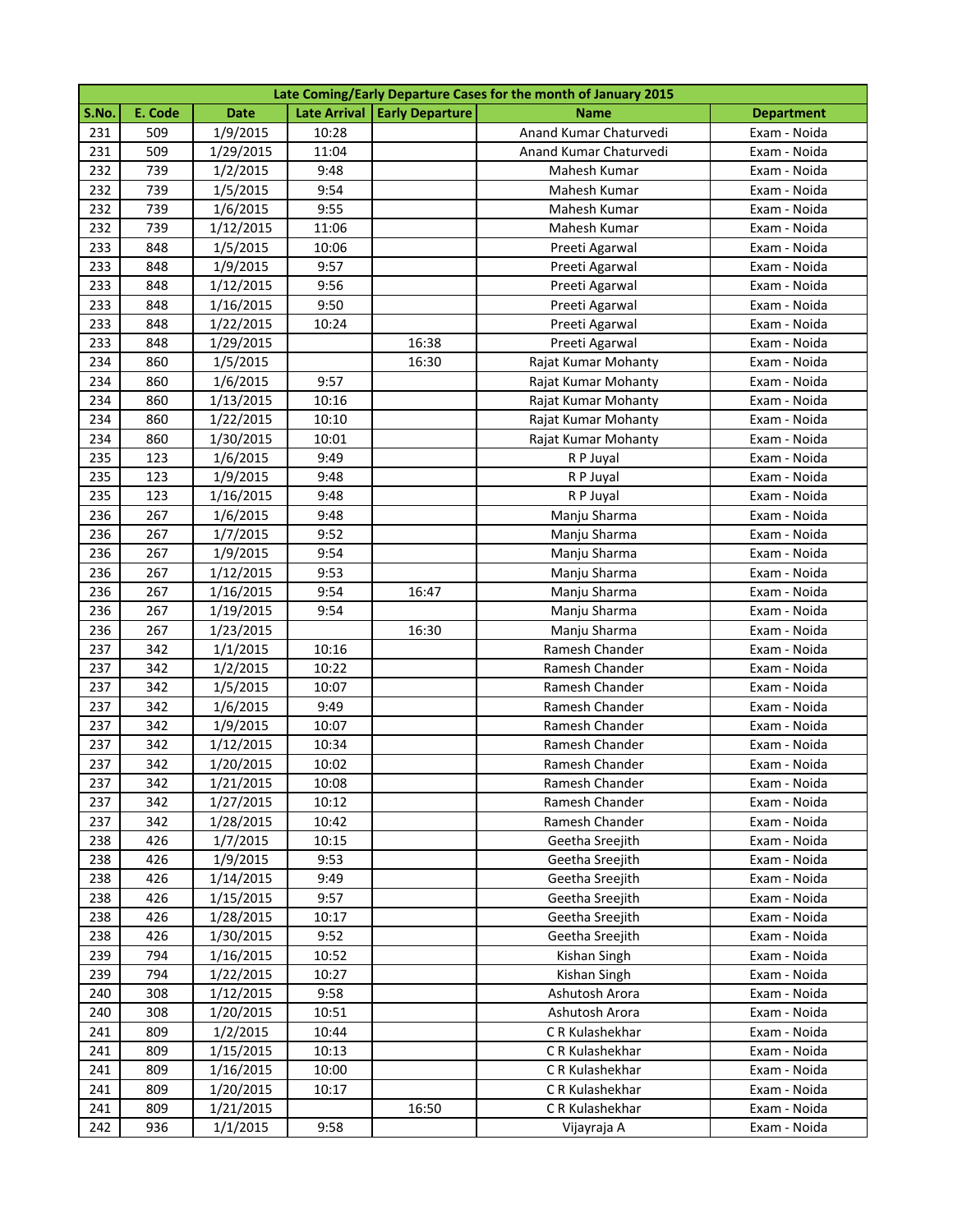|       | Late Coming/Early Departure Cases for the month of January 2015 |             |       |                                |                     |                   |  |  |
|-------|-----------------------------------------------------------------|-------------|-------|--------------------------------|---------------------|-------------------|--|--|
| S.No. | E. Code                                                         | <b>Date</b> |       | Late Arrival   Early Departure | <b>Name</b>         | <b>Department</b> |  |  |
| 242   | 936                                                             | 1/2/2015    | 10:07 |                                | Vijayraja A         | Exam - Noida      |  |  |
| 242   | 936                                                             | 1/6/2015    | 9:53  |                                | Vijayraja A         | Exam - Noida      |  |  |
| 242   | 936                                                             | 1/7/2015    | 9:54  |                                | Vijayraja A         | Exam - Noida      |  |  |
| 242   | 936                                                             | 1/8/2015    | 10:22 |                                | Vijayraja A         | Exam - Noida      |  |  |
| 242   | 936                                                             | 1/15/2015   | 9:51  |                                | Vijayraja A         | Exam - Noida      |  |  |
| 242   | 936                                                             | 1/16/2015   | 9:51  |                                | Vijayraja A         | Exam - Noida      |  |  |
| 243   | 379                                                             | 1/5/2015    | 9:50  |                                | Rohtas Singh        | Exam - Noida      |  |  |
| 243   | 379                                                             | 1/15/2015   | 10:02 |                                | Rohtas Singh        | Exam - Noida      |  |  |
| 243   | 379                                                             | 1/16/2015   |       | 16:41                          | Rohtas Singh        | Exam - Noida      |  |  |
| 243   | 379                                                             | 1/23/2015   | 11:06 |                                | <b>Rohtas Singh</b> | Exam - Noida      |  |  |
| 243   | 379                                                             | 1/28/2015   | 9:59  |                                | <b>Rohtas Singh</b> | Exam - Noida      |  |  |
| 243   | 379                                                             | 1/30/2015   | 9:56  |                                | <b>Rohtas Singh</b> | Exam - Noida      |  |  |
| 244   | 416                                                             | 1/14/2015   |       | 16:30                          | Vipin Chand         | Exam - Noida      |  |  |
| 244   | 416                                                             | 1/16/2015   |       | 16:50                          | Vipin Chand         | Exam - Noida      |  |  |
| 245   | 558                                                             | 1/5/2015    | 10:24 |                                | Radha Krishan       | Exam - Noida      |  |  |
| 245   | 558                                                             | 1/6/2015    | 10:07 |                                | Radha Krishan       | Exam - Noida      |  |  |
| 245   | 558                                                             | 1/7/2015    | 10:17 |                                | Radha Krishan       | Exam - Noida      |  |  |
| 245   | 558                                                             | 1/9/2015    | 10:02 |                                | Radha Krishan       | Exam - Noida      |  |  |
| 245   | 558                                                             | 1/12/2015   | 9:57  |                                | Radha Krishan       | Exam - Noida      |  |  |
| 245   | 558                                                             | 1/13/2015   | 10:41 |                                | Radha Krishan       | Exam - Noida      |  |  |
| 245   | 558                                                             | 1/14/2015   | 10:24 |                                | Radha Krishan       | Exam - Noida      |  |  |
| 245   | 558                                                             | 1/15/2015   | 10:08 |                                | Radha Krishan       | Exam - Noida      |  |  |
| 245   | 558                                                             | 1/16/2015   | 10:08 |                                | Radha Krishan       | Exam - Noida      |  |  |
| 245   | 558                                                             | 1/19/2015   | 9:54  |                                | Radha Krishan       | Exam - Noida      |  |  |
| 245   | 558                                                             | 1/20/2015   | 10:32 |                                | Radha Krishan       | Exam - Noida      |  |  |
| 245   | 558                                                             | 1/22/2015   | 10:32 |                                | Radha Krishan       | Exam - Noida      |  |  |
| 245   | 558                                                             | 1/23/2015   | 10:25 |                                | Radha Krishan       | Exam - Noida      |  |  |
| 245   | 558                                                             | 1/27/2015   | 10:15 |                                | Radha Krishan       | Exam - Noida      |  |  |
| 245   | 558                                                             | 1/28/2015   | 10:22 |                                | Radha Krishan       | Exam - Noida      |  |  |
| 245   | 558                                                             | 1/29/2015   | 10:10 |                                | Radha Krishan       | Exam - Noida      |  |  |
| 245   | 558                                                             | 1/30/2015   | 10:10 |                                | Radha Krishan       | Exam - Noida      |  |  |
| 246   | 587                                                             | 1/2/2015    | 10:47 |                                | Amal Takker         | Exam - Noida      |  |  |
| 246   | 587                                                             | 1/8/2015    | 11:25 |                                | Amal Takker         | Exam - Noida      |  |  |
| 246   | 587                                                             | 1/12/2015   | 9:58  |                                | Amal Takker         | Exam - Noida      |  |  |
| 246   | 587                                                             | 1/16/2015   | 9:49  |                                | Amal Takker         | Exam - Noida      |  |  |
| 247   | 953                                                             | 1/6/2015    | 9:54  |                                | Hari Wadhwa         | Exam - Noida      |  |  |
| 247   | 953                                                             | 1/8/2015    | 10:54 | 16:42                          | Hari Wadhwa         | Exam - Noida      |  |  |
| 247   | 953                                                             | 1/13/2015   | 9:57  |                                | Hari Wadhwa         | Exam - Noida      |  |  |
| 248   | 93                                                              | 1/2/2015    | 9:48  |                                | Veena Dutta         | Exam - Noida      |  |  |
| 248   | 93                                                              | 1/19/2015   | 9:50  |                                | Veena Dutta         | Exam - Noida      |  |  |
| 248   | 93                                                              | 1/29/2015   |       | 16:30                          | Veena Dutta         | Exam - Noida      |  |  |
| 249   | 97                                                              | 1/2/2015    | 10:25 |                                | J P Saini           | Exam - Noida      |  |  |
| 249   | 97                                                              | 1/15/2015   | 9:51  |                                | J P Saini           | Exam - Noida      |  |  |
| 249   | 97                                                              | 1/23/2015   | 10:02 |                                | J P Saini           | Exam - Noida      |  |  |
| 249   | 97                                                              | 1/28/2015   | 9:56  |                                | J P Saini           | Exam - Noida      |  |  |
| 250   | 103                                                             | 1/12/2015   | 10:23 |                                | Hatinder Kumar      | Exam - Noida      |  |  |
| 250   | 103                                                             | 1/16/2015   |       | 16:38                          | Hatinder Kumar      | Exam - Noida      |  |  |
| 250   | 103                                                             | 1/29/2015   | 10:06 |                                | Hatinder Kumar      | Exam - Noida      |  |  |
| 251   | 106                                                             | 1/16/2015   | 11:03 |                                | NC Goswami          | Exam - Noida      |  |  |
| 251   | 106                                                             | 1/28/2015   | 9:56  |                                | NC Goswami          | Exam - Noida      |  |  |
| 251   | 106                                                             | 1/29/2015   | 10:12 |                                | NC Goswami          | Exam - Noida      |  |  |
| 252   | 223                                                             | 1/2/2015    | 9:50  |                                | Rajesh Kumar Sharma | Exam - Noida      |  |  |
| 252   | 223                                                             | 1/7/2015    | 9:53  |                                | Rajesh Kumar Sharma | Exam - Noida      |  |  |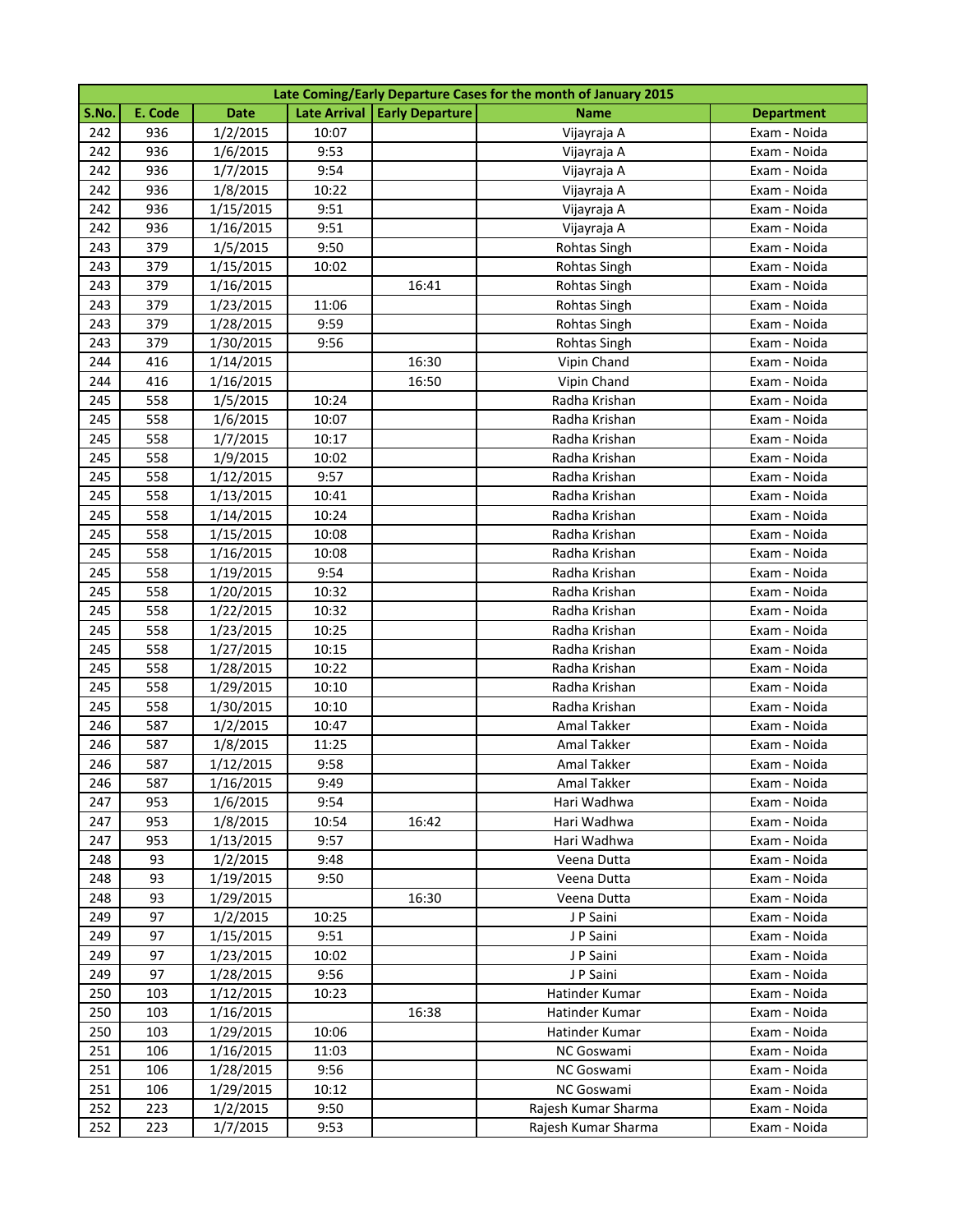|       | Late Coming/Early Departure Cases for the month of January 2015 |             |       |                                |                        |                   |  |  |
|-------|-----------------------------------------------------------------|-------------|-------|--------------------------------|------------------------|-------------------|--|--|
| S.No. | E. Code                                                         | <b>Date</b> |       | Late Arrival   Early Departure | <b>Name</b>            | <b>Department</b> |  |  |
| 252   | 223                                                             | 1/14/2015   |       | 16:31                          | Rajesh Kumar Sharma    | Exam - Noida      |  |  |
| 252   | 223                                                             | 1/15/2015   | 9:53  |                                | Rajesh Kumar Sharma    | Exam - Noida      |  |  |
| 252   | 223                                                             | 1/16/2015   |       | 16:39                          | Rajesh Kumar Sharma    | Exam - Noida      |  |  |
| 252   | 223                                                             | 1/19/2015   | 10:02 |                                | Rajesh Kumar Sharma    | Exam - Noida      |  |  |
| 252   | 223                                                             | 1/22/2015   | 10:11 |                                | Rajesh Kumar Sharma    | Exam - Noida      |  |  |
| 253   | 226                                                             | 1/16/2015   |       | 16:38                          | Prajit Singh           | Exam - Noida      |  |  |
| 253   | 226                                                             | 1/21/2015   | 10:52 |                                | Prajit Singh           | Exam - Noida      |  |  |
| 253   | 226                                                             | 1/23/2015   |       | 16:37                          | Prajit Singh           | Exam - Noida      |  |  |
| 254   | 315                                                             | 1/16/2015   |       | 16:39                          | Prajit Singh           | Exam - Noida      |  |  |
| 255   | 327                                                             | 1/16/2015   |       | 16:39                          | Narayan Singh          | Exam - Noida      |  |  |
| 256   | 332                                                             | 1/16/2015   |       | 16:39                          | <b>Baban Singh</b>     | Exam - Noida      |  |  |
| 256   | 332                                                             | 1/29/2015   | 10:09 |                                | <b>Baban Singh</b>     | Exam - Noida      |  |  |
| 257   | 374                                                             | 1/7/2015    | 10:46 |                                | Kishore Kumar          | Exam - Noida      |  |  |
| 257   | 374                                                             | 1/16/2015   |       | 16:38                          | Kishore Kumar          | Exam - Noida      |  |  |
| 257   | 374                                                             | 1/30/2015   | 9:54  |                                | Kishore Kumar          | Exam - Noida      |  |  |
| 258   | 385                                                             | 1/2/2015    | 9:59  |                                | Ashok Sajwan           | Exam - Noida      |  |  |
| 258   | 385                                                             | 1/6/2015    | 10:55 |                                | Ashok Sajwan           | Exam - Noida      |  |  |
| 258   | 385                                                             | 1/8/2015    | 10:08 |                                | Ashok Sajwan           | Exam - Noida      |  |  |
| 258   | 385                                                             | 1/14/2015   | 9:57  |                                | Ashok Sajwan           | Exam - Noida      |  |  |
| 259   | 432                                                             | 1/16/2015   |       | 16:38                          | Chatur Singh           | Exam - Noida      |  |  |
| 259   | 432                                                             | 1/19/2015   |       | 16:30                          | Chatur Singh           | Exam - Noida      |  |  |
| 260   | 448                                                             | 1/2/2015    | 10:15 |                                | S C Ravishankar        | Exam - Noida      |  |  |
| 261   | 491                                                             | 1/29/2015   |       | 16:31                          | <b>Aurvind Kishore</b> | Exam - Noida      |  |  |
| 262   | 553                                                             | 1/6/2015    |       | 16:30                          | Indresh Mani Pandey    | Exam - Noida      |  |  |
| 262   | 553                                                             | 1/16/2015   |       | 16:43                          | Indresh Mani Pandey    | Exam - Noida      |  |  |
| 262   | 553                                                             | 1/22/2015   | 10:43 |                                | Indresh Mani Pandey    | Exam - Noida      |  |  |
| 263   | 855                                                             | 1/2/2015    | 9:49  |                                | Rashmi V K             | Exam - Noida      |  |  |
| 263   | 855                                                             | 1/5/2015    | 9:54  |                                | Rashmi V K             | Exam - Noida      |  |  |
| 263   | 855                                                             | 1/6/2015    | 9:55  |                                | Rashmi V K             | Exam - Noida      |  |  |
| 263   | 855                                                             | 1/12/2015   | 11:06 |                                | Rashmi V K             | Exam - Noida      |  |  |
| 263   | 855                                                             | 1/15/2015   | 9:50  |                                | Rashmi V K             | Exam - Noida      |  |  |
| 263   | 855                                                             | 1/16/2015   |       | 16:30                          | Rashmi V K             | Exam - Noida      |  |  |
| 264   | 869                                                             | 1/2/2015    | 9:56  |                                | Monika Aggarwal        | Exam - Noida      |  |  |
| 264   | 869                                                             | 1/8/2015    | 10:40 |                                | Monika Aggarwal        | Exam - Noida      |  |  |
| 264   | 869                                                             | 1/20/2015   |       | 16:30                          | Monika Aggarwal        | Exam - Noida      |  |  |
| 265   | 941                                                             | 1/15/2015   | 11:14 |                                | Hemant Khandelwal      | Exam - Noida      |  |  |
| 265   | 941                                                             | 1/16/2015   |       | 16:30                          | Hemant Khandelwal      | Exam - Noida      |  |  |
| 266   | 948                                                             | 1/2/2015    | 10:10 |                                | Shilpi Gulati          | Exam - Noida      |  |  |
| 266   | 948                                                             | 1/16/2015   |       | 16:30                          | Shilpi Gulati          | Exam - Noida      |  |  |
| 267   | 949                                                             | 1/16/2015   |       | 16:30                          | Anchal Jain            | Exam - Noida      |  |  |
| 268   | 235                                                             | 1/16/2015   |       | 16:42                          | DS Rawat               | Accounts          |  |  |
| 269   | 324                                                             | 1/16/2015   |       | 16:39                          | Nandita Banerjee       | Accounts          |  |  |
| 269   | 324                                                             | 1/29/2015   |       | 16:30                          | Nandita Banerjee       | Accounts          |  |  |
| 270   | 429                                                             | 1/12/2015   | 10:04 |                                | Khima Nand             | Accounts          |  |  |
| 270   | 429                                                             | 1/16/2015   |       | 16:34                          | Khima Nand             | Accounts          |  |  |
| 271   | 477                                                             | 1/5/2015    | 10:12 |                                | Rekha Kishore Joshi    | Accounts          |  |  |
| 271   | 477                                                             | 1/6/2015    | 9:59  |                                | Rekha Kishore Joshi    | Accounts          |  |  |
| 271   | 477                                                             | 1/13/2015   | 10:23 | 16:32                          | Rekha Kishore Joshi    | Accounts          |  |  |
| 271   | 477                                                             | 1/14/2015   | 10:05 |                                | Rekha Kishore Joshi    | Accounts          |  |  |
| 271   | 477                                                             | 1/15/2015   | 10:03 |                                | Rekha Kishore Joshi    | Accounts          |  |  |
| 271   | 477                                                             | 1/16/2015   |       | 16:41                          | Rekha Kishore Joshi    | Accounts          |  |  |
| 271   | 477                                                             | 1/28/2015   | 10:10 |                                | Rekha Kishore Joshi    | Accounts          |  |  |
| 272   | 484                                                             | 1/2/2015    | 11:07 |                                | Ravi Prakash Mittal    | Accounts          |  |  |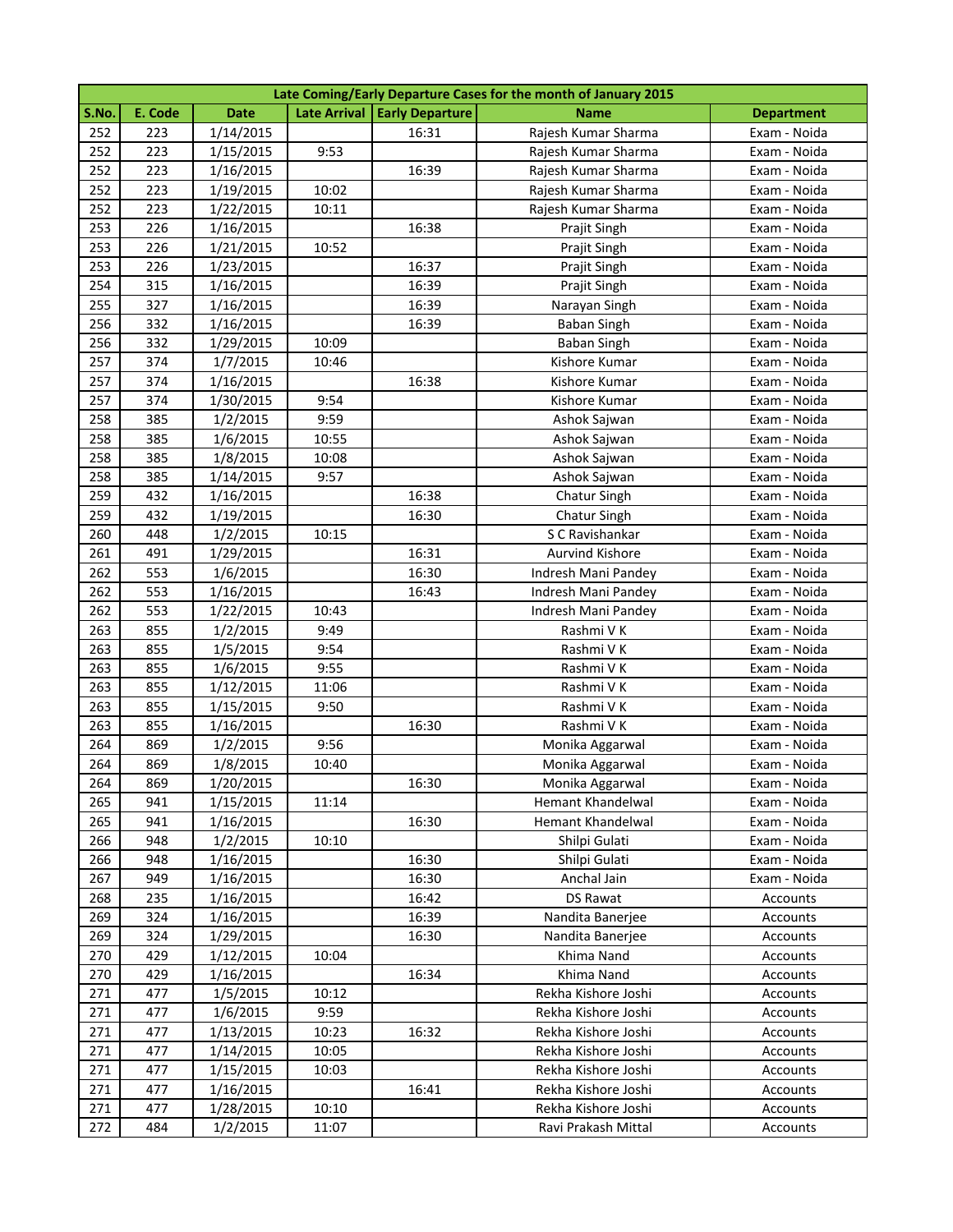|       | Late Coming/Early Departure Cases for the month of January 2015 |             |       |                                |                     |                            |  |  |
|-------|-----------------------------------------------------------------|-------------|-------|--------------------------------|---------------------|----------------------------|--|--|
| S.No. | E. Code                                                         | <b>Date</b> |       | Late Arrival   Early Departure | <b>Name</b>         | <b>Department</b>          |  |  |
| 272   | 484                                                             | 1/5/2015    |       | 16:26                          | Ravi Prakash Mittal | Accounts                   |  |  |
| 272   | 484                                                             | 1/19/2015   | 10:16 |                                | Ravi Prakash Mittal | Accounts                   |  |  |
| 272   | 484                                                             | 1/21/2015   |       | 16:31                          | Ravi Prakash Mittal | Accounts                   |  |  |
| 272   | 484                                                             | 1/22/2015   | 11:17 | 16:05                          | Ravi Prakash Mittal | Accounts                   |  |  |
| 272   | 484                                                             | 1/28/2015   | 10:20 |                                | Ravi Prakash Mittal | Accounts                   |  |  |
| 273   | 665                                                             | 1/16/2015   |       | 16:38                          | Savita Singhal      | Accounts                   |  |  |
| 273   | 665                                                             | 1/23/2015   |       | 16:30                          | Savita Singhal      | Accounts                   |  |  |
| 273   | 665                                                             | 1/27/2015   | 10:43 |                                | Savita Singhal      | Accounts                   |  |  |
| 274   | 677                                                             | 1/16/2015   |       | 16:39                          | Sonali Das Halder   | Accounts                   |  |  |
| 274   | 677                                                             | 1/30/2015   | 10:50 | 16:40                          | Sonali Das Halder   | Accounts                   |  |  |
| 275   | 722                                                             | 1/13/2015   | 11:46 | 16:32                          | Dinesh Malhotra     | Accounts                   |  |  |
| 275   | 722                                                             | 1/23/2015   |       | 15:07                          | Dinesh Malhotra     | Accounts                   |  |  |
| 276   | 815                                                             | 1/2/2015    | 11:01 | 16:53                          | Divya Arora Kapoor  | Accounts                   |  |  |
| 276   | 815                                                             | 1/6/2015    | 10:03 |                                | Divya Arora Kapoor  | Accounts                   |  |  |
| 277   | 831                                                             | 1/16/2015   |       | 16:38                          | Anshu Singhal       | Accounts                   |  |  |
| 277   | 831                                                             | 1/23/2015   |       | 16:30                          | Anshu Singhal       | Accounts                   |  |  |
| 278   | 881                                                             | 1/22/2015   | 10:44 |                                | Varun Kukreja       | Accounts                   |  |  |
| 278   | 881                                                             | 1/23/2015   |       | 15:07                          | Varun Kukreja       | Accounts                   |  |  |
| 279   | 882                                                             | 1/23/2015   |       | 16:30                          | <b>Suman Garg</b>   | Accounts                   |  |  |
| 279   | 882                                                             | 1/29/2015   | 10:31 |                                | <b>Suman Garg</b>   | Accounts                   |  |  |
| 280   | 906                                                             | 1/1/2015    | 10:46 |                                | Archana Sharma      | Accounts                   |  |  |
| 280   | 906                                                             | 1/6/2015    | 10:59 |                                | Archana Sharma      | Accounts                   |  |  |
| 280   | 906                                                             | 1/7/2015    | 10:05 |                                | Archana Sharma      | Accounts                   |  |  |
| 280   | 906                                                             | 1/8/2015    | 10:27 |                                | Archana Sharma      | Accounts                   |  |  |
| 280   | 906                                                             | 1/12/2015   | 10:16 |                                | Archana Sharma      | Accounts                   |  |  |
| 280   | 906                                                             | 1/16/2015   |       | 16:44                          | Archana Sharma      | Accounts                   |  |  |
| 280   | 906                                                             | 1/27/2015   | 10:33 |                                | Archana Sharma      | Accounts                   |  |  |
| 280   | 906                                                             | 1/28/2015   | 11:04 | 16:35                          | Archana Sharma      | Accounts                   |  |  |
| 281   | 929                                                             | 1/16/2015   |       | 16:32                          | Madhukar Goyal      | Accounts                   |  |  |
| 281   | 929                                                             | 1/22/2015   |       | 16:33                          | Madhukar Goyal      | Accounts                   |  |  |
| 282   | 958                                                             | 1/13/2015   |       | 16:32                          | <b>Bindu Sharda</b> | Accounts                   |  |  |
| 283   | 969                                                             | 1/23/2015   | 11:01 |                                | Ritika Gupta        | Accounts                   |  |  |
| 284   | 973                                                             | 1/22/2015   | 10:50 |                                | Ravitosh Kumar      | Accounts                   |  |  |
| 284   | 973                                                             | 1/27/2015   | 10:12 |                                | Ravitosh Kumar      | Accounts                   |  |  |
| 285   | 158                                                             | 1/12/2015   | 10:16 |                                | Ajay Kumar          | BOS - Noida                |  |  |
| 285   | 158                                                             | 1/16/2015   |       | 16:40                          | Ajay Kumar          | BOS - Noida                |  |  |
| 285   | 158                                                             | 1/22/2015   | 10:23 |                                | Ajay Kumar          | BOS - Noida                |  |  |
| 286   | 185                                                             | 1/1/2015    | 10:56 |                                | Indu Arora          | ittee on Information Techr |  |  |
| 286   | 185                                                             | 1/2/2015    | 10:32 |                                | Indu Arora          | ittee on Information Techr |  |  |
| 286   | 185                                                             | 1/5/2015    | 10:43 |                                | Indu Arora          | ittee on Information Techr |  |  |
| 286   | 185                                                             | 1/6/2015    | 10:50 |                                | Indu Arora          | ittee on Information Techr |  |  |
| 286   | 185                                                             | 1/7/2015    | 10:57 |                                | Indu Arora          | ittee on Information Techr |  |  |
| 286   | 185                                                             | 1/13/2015   | 11:14 |                                | Indu Arora          | ittee on Information Techr |  |  |
| 286   | 185                                                             | 1/14/2015   | 11:05 |                                | Indu Arora          | ittee on Information Techr |  |  |
| 286   | 185                                                             | 1/19/2015   | 10:31 |                                | Indu Arora          | ittee on Information Techr |  |  |
| 286   | 185                                                             | 1/20/2015   | 10:42 |                                | Indu Arora          | ittee on Information Techr |  |  |
| 286   | 185                                                             | 1/21/2015   | 10:47 |                                | Indu Arora          | ittee on Information Techr |  |  |
| 286   | 185                                                             | 1/22/2015   | 11:07 |                                | Indu Arora          | ittee on Information Techr |  |  |
| 286   | 185                                                             | 1/23/2015   | 10:47 |                                | Indu Arora          | ittee on Information Techr |  |  |
| 286   | 185                                                             | 1/27/2015   | 10:52 |                                | Indu Arora          | ittee on Information Techr |  |  |
| 286   | 185                                                             | 1/28/2015   | 10:42 |                                | Indu Arora          | ittee on Information Techr |  |  |
| 287   | 200                                                             | 1/15/2015   |       | 16:08                          | Ashok Kumar Dua     | BOS - Noida                |  |  |
| 288   | 201                                                             | 1/1/2015    | 11:28 | 16:30                          | Rajesh Kumar Bhalla | BOS - Noida                |  |  |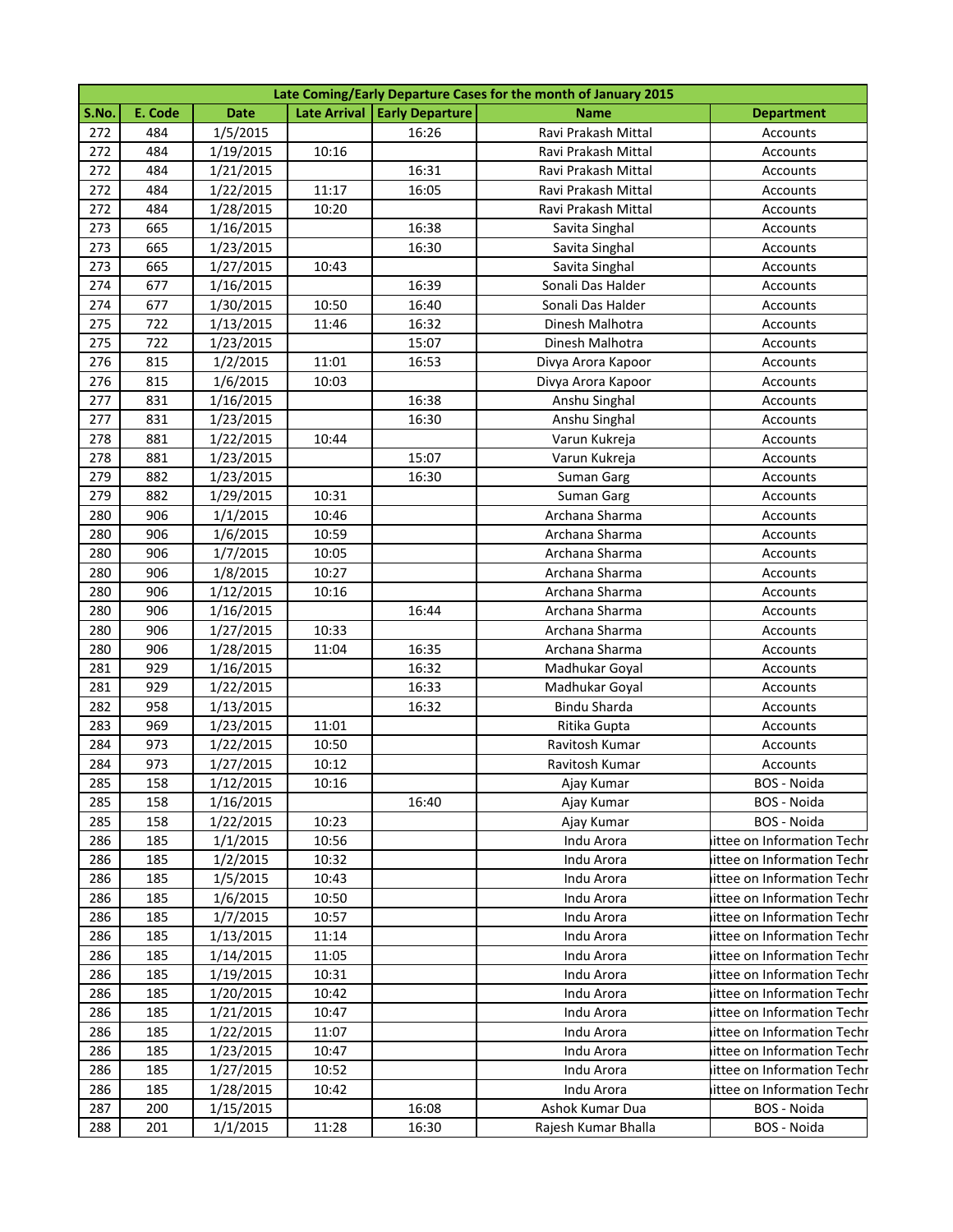|       | Late Coming/Early Departure Cases for the month of January 2015 |             |       |                                |                      |                   |  |  |
|-------|-----------------------------------------------------------------|-------------|-------|--------------------------------|----------------------|-------------------|--|--|
| S.No. | E. Code                                                         | <b>Date</b> |       | Late Arrival   Early Departure | <b>Name</b>          | <b>Department</b> |  |  |
| 288   | 201                                                             | 1/2/2015    | 11:13 |                                | Rajesh Kumar Bhalla  | BOS - Noida       |  |  |
| 288   | 201                                                             | 1/5/2015    | 11:09 |                                | Rajesh Kumar Bhalla  | BOS - Noida       |  |  |
| 288   | 201                                                             | 1/6/2015    | 10:51 | 17:12                          | Rajesh Kumar Bhalla  | BOS - Noida       |  |  |
| 288   | 201                                                             | 1/7/2015    | 11:11 |                                | Rajesh Kumar Bhalla  | BOS - Noida       |  |  |
| 288   | 201                                                             | 1/8/2015    | 11:18 |                                | Rajesh Kumar Bhalla  | BOS - Noida       |  |  |
| 288   | 201                                                             | 1/9/2015    | 10:50 | 16:48                          | Rajesh Kumar Bhalla  | BOS - Noida       |  |  |
| 288   | 201                                                             | 1/12/2015   | 11:13 | 17:13                          | Rajesh Kumar Bhalla  | BOS - Noida       |  |  |
| 288   | 201                                                             | 1/13/2015   | 11:19 | 17:12                          | Rajesh Kumar Bhalla  | BOS - Noida       |  |  |
| 288   | 201                                                             | 1/14/2015   | 10:56 | 16:46                          | Rajesh Kumar Bhalla  | BOS - Noida       |  |  |
| 288   | 201                                                             | 1/15/2015   | 11:30 |                                | Rajesh Kumar Bhalla  | BOS - Noida       |  |  |
| 288   | 201                                                             | 1/16/2015   | 11:38 | 17:17                          | Rajesh Kumar Bhalla  | BOS - Noida       |  |  |
| 288   | 201                                                             | 1/20/2015   |       | 15:09                          | Rajesh Kumar Bhalla  | BOS - Noida       |  |  |
| 288   | 201                                                             | 1/27/2015   | 11:44 | 16:35                          | Rajesh Kumar Bhalla  | BOS - Noida       |  |  |
| 288   | 201                                                             | 1/28/2015   | 10:56 |                                | Rajesh Kumar Bhalla  | BOS - Noida       |  |  |
| 288   | 201                                                             | 1/29/2015   | 11:07 | 16:47                          | Rajesh Kumar Bhalla  | BOS - Noida       |  |  |
| 288   | 201                                                             | 1/30/2015   | 10:58 | 16:45                          | Rajesh Kumar Bhalla  | BOS - Noida       |  |  |
| 289   | 216                                                             | 1/7/2015    | 10:47 |                                | Praveen Luthra       | BOS - Noida       |  |  |
| 290   | 218                                                             | 1/16/2015   |       | 16:44                          | Ravi Arora           | BOS - Noida       |  |  |
| 290   | 218                                                             | 1/21/2015   |       | 16:52                          | Ravi Arora           | BOS - Noida       |  |  |
| 291   | 233                                                             | 1/16/2015   |       | 16:39                          | Kiran Handa          | BOS - Noida       |  |  |
| 292   | 280                                                             | 1/14/2015   |       | 16:30                          | Pram Lata Bhutani    | BOS - Noida       |  |  |
| 292   | 280                                                             | 1/16/2015   |       | 16:39                          | Pram Lata Bhutani    | BOS - Noida       |  |  |
| 292   | 280                                                             | 1/30/2015   | 10:43 |                                | Pram Lata Bhutani    | BOS - Noida       |  |  |
| 293   | 326                                                             | 1/16/2015   | 10:42 | 16:39                          | Renu Rawat           | BOS - Noida       |  |  |
| 294   | 341                                                             | 1/14/2015   | 10:41 |                                | Naresh Pal Sharma    | BOS - Noida       |  |  |
| 294   | 341                                                             | 1/16/2015   |       | 16:41                          | Naresh Pal Sharma    | BOS - Noida       |  |  |
| 295   | 361                                                             | 1/13/2015   |       | 15:06                          | Vandana Nagpal       | BOS - Noida       |  |  |
| 295   | 361                                                             | 1/15/2015   | 10:29 |                                | Vandana Nagpal       | BOS - Noida       |  |  |
| 295   | 361                                                             | 1/20/2015   |       | 15:15                          | Vandana Nagpal       | BOS - Noida       |  |  |
| 295   | 361                                                             | 1/23/2015   | 10:17 |                                | Vandana Nagpal       | BOS - Noida       |  |  |
| 295   | 361                                                             | 1/27/2015   |       | 16:35                          | Vandana Nagpal       | BOS - Noida       |  |  |
| 296   | 383                                                             | 1/16/2015   |       | 16:39                          | Vimal Pandey         | BOS - Noida       |  |  |
| 296   | 383                                                             | 1/27/2015   |       | 17:22                          | <b>Vimal Pandey</b>  | BOS - Noida       |  |  |
| 296   | 383                                                             | 1/30/2015   |       | 16:30                          | Vimal Pandey         | BOS - Noida       |  |  |
| 297   | 407                                                             | 1/16/2015   |       | 17:17                          | Mohit Kumar          | BOS - Noida       |  |  |
| 298   | 412                                                             | 1/8/2015    | 10:52 |                                | Jeet Singh           | BOS - Noida       |  |  |
| 298   | 412                                                             | 1/16/2015   |       | 16:39                          | Jeet Singh           | BOS - Noida       |  |  |
| 298   | 412                                                             | 1/27/2015   | 10:18 |                                | Jeet Singh           | BOS - Noida       |  |  |
| 299   | 415                                                             | 1/16/2015   |       | 16:38                          | Yashwant Singh Bisht | BOS - Noida       |  |  |
| 299   | 415                                                             | 1/27/2015   |       | 17:21                          | Yashwant Singh Bisht | BOS - Noida       |  |  |
| 299   | 415                                                             | 1/30/2015   |       | 16:30                          | Yashwant Singh Bisht | BOS - Noida       |  |  |
| 300   | 454                                                             | 1/14/2015   | 11:50 |                                | Seema Gupta          | BOS - Noida       |  |  |
| 300   | 454                                                             | 1/16/2015   |       | 16:39                          | Seema Gupta          | BOS - Noida       |  |  |
| 300   | 454                                                             | 1/28/2015   |       | 16:31                          | Seema Gupta          | BOS - Noida       |  |  |
| 301   | 474                                                             | 1/15/2015   |       | 16:30                          | Harish Kumar -II     | BOS - Noida       |  |  |
| 301   | 474                                                             | 1/29/2015   |       | 16:30                          | Harish Kumar - II    | BOS - Noida       |  |  |
| 302   | 552                                                             | 1/16/2015   |       | 16:39                          | Priya Subramanian    | BOS - Noida       |  |  |
| 302   | 552                                                             | 1/30/2015   |       | 16:37                          | Priya Subramanian    | BOS - Noida       |  |  |
| 303   | 561                                                             | 1/12/2015   | 10:58 | 16:30                          | Nidhi Singh          | BOS - Noida       |  |  |
| 303   | 561                                                             | 1/27/2015   |       | 17:22                          | Nidhi Singh          | BOS - Noida       |  |  |
| 304   | 584                                                             | 1/16/2015   |       | 16:39                          | Smita Mishra         | BOS - Noida       |  |  |
| 304   | 584                                                             | 1/30/2015   | 10:25 |                                | Smita Mishra         | BOS - Noida       |  |  |
| 305   | 607                                                             | 1/1/2015    | 10:49 |                                | Shilpa Agrawal       | BOS - Noida       |  |  |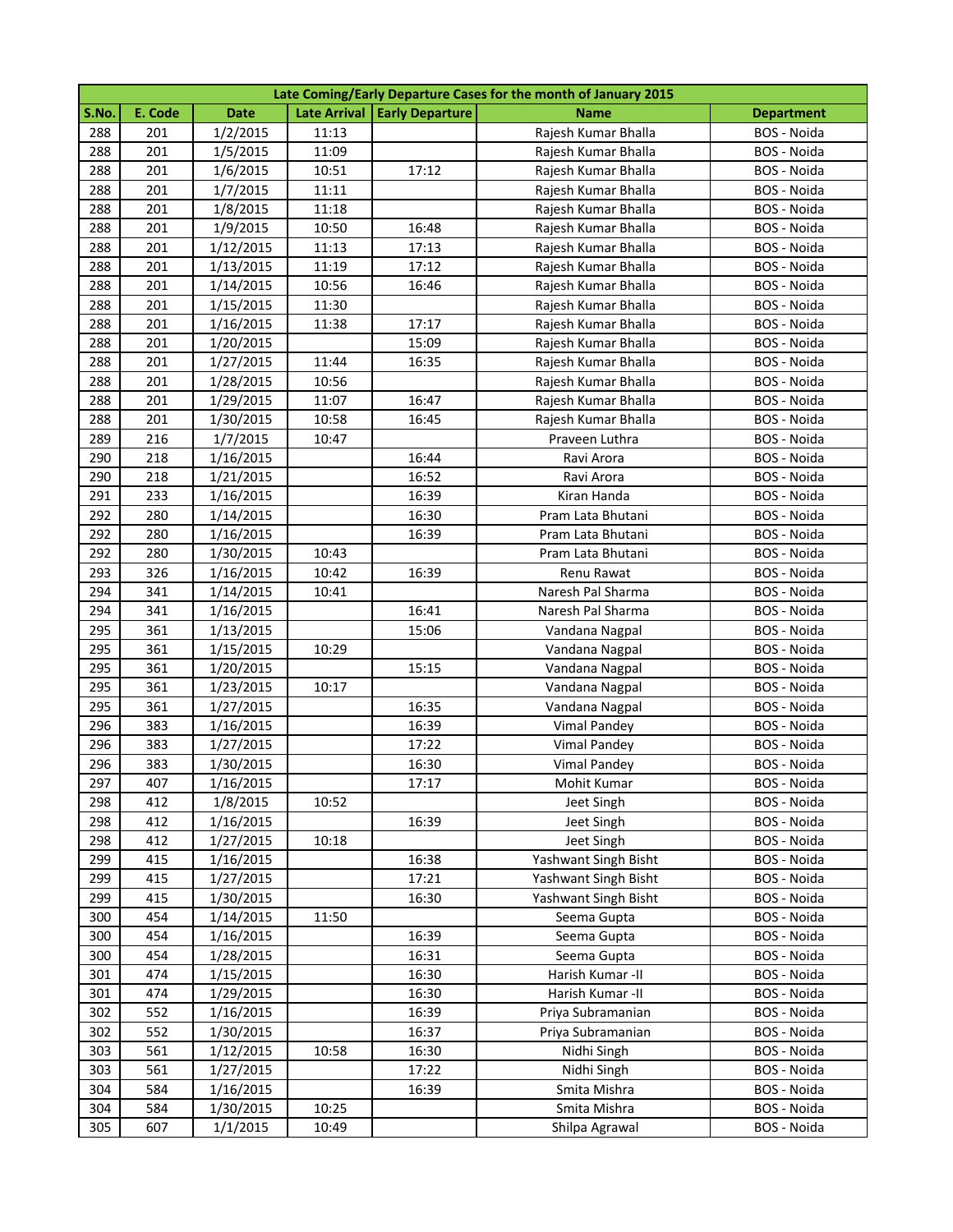|       | Late Coming/Early Departure Cases for the month of January 2015 |             |       |                                |                        |                   |  |  |
|-------|-----------------------------------------------------------------|-------------|-------|--------------------------------|------------------------|-------------------|--|--|
| S.No. | E. Code                                                         | <b>Date</b> |       | Late Arrival   Early Departure | <b>Name</b>            | <b>Department</b> |  |  |
| 305   | 607                                                             | 1/16/2015   |       | 16:43                          | Shilpa Agrawal         | BOS - Noida       |  |  |
| 305   | 607                                                             | 1/30/2015   |       | 16:35                          | Shilpa Agrawal         | BOS - Noida       |  |  |
| 306   | 673                                                             | 1/14/2015   | 10:42 |                                | Manna Dey              | BOS - Noida, ITT  |  |  |
| 306   | 673                                                             | 1/16/2015   |       | 16:39                          | Manna Dey              | BOS - Noida, ITT  |  |  |
| 307   | 675                                                             | 1/16/2015   | 10:20 |                                | Narendra Nath Sengupta | BOS - Noida       |  |  |
| 307   | 675                                                             | 1/22/2015   | 10:18 |                                | Narendra Nath Sengupta | BOS - Noida       |  |  |
| 307   | 675                                                             | 1/29/2015   | 10:11 |                                | Narendra Nath Sengupta | BOS - Noida       |  |  |
| 307   | 675                                                             | 1/30/2015   | 10:13 |                                | Narendra Nath Sengupta | BOS - Noida       |  |  |
| 308   | 688                                                             | 1/22/2015   | 10:23 |                                | Ajeet Nath Tiwari      | BOS - Noida       |  |  |
| 308   | 688                                                             | 1/27/2015   |       | 16:36                          | Ajeet Nath Tiwari      | BOS - Noida       |  |  |
| 309   | 715                                                             | 1/16/2015   |       | 16:40                          | Ashish Gupta           | BOS - Noida       |  |  |
| 309   | 715                                                             | 1/21/2015   |       | 16:50                          | Ashish Gupta           | BOS - Noida       |  |  |
| 310   | 719                                                             | 1/12/2015   | 11:45 |                                | K. Sudhakaran          | BOS - Noida       |  |  |
| 310   | 719                                                             | 1/16/2015   |       | 16:39                          | K. Sudhakaran          | BOS - Noida       |  |  |
| 310   | 719                                                             | 1/27/2015   |       | 17:22                          | K. Sudhakaran          | BOS - Noida       |  |  |
| 311   | 729                                                             | 1/5/2015    | 10:07 |                                | Ruchi Gupta            | BOS - Noida       |  |  |
| 311   | 729                                                             | 1/20/2015   | 10:11 |                                | Ruchi Gupta            | BOS - Noida       |  |  |
| 311   | 729                                                             | 1/21/2015   | 10:07 |                                | Ruchi Gupta            | BOS - Noida       |  |  |
| 311   | 729                                                             | 1/28/2015   |       | 16:32                          | Ruchi Gupta            | BOS - Noida       |  |  |
| 312   | 747                                                             | 1/7/2015    | 11:03 |                                | Karuna Bhansali        | BOS - Noida       |  |  |
| 312   | 747                                                             | 1/9/2015    | 10:17 |                                | Karuna Bhansali        | BOS - Noida       |  |  |
| 312   | 747                                                             | 1/12/2015   | 10:09 |                                | Karuna Bhansali        | BOS - Noida       |  |  |
| 312   | 747                                                             | 1/14/2015   | 10:05 |                                | Karuna Bhansali        | BOS - Noida       |  |  |
| 312   | 747                                                             | 1/15/2015   | 10:12 | 16:32                          | Karuna Bhansali        | BOS - Noida       |  |  |
| 312   | 747                                                             | 1/16/2015   |       | 16:51                          | Karuna Bhansali        | BOS - Noida       |  |  |
| 312   | 747                                                             | 1/21/2015   | 10:09 |                                | Karuna Bhansali        | BOS - Noida       |  |  |
| 312   | 747                                                             | 1/23/2015   | 10:20 |                                | Karuna Bhansali        | BOS - Noida       |  |  |
| 312   | 747                                                             | 1/27/2015   | 10:17 |                                | Karuna Bhansali        | BOS - Noida       |  |  |
| 312   | 747                                                             | 1/28/2015   | 10:17 |                                | Karuna Bhansali        | BOS - Noida       |  |  |
| 312   | 747                                                             | 1/30/2015   |       | 16:57                          | Karuna Bhansali        | BOS - Noida       |  |  |
| 313   | 757                                                             | 1/14/2015   |       | 16:30                          | Nisha Gupta            | BOS - Noida       |  |  |
| 313   | 757                                                             | 1/16/2015   |       | 16:40                          | Nisha Gupta            | BOS - Noida       |  |  |
| 314   | 765                                                             | 1/27/2015   | 10:49 |                                | Sukriti Arora          | BOS - Noida, ITT  |  |  |
| 314   | 765                                                             | 1/30/2015   |       | 16:30                          | Sukriti Arora          | BOS - Noida, ITT  |  |  |
| 315   | 770                                                             | 1/5/2015    | 10:55 |                                | Mitali Pathak          | BOS - Noida       |  |  |
| 316   | 785                                                             | 1/14/2015   |       | 16:30                          | Shefali Jain           | BOS - Noida       |  |  |
| 316   | 785                                                             | 1/16/2015   |       | 16:40                          | Shefali Jain           | BOS - Noida       |  |  |
| 317   | 841                                                             | 1/16/2015   |       | 16:40                          | Megha Goel             | BOS - Noida       |  |  |
| 318   | 867                                                             | 1/14/2015   | 10:27 |                                | Neha Singhal           | BOS - Noida       |  |  |
| 318   | 867                                                             | 1/16/2015   |       | 16:40                          | Neha Singhal           | BOS - Noida       |  |  |
| 319   | 876                                                             | 1/12/2015   | 10:07 |                                | Swati Aggarwal         | BOS - Noida       |  |  |
| 319   | 876                                                             | 1/14/2015   | 10:08 |                                | Swati Aggarwal         | BOS - Noida       |  |  |
| 319   | 876                                                             | 1/16/2015   |       | 16:39                          | Swati Aggarwal         | BOS - Noida       |  |  |
| 319   | 876                                                             | 1/21/2015   | 10:58 |                                | Swati Aggarwal         | BOS - Noida       |  |  |
| 319   | 876                                                             | 1/23/2015   | 10:38 |                                | Swati Aggarwal         | BOS - Noida       |  |  |
| 319   | 876                                                             | 1/30/2015   | 10:29 | 16:30                          | Swati Aggarwal         | BOS - Noida       |  |  |
| 320   | 889                                                             | 1/27/2015   |       | 17:22                          | Sanjit Lal Sharma      | BOS - Noida       |  |  |
| 321   | 928                                                             | 1/13/2015   |       | 16:33                          | Rajeev Sachdeva        | BOS - Noida       |  |  |
| 321   | 928                                                             | 1/16/2015   |       | 16:41                          | Rajeev Sachdeva        | BOS - Noida       |  |  |
| 321   | 928                                                             | 1/30/2015   | 10:50 |                                | Rajeev Sachdeva        | BOS - Noida       |  |  |
| 322   | 933                                                             | 1/16/2015   | 10:22 | 17:18                          | Gagandeep Singh        | BOS - Noida       |  |  |
| 322   | 933                                                             | 1/21/2015   | 11:23 |                                | Gagandeep Singh        | BOS - Noida       |  |  |
| 322   | 933                                                             | 1/22/2015   | 11:17 |                                | Gagandeep Singh        | BOS - Noida       |  |  |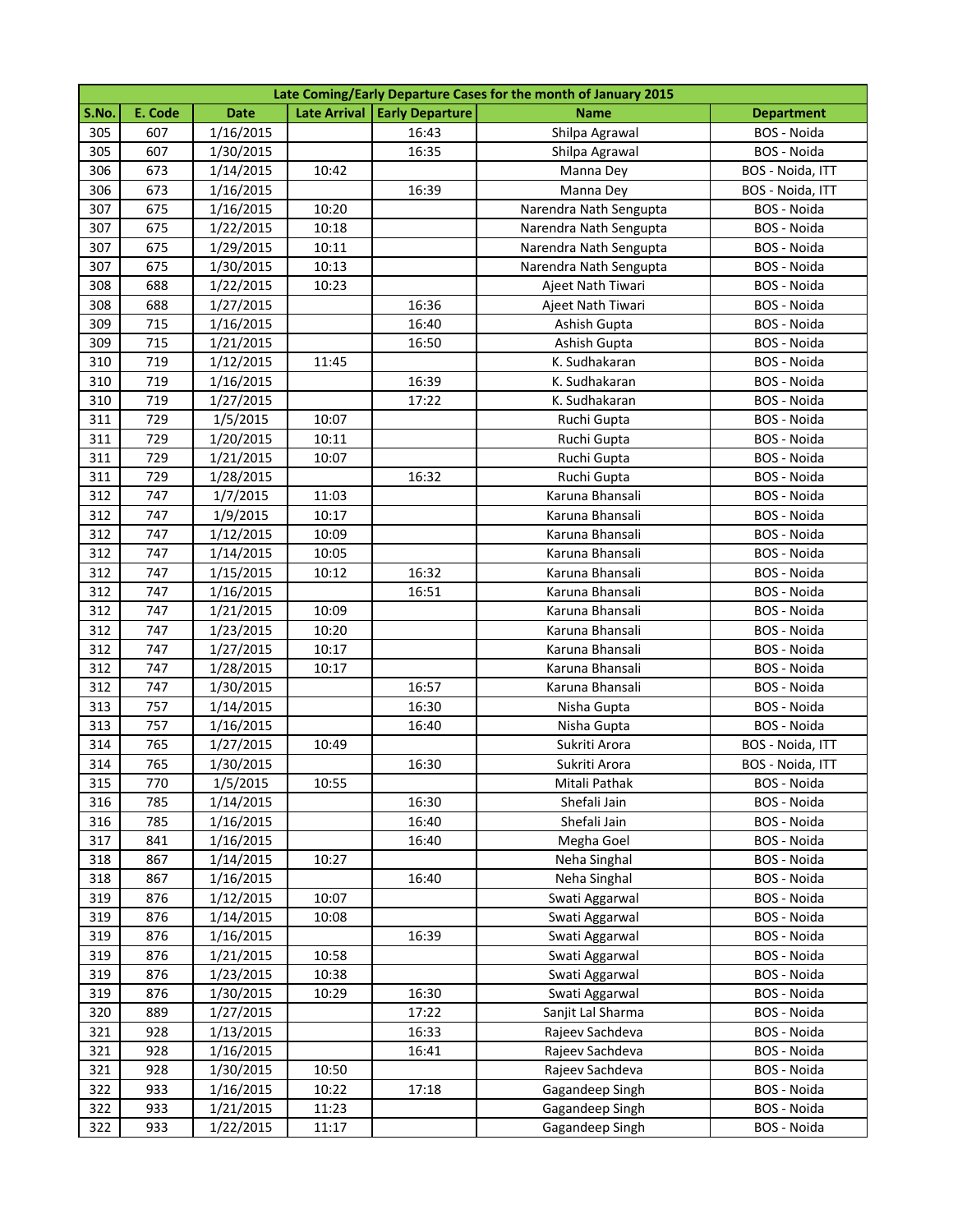|       | Late Coming/Early Departure Cases for the month of January 2015 |             |                     |                        |                       |                                 |  |  |
|-------|-----------------------------------------------------------------|-------------|---------------------|------------------------|-----------------------|---------------------------------|--|--|
| S.No. | E. Code                                                         | <b>Date</b> | <b>Late Arrival</b> | <b>Early Departure</b> | <b>Name</b>           | <b>Department</b>               |  |  |
| 322   | 933                                                             | 1/23/2015   | 10:06               |                        | Gagandeep Singh       | BOS - Noida                     |  |  |
| 323   | 944                                                             | 1/6/2015    | 10:08               |                        | Shraddha              | BOS - Noida                     |  |  |
| 323   | 944                                                             | 1/7/2015    | 11:11               |                        | Shraddha              | BOS - Noida                     |  |  |
| 324   | 950                                                             | 1/16/2015   |                     | 16:43                  | N.V. Ravi             | BOS - Noida                     |  |  |
| 324   | 950                                                             | 1/23/2015   |                     | 16:30                  | N.V. Ravi             | BOS - Noida                     |  |  |
| 325   | 963                                                             | 1/5/2015    | 10:53               |                        | Aparna Chauhan        | BOS - Noida                     |  |  |
| 325   | 963                                                             | 1/16/2015   |                     | 16:39                  | Aparna Chauhan        | BOS - Noida                     |  |  |
| 325   | 963                                                             | 1/27/2015   | 10:21               |                        | Aparna Chauhan        | BOS - Noida                     |  |  |
| 325   | 963                                                             | 1/30/2015   |                     | 16:37                  | Aparna Chauhan        | BOS - Noida                     |  |  |
| 326   | 972                                                             | 1/27/2015   |                     | 16:30                  | Priyamvada Girdhar    | BOS - Noida                     |  |  |
| 327   | 708                                                             | 1/1/2015    | 10:17               |                        | Ajay Kumar Ray        | Indirect Taxes Committee        |  |  |
| 327   | 708                                                             | 1/8/2015    | 10:11               |                        | Ajay Kumar Ray        | Indirect Taxes Committee        |  |  |
| 327   | 708                                                             | 1/24/2015   | 11:01               |                        | Ajay Kumar Ray        | Indirect Taxes Committee        |  |  |
| 328   | 900                                                             | 1/16/2015   |                     | 16:19                  | Manoj Agarwal         | Indirect Taxes Committee        |  |  |
| 328   | 900                                                             | 1/19/2015   | 11:53               |                        | Manoj Agarwal         | Indirect Taxes Committee        |  |  |
| 329   | 931                                                             | 1/16/2015   |                     | 16:19                  | <b>Sharad Singhal</b> | <b>Indirect Taxes Committee</b> |  |  |
| 329   | 931                                                             | 1/21/2015   | 10:27               |                        | <b>Sharad Singhal</b> | <b>Indirect Taxes Committee</b> |  |  |
| 329   | 931                                                             | 1/22/2015   | 10:54               |                        | <b>Sharad Singhal</b> | <b>Indirect Taxes Committee</b> |  |  |
| 329   | 931                                                             | 1/30/2015   | 10:17               |                        | <b>Sharad Singhal</b> | <b>Indirect Taxes Committee</b> |  |  |
| 330   | 965                                                             | 1/24/2015   | 10:34               |                        | Nehal Bafna Banthiya  | Indirect Taxes Committee        |  |  |
| 330   | 965                                                             | 1/27/2015   | 10:10               |                        | Nehal Bafna Banthiya  | <b>Indirect Taxes Committee</b> |  |  |
| 331   | 153                                                             | 1/16/2015   |                     | 16:38                  | Naresh Kumar          | Journal                         |  |  |
| 331   | 153                                                             | 1/27/2015   |                     | 17:21                  | Naresh Kumar          | Journal                         |  |  |
| 332   | 230                                                             | 1/15/2015   | 10:56               |                        | Rita Marwah           | Journal                         |  |  |
| 332   | 230                                                             | 1/16/2015   |                     | 16:38                  | Rita Marwah           | Journal                         |  |  |
| 332   | 230                                                             | 1/19/2015   | 10:12               |                        | Rita Marwah           | Journal                         |  |  |
| 332   | 230                                                             | 1/23/2015   | 10:35               |                        | Rita Marwah           | Journal                         |  |  |
| 332   | 230                                                             | 1/30/2015   | 11:17               |                        | Rita Marwah           | Journal                         |  |  |
| 333   | 292                                                             | 1/2/2015    | 10:20               |                        | Kundan Singh Rawat    | Journal                         |  |  |
| 333   | 292                                                             | 1/9/2015    | 10:17               |                        | Kundan Singh Rawat    | Journal                         |  |  |
| 333   | 292                                                             | 1/13/2015   |                     | 16:31                  | Kundan Singh Rawat    | Journal                         |  |  |
| 333   | 292                                                             | 1/16/2015   |                     | 16:39                  | Kundan Singh Rawat    | Journal                         |  |  |
| 333   | 292                                                             | 1/27/2015   | 10:33               |                        | Kundan Singh Rawat    | Journal                         |  |  |
| 334   | 600                                                             | 1/5/2015    | 10:34               | 15:25                  | Nadeem Ahmed          | Secretary (Editorial Board)     |  |  |
| 334   | 600                                                             | 1/16/2015   | 10:15               | 16:41                  | Nadeem Ahmed          | Secretary (Editorial Board)     |  |  |
| 334   | 600                                                             | 1/19/2015   | 11:08               | 15:34                  | Nadeem Ahmed          | Secretary (Editorial Board)     |  |  |
| 334   | 600                                                             | 1/30/2015   | 10:35               |                        | Nadeem Ahmed          | Secretary (Editorial Board)     |  |  |
| 335   | 743                                                             | 1/15/2015   | 10:56               |                        | Susanta Kr. Sahu      | Journal                         |  |  |
| 335   | 743                                                             | 1/23/2015   |                     | 16:33                  | Susanta Kr. Sahu      | Journal                         |  |  |
| 335   | 743                                                             | 1/27/2015   |                     | 17:23                  | Susanta Kr. Sahu      | Journal                         |  |  |
| 336   | 769                                                             | 1/5/2015    |                     | 16:01                  | N.K Ranjan            | Curator- Accountancy M          |  |  |
| 336   | 769                                                             | 1/14/2015   | 10:03               |                        | N.K Ranjan            | , Curator- Accountancy M        |  |  |
| 336   | 769                                                             | 1/16/2015   | 10:09               | 16:41                  | N.K Ranjan            | Curator- Accountancy M          |  |  |
| 336   | 769                                                             | 1/27/2015   | 10:34               |                        | N.K Ranjan            | Curator- Accountancy M          |  |  |
| 337   | 824                                                             | 1/1/2015    | 10:57               |                        | Nimisha Singh         | Journal                         |  |  |
| 337   | 824                                                             | 1/5/2015    | 10:03               |                        | Nimisha Singh         | Journal                         |  |  |
| 337   | 824                                                             | 1/6/2015    | 10:27               |                        | Nimisha Singh         | Journal                         |  |  |
| 337   | 824                                                             | 1/7/2015    | 10:03               |                        | Nimisha Singh         | Journal                         |  |  |
| 337   | 824                                                             | 1/9/2015    | 10:06               |                        | Nimisha Singh         | Journal                         |  |  |
| 337   | 824                                                             | 1/15/2015   | 10:15               |                        | Nimisha Singh         | Journal                         |  |  |
| 337   | 824                                                             | 1/16/2015   | 10:14               | 16:39                  | Nimisha Singh         | Journal                         |  |  |
| 337   | 824                                                             | 1/22/2015   | 11:28               |                        | Nimisha Singh         | Journal                         |  |  |
| 337   | 824                                                             | 1/30/2015   | 10:11               |                        | Nimisha Singh         | Journal                         |  |  |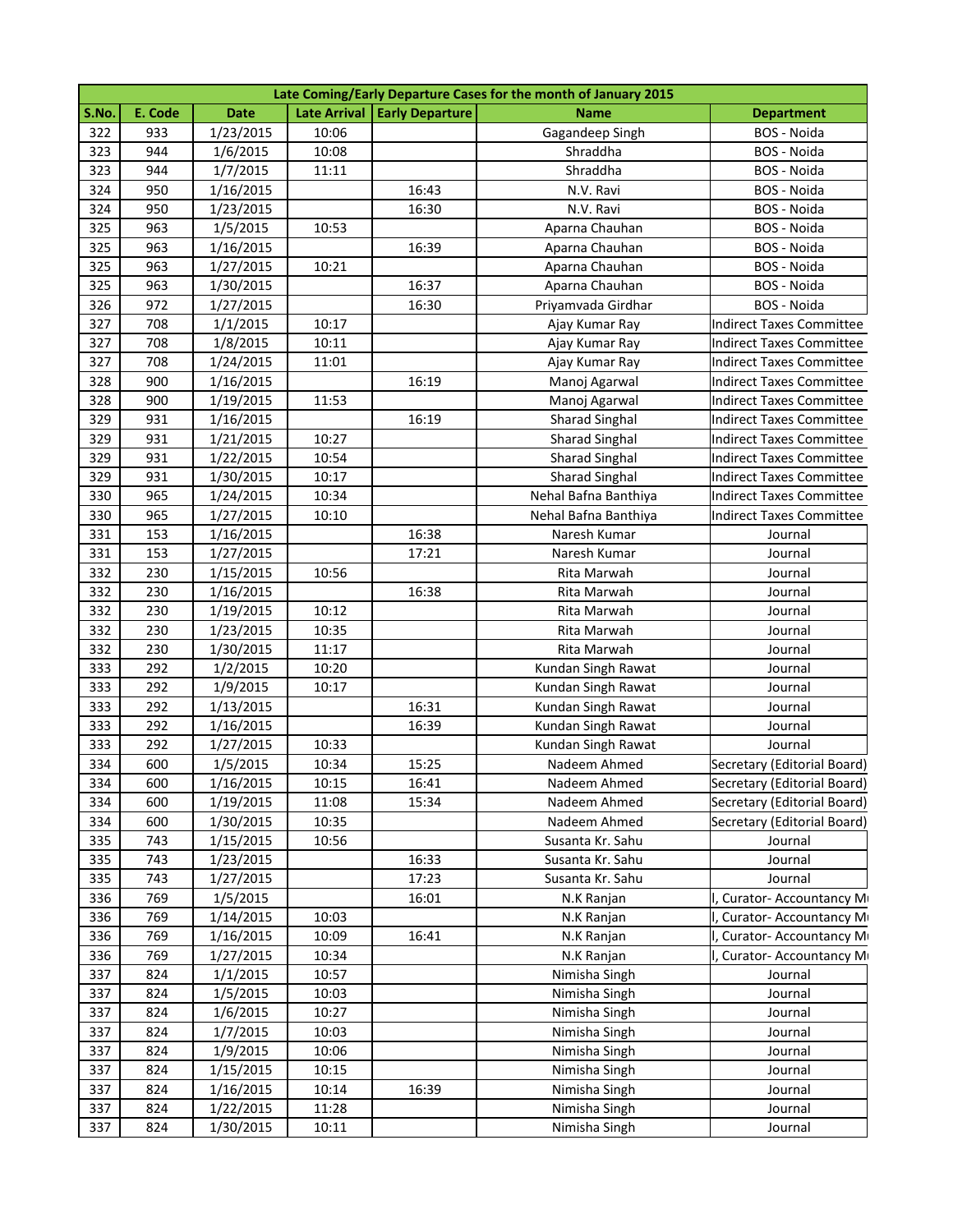|       | Late Coming/Early Departure Cases for the month of January 2015 |             |                     |                        |                     |                             |  |  |
|-------|-----------------------------------------------------------------|-------------|---------------------|------------------------|---------------------|-----------------------------|--|--|
| S.No. | E. Code                                                         | <b>Date</b> | <b>Late Arrival</b> | <b>Early Departure</b> | <b>Name</b>         | <b>Department</b>           |  |  |
| 338   | 483                                                             | 1/28/2015   | 11:32               |                        | Puja Wadhera        | Secretary-AASB              |  |  |
| 338   | 483                                                             | 1/29/2015   |                     | 16:33                  | Puja Wadhera        | Secretary-AASB              |  |  |
| 338   | 483                                                             | 1/30/2015   | 10:51               |                        | Puja Wadhera        | Secretary-AASB              |  |  |
| 339   | 547                                                             | 1/5/2015    |                     | 16:31                  | Jyoti Singh         | ry-Internal Audit Standard  |  |  |
| 339   | 547                                                             | 1/12/2015   | 10:03               |                        | Jyoti Singh         | ry- Internal Audit Standard |  |  |
| 339   | 547                                                             | 1/15/2015   | 10:25               |                        | Jyoti Singh         | ry- Internal Audit Standard |  |  |
| 340   | 631                                                             | 1/2/2015    | 10:53               |                        | Megha Saxena        | AASB                        |  |  |
| 340   | 631                                                             | 1/29/2015   |                     | 16:32                  | Megha Saxena        | AASB                        |  |  |
| 340   | 631                                                             | 1/30/2015   | 11:00               |                        | Megha Saxena        | AASB                        |  |  |
| 341   | 648                                                             | 1/16/2015   |                     | 16:30                  | Arti Bansal         | ernal Audit Standards Boa   |  |  |
| 341   | 648                                                             | 1/23/2015   |                     | 16:36                  | Arti Bansal         | ernal Audit Standards Boa:  |  |  |
| 342   | 656                                                             | 1/13/2015   | 11:20               |                        | Anitha P            | /Internal Audit Standards I |  |  |
| 342   | 656                                                             | 1/14/2015   |                     | 16:30                  | Anitha P            | /Internal Audit Standards I |  |  |
| 342   | 656                                                             | 1/16/2015   |                     | 16:39                  | Anitha P            | /Internal Audit Standards I |  |  |
| 342   | 656                                                             | 1/19/2015   | 10:10               |                        | Anitha P            | /Internal Audit Standards I |  |  |
| 342   | 656                                                             | 1/27/2015   |                     | 17:23                  | Anitha P            | /Internal Audit Standards I |  |  |
| 343   | 723                                                             | 1/2/2015    | 10:39               |                        | Mukesh Singh Rawat  | AASB                        |  |  |
| 343   | 723                                                             | 1/16/2015   |                     | 16:44                  | Mukesh Singh Rawat  | AASB                        |  |  |
| 343   | 723                                                             | 1/22/2015   | 10:05               |                        | Mukesh Singh Rawat  | AASB                        |  |  |
| 344   | 749                                                             | 1/2/2015    | 10:12               |                        | Rajnish Aggarwal    | AASB                        |  |  |
| 344   | 749                                                             | 1/27/2015   |                     | 17:24                  | Rajnish Aggarwal    | AASB                        |  |  |
| 344   | 749                                                             | 1/30/2015   | 10:47               |                        | Rajnish Aggarwal    | AASB                        |  |  |
| 345   | 962                                                             | 1/15/2015   | 10:30               |                        | Arun Aggarwal       | <b>IASB</b>                 |  |  |
| 345   | 962                                                             | 1/16/2015   |                     | 16:40                  | Arun Aggarwal       | <b>IASB</b>                 |  |  |
| 345   | 962                                                             | 1/23/2015   | 10:04               |                        | Arun Aggarwal       | <b>IASB</b>                 |  |  |
| 346   | 976                                                             | 1/5/2015    | 10:08               |                        | Arun Sethi          | <b>IASB</b>                 |  |  |
| 346   | 976                                                             | 1/14/2015   | 10:36               |                        | Arun Sethi          | <b>IASB</b>                 |  |  |
| 346   | 976                                                             | 1/16/2015   |                     | 16:41                  | Arun Sethi          | <b>IASB</b>                 |  |  |
| 346   | 976                                                             | 1/20/2015   |                     | 16:31                  | Arun Sethi          | <b>IASB</b>                 |  |  |
| 346   | 976                                                             | 1/27/2015   |                     | 17:24                  | Arun Sethi          | <b>IASB</b>                 |  |  |
| 347   | 981                                                             | 1/1/2015    | 10:19               |                        | Nitish Kumar        | AASB                        |  |  |
| 347   | 981                                                             | 1/16/2015   |                     | 16:41                  | Nitish Kumar        | AASB                        |  |  |
| 347   | 981                                                             | 1/30/2015   | 10:17               |                        | Nitish Kumar        | AASB                        |  |  |
| 348   | 96                                                              | 1/16/2015   |                     | 16:30                  | L.M. Tandon         | M&SS                        |  |  |
| 348   | 96                                                              | 1/27/2015   |                     | 16:30                  | L.M. Tandon         | M&SS                        |  |  |
| 349   | 98                                                              | 1/16/2015   |                     | 16:30                  | Suman Arora         | M&SS                        |  |  |
| 349   | 98                                                              | 1/19/2015   | 10:11               |                        | Suman Arora         | M&SS                        |  |  |
| 349   | 98                                                              | 1/22/2015   | 10:09               |                        | Suman Arora         | M&SS                        |  |  |
| 349   | 98                                                              | 1/23/2015   |                     | 16:30                  | Suman Arora         | M&SS                        |  |  |
| 350   | 105                                                             | 1/16/2015   |                     | 16:30                  | Bhushan Sood        | M&SS                        |  |  |
| 350   | 105                                                             | 1/29/2015   |                     | 16:30                  | <b>Bhushan Sood</b> | M&SS                        |  |  |
| 351   | 118                                                             | 1/16/2015   |                     |                        | Sarita Madan        | M&SS                        |  |  |
| 352   | 408                                                             | 1/2/2015    | 10:15               |                        | Shivam Kumar        | M&SS                        |  |  |
| 352   | 408                                                             | 1/7/2015    |                     | 15:33                  | Shivam Kumar        | M&SS                        |  |  |
| 352   | 408                                                             | 1/12/2015   | 10:14               |                        | Shivam Kumar        | M&SS                        |  |  |
| 352   | 408                                                             | 1/19/2015   | 10:21               |                        | Shivam Kumar        | M&SS                        |  |  |
| 352   | 408                                                             | 1/21/2015   |                     | 15:45                  | Shivam Kumar        | M&SS                        |  |  |
| 352   | 408                                                             | 1/23/2015   | 10:25               |                        | Shivam Kumar        | M&SS                        |  |  |
| 352   | 408                                                             | 1/28/2015   | 10:14               |                        | Shivam Kumar        | M&SS                        |  |  |
| 353   | 427                                                             | 1/16/2015   |                     | 16:35                  | Bhupesh Kumar Gupta | M&SS                        |  |  |
| 353   | 427                                                             | 1/23/2015   |                     | 16:30                  | Bhupesh Kumar Gupta | M&SS                        |  |  |
| 354   | 922                                                             | 1/2/2015    | 11:07               |                        | Anita Mittal        | M&SS                        |  |  |
| 354   | 922                                                             | 1/16/2015   |                     | 16:30                  | Anita Mittal        | M&SS                        |  |  |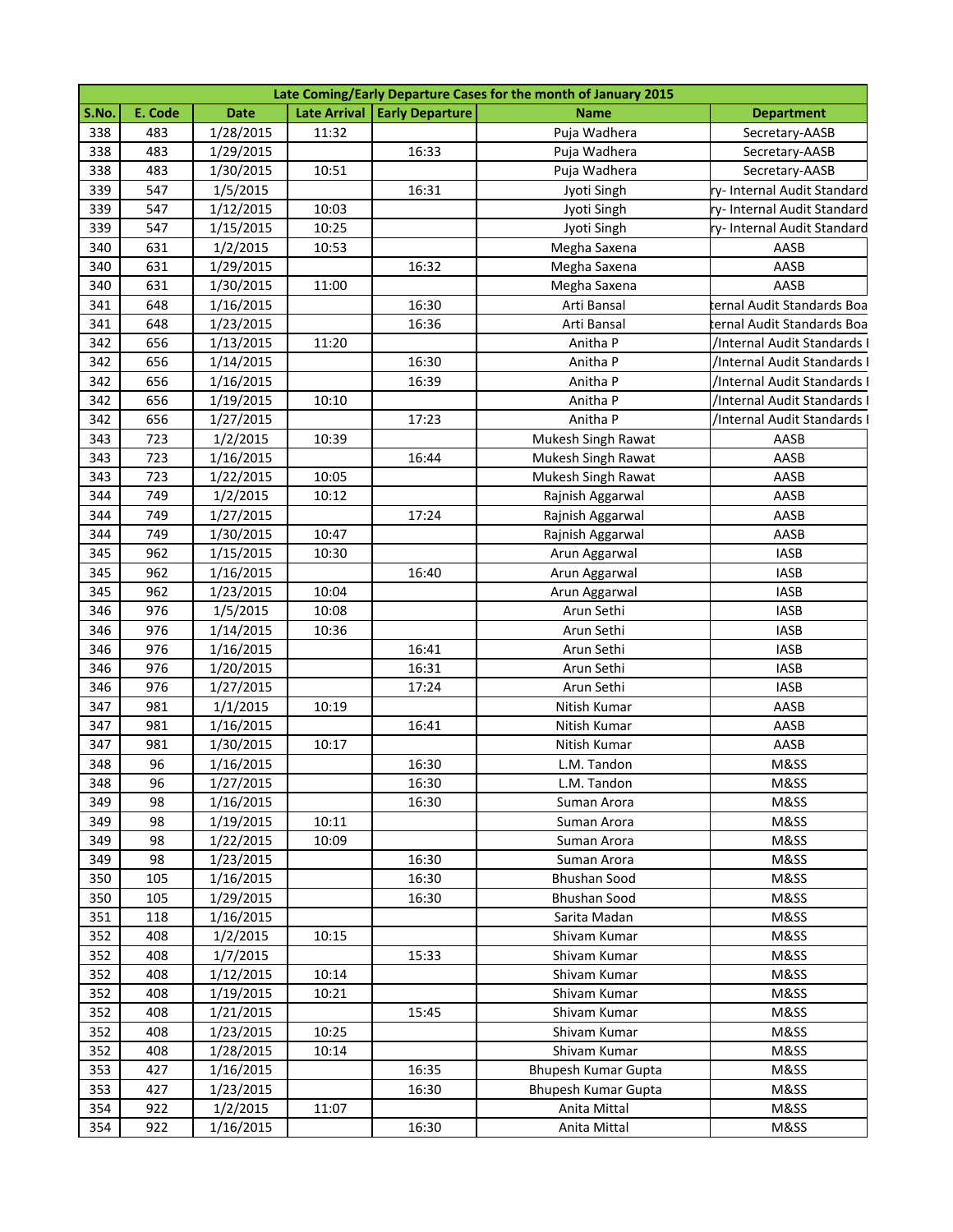|       | Late Coming/Early Departure Cases for the month of January 2015 |             |                     |                        |                        |                               |  |  |
|-------|-----------------------------------------------------------------|-------------|---------------------|------------------------|------------------------|-------------------------------|--|--|
| S.No. | E. Code                                                         | <b>Date</b> | <b>Late Arrival</b> | <b>Early Departure</b> | Name                   | <b>Department</b>             |  |  |
| 354   | 922                                                             | 1/21/2015   | 10:44               |                        | Anita Mittal           | M&SS                          |  |  |
| 354   | 922                                                             | 1/27/2015   | 11:57               |                        | Anita Mittal           | M&SS                          |  |  |
| 355   | 167                                                             | 1/16/2015   |                     | 16:42                  | D S Rawat              | M&SS                          |  |  |
| 356   | 345                                                             | 1/16/2015   |                     | 16:40                  | Suresh                 | HRD(A)- Noida                 |  |  |
| 357   | 625                                                             | 1/5/2015    | 10:47               |                        | Amit Gupta             | ittee on Information Techr    |  |  |
| 357   | 625                                                             | 1/16/2015   |                     | 16:40                  | Amit Gupta             | ittee on Information Techr    |  |  |
| 357   | 625                                                             | 1/22/2015   | 10:28               |                        | Amit Gupta             | ittee on Information Techr    |  |  |
| 357   | 625                                                             | 1/27/2015   | 10:07               |                        | Amit Gupta             | ittee on Information Techr    |  |  |
| 358   | 811                                                             | 1/16/2015   |                     | 16:30                  | Kunal Tehlan           | ittee on Information Techr    |  |  |
| 358   | 811                                                             | 1/22/2015   |                     | 16:30                  | Kunal Tehlan           | ittee on Information Techr    |  |  |
| 359   | 832                                                             | 1/5/2015    | 10:41               |                        | Shiv Kumar             | ittee on Information Techr    |  |  |
| 360   | 368                                                             | 1/16/2015   |                     | 16:53                  | Harnam Singh           | <b>EDP</b>                    |  |  |
| 361   | 524                                                             | 1/16/2015   |                     | 16:30                  | Vivek Gupta            | <b>EDP</b>                    |  |  |
| 362   | 543                                                             | 1/15/2015   | 10:07               |                        | Rajanikant Verma       | EDP, Project Parivartan       |  |  |
| 362   | 543                                                             | 1/16/2015   |                     | 16:53                  | Rajanikant Verma       | EDP, Project Parivartan       |  |  |
| 362   | 543                                                             | 1/20/2015   | 10:06               |                        | Rajanikant Verma       | EDP, Project Parivartan       |  |  |
| 362   | 543                                                             | 1/27/2015   | 10:15               |                        | Rajanikant Verma       | EDP, Project Parivartan       |  |  |
| 363   | 711                                                             | 1/15/2015   |                     | 16:30                  | Okesh Kumar            | <b>EDP</b>                    |  |  |
| 363   | 711                                                             | 1/16/2015   |                     | 16:30                  | Okesh Kumar            | <b>EDP</b>                    |  |  |
| 363   | 711                                                             | 1/27/2015   |                     | 17:19                  | Okesh Kumar            | EDP                           |  |  |
| 364   | 753                                                             | 1/16/2015   |                     | 16:30                  | Deepak Chanda          | <b>EDP</b>                    |  |  |
| 364   | 753                                                             | 1/23/2015   |                     | 15:34                  | Deepak Chanda          | <b>EDP</b>                    |  |  |
| 364   | 753                                                             | 1/27/2015   |                     | 17:18                  | Deepak Chanda          | <b>EDP</b>                    |  |  |
| 365   | 834                                                             | 1/13/2015   |                     | 16:30                  | Monica Baijal          | <b>EDP</b>                    |  |  |
| 365   | 834                                                             | 1/30/2015   | 10:50               |                        | Monica Baijal          | <b>EDP</b>                    |  |  |
| 366   | 943                                                             | 1/2/2015    | 11:12               |                        | Ankur Khairwal         | BOS - Noida, ITT              |  |  |
| 366   | 943                                                             | 1/9/2015    | 10:08               |                        | Ankur Khairwal         | BOS - Noida, ITT              |  |  |
| 366   | 943                                                             | 1/14/2015   | 10:39               |                        | Ankur Khairwal         | BOS - Noida, ITT              |  |  |
| 366   | 943                                                             | 1/16/2015   | 11:38               | 16:40                  | Ankur Khairwal         | BOS - Noida, ITT              |  |  |
| 366   | 943                                                             | 1/19/2015   | 10:26               |                        | Ankur Khairwal         | BOS - Noida, ITT              |  |  |
| 366   | 943                                                             | 1/23/2015   |                     | 16:30                  | Ankur Khairwal         | BOS - Noida, ITT              |  |  |
| 366   | 943                                                             | 1/28/2015   | 11:54               |                        | Ankur Khairwal         | BOS - Noida, ITT              |  |  |
| 366   | 943                                                             | 1/29/2015   | 11:32               |                        | Ankur Khairwal         | BOS - Noida, ITT              |  |  |
| 367   | 964                                                             | 1/23/2015   |                     | 16:30                  | Aakriti Bansal         | <b>Direct Taxes Committee</b> |  |  |
| 368   | 968                                                             | 1/16/2015   |                     | 16:40                  | Ravi Gupta             | <b>Direct Taxes Committee</b> |  |  |
| 368   | 968                                                             | 1/30/2015   |                     | 16:30                  | Ravi Gupta             | <b>Direct Taxes Committee</b> |  |  |
| 369   | 970                                                             | 1/2/2015    | 10:41               |                        | Dheeraj Aggarwal       | <b>Direct Taxes Committee</b> |  |  |
| 369   | 970                                                             | 1/5/2015    | 10:18               |                        | Dheeraj Aggarwal       | <b>Direct Taxes Committee</b> |  |  |
| 369   | 970                                                             | 1/22/2015   | 10:11               |                        | Dheeraj Aggarwal       | <b>Direct Taxes Committee</b> |  |  |
| 369   | 970                                                             | 1/27/2015   | 10:13               |                        | Dheeraj Aggarwal       | <b>Direct Taxes Committee</b> |  |  |
| 370   | 974                                                             | 1/2/2015    | 10:41               |                        | Shrutika Arora         | <b>Direct Taxes Committee</b> |  |  |
| 370   | 974                                                             | 1/9/2015    |                     | 16:37                  | Shrutika Arora         | <b>Direct Taxes Committee</b> |  |  |
| 370   | 974                                                             | 1/16/2015   |                     | 16:38                  | Shrutika Arora         | <b>Direct Taxes Committee</b> |  |  |
| 371   | 161                                                             | 1/27/2015   |                     | 17:21                  | Shankar Dutt Satyawali | <b>RBA</b>                    |  |  |
| 372   | 196                                                             | 1/14/2015   | 10:51               |                        | Rekha Sachdeva         | <b>RBA</b>                    |  |  |
| 372   | 196                                                             | 1/16/2015   |                     | 16:33                  | Rekha Sachdeva         | <b>RBA</b>                    |  |  |
| 372   | 196                                                             | 1/27/2015   |                     | 17:15                  | Rekha Sachdeva         | <b>RBA</b>                    |  |  |
| 373   | 338                                                             | 1/7/2015    | 10:11               |                        | Naresh Singh           | <b>RBA</b>                    |  |  |
| 373   | 338                                                             | 1/12/2015   | 10:11               |                        | Naresh Singh           | <b>RBA</b>                    |  |  |
| 373   | 338                                                             | 1/27/2015   |                     | 17:22                  | Naresh Singh           | <b>RBA</b>                    |  |  |
| 374   | 400                                                             | 1/16/2015   |                     | 16:30                  | Surinder Pal           | ucture Development Comi       |  |  |
| 374   | 400                                                             | 1/20/2015   | 11:11               |                        | Surinder Pal           | ucture Development Comi       |  |  |
| 374   | 400                                                             | 1/27/2015   |                     | 17:24                  | Surinder Pal           | ucture Development Comi       |  |  |
|       |                                                                 |             |                     |                        |                        |                               |  |  |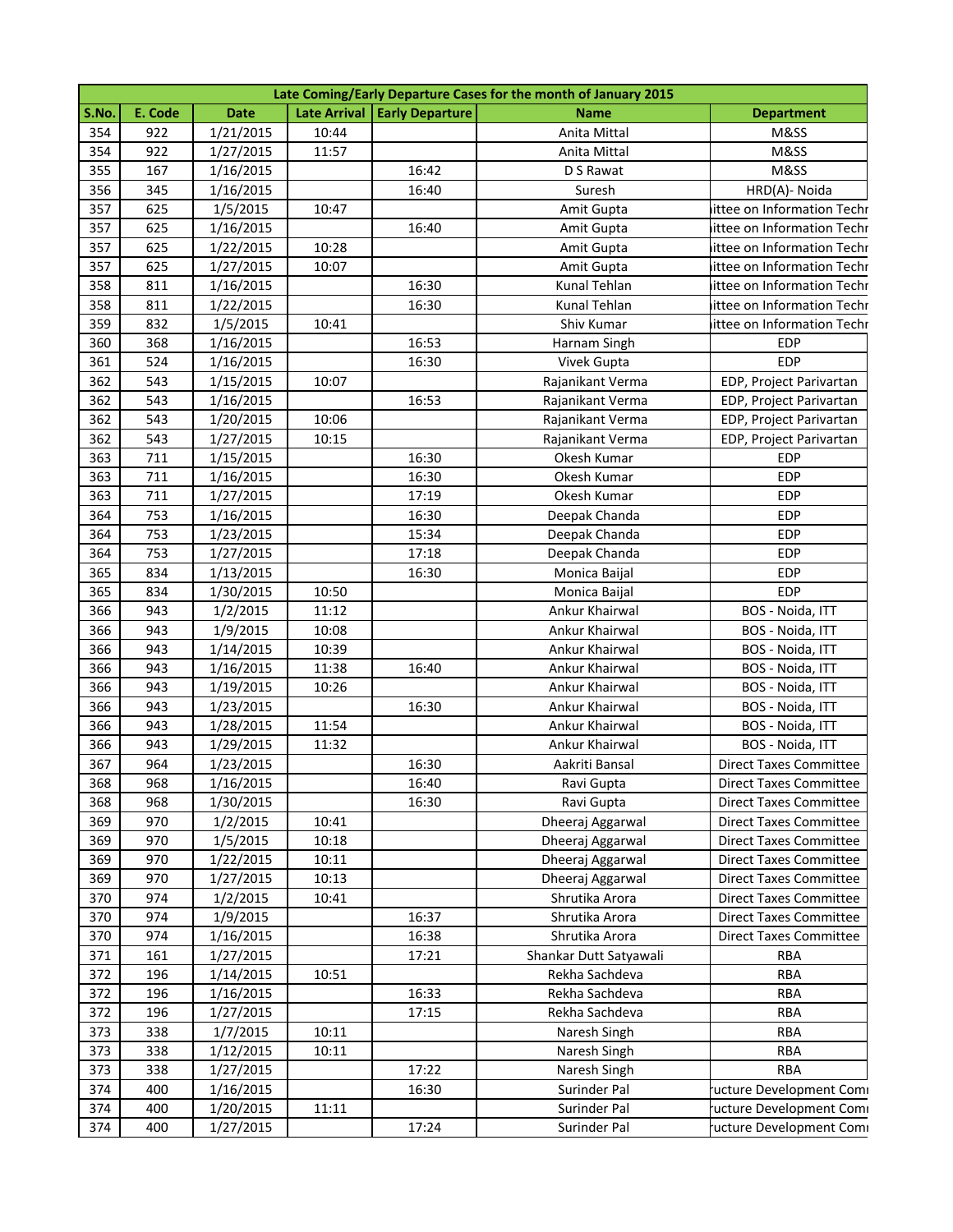|       | Late Coming/Early Departure Cases for the month of January 2015 |             |                |                                |                     |                   |  |  |  |
|-------|-----------------------------------------------------------------|-------------|----------------|--------------------------------|---------------------|-------------------|--|--|--|
| S.No. | E. Code                                                         | <b>Date</b> |                | Late Arrival   Early Departure | <b>Name</b>         | <b>Department</b> |  |  |  |
| 375   | 419                                                             | 1/27/2015   | 10:07          |                                | Neeraj Srivastava   | RBA               |  |  |  |
| 375   | 419                                                             | 1/30/2015   | 10:16          |                                | Neeraj Srivastava   | <b>RBA</b>        |  |  |  |
| 376   | 716                                                             | 1/1/2015    | 10:01          |                                | Manish Kumar Bhalla | <b>RBA</b>        |  |  |  |
| 376   | 716                                                             | 1/2/2015    | 10:04          |                                | Manish Kumar Bhalla | <b>RBA</b>        |  |  |  |
| 376   | 716                                                             | 1/5/2015    | 10:16          |                                | Manish Kumar Bhalla | <b>RBA</b>        |  |  |  |
| 376   | 716                                                             | 1/6/2015    | 10:06          |                                | Manish Kumar Bhalla | <b>RBA</b>        |  |  |  |
| 376   | 716                                                             | 1/7/2015    | 10:08          |                                | Manish Kumar Bhalla | <b>RBA</b>        |  |  |  |
| 376   | 716                                                             | 1/8/2015    | 10:09          |                                | Manish Kumar Bhalla | <b>RBA</b>        |  |  |  |
| 376   | 716                                                             | 1/9/2015    | 10:10          |                                | Manish Kumar Bhalla | <b>RBA</b>        |  |  |  |
| 376   | 716                                                             | 1/12/2015   | 10:49          |                                | Manish Kumar Bhalla | <b>RBA</b>        |  |  |  |
| 376   | 716                                                             | 1/14/2015   | 9:59           |                                | Manish Kumar Bhalla | <b>RBA</b>        |  |  |  |
| 376   | 716                                                             | 1/15/2015   | 10:45          |                                | Manish Kumar Bhalla | RBA               |  |  |  |
| 376   | 716                                                             | 1/16/2015   | 10:11          | 16:39                          | Manish Kumar Bhalla | <b>RBA</b>        |  |  |  |
| 376   | 716                                                             | 1/22/2015   | 11:21          |                                | Manish Kumar Bhalla | <b>RBA</b>        |  |  |  |
| 376   | 716                                                             | 1/23/2015   | 10:11          |                                | Manish Kumar Bhalla | <b>RBA</b>        |  |  |  |
| 376   | 716                                                             | 1/29/2015   | 10:27          |                                | Manish Kumar Bhalla | <b>RBA</b>        |  |  |  |
| 377   | 861                                                             | 1/16/2015   |                | 16:44                          | Shweta Verma        | <b>RBA</b>        |  |  |  |
| 377   | 861                                                             | 1/23/2015   |                | 16:30                          | Shweta Verma        | <b>RBA</b>        |  |  |  |
| 377   | 861                                                             | 1/27/2015   | 10:51          |                                | Shweta Verma        | <b>RBA</b>        |  |  |  |
| 378   | 237                                                             | 1/28/2015   | 11:00          |                                | R.B. Yadav          | Store - Noida     |  |  |  |
| 379   | 325                                                             | 1/2/2015    | 10:59          |                                | Surinder Kumar      | Store - Noida     |  |  |  |
| 379   | 325                                                             | 1/7/2015    | 11:13          |                                | Surinder Kumar      | Store - Noida     |  |  |  |
| 379   | 325                                                             | 1/9/2015    | 10:15          |                                | Surinder Kumar      | Store - Noida     |  |  |  |
| 379   | 325                                                             | 1/12/2015   | 10:12          |                                | Surinder Kumar      | Store - Noida     |  |  |  |
| 379   | 325                                                             | 1/16/2015   |                | 16:40                          | Surinder Kumar      | Store - Noida     |  |  |  |
| 379   | 325                                                             | 1/20/2015   | 11:55          |                                | Surinder Kumar      | Store - Noida     |  |  |  |
| 379   | 325                                                             | 1/21/2015   | 10:20          |                                | Surinder Kumar      | Store - Noida     |  |  |  |
| 379   | 325                                                             | 1/22/2015   | 10:13          |                                | Surinder Kumar      | Store - Noida     |  |  |  |
| 379   | 325                                                             | 1/23/2015   | 10:06          |                                | Surinder Kumar      | Store - Noida     |  |  |  |
| 380   | 331                                                             | 1/16/2015   |                | 16:39                          | Rajinder Singh      | Store - Noida     |  |  |  |
| 381   | 334                                                             | 1/5/2015    | 10:35          |                                | Man Singh           | Store - Noida     |  |  |  |
| 381   | 334                                                             | 1/16/2015   |                | 16:40                          | Man Singh           | Store - Noida     |  |  |  |
| 381   | 334                                                             | 1/27/2015   |                | 17:22                          | Man Singh           | Store - Noida     |  |  |  |
| 382   | 350                                                             | 1/16/2015   |                | 16:39                          | Rajwati             | Store - Noida     |  |  |  |
| 382   | 350                                                             | 1/27/2015   |                | 17:24                          | Rajwati             | Store - Noida     |  |  |  |
| 383   | 369                                                             | 1/15/2015   | 10:06          |                                | Ranjit Singh Negi   | Store - Noida     |  |  |  |
| 383   | 369                                                             | 1/16/2015   |                | 16:41                          | Ranjit Singh Negi   | Store - Noida     |  |  |  |
| 384   | 431                                                             | 1/14/2015   | 10:26          |                                | Puran Chandra       | Store - Noida     |  |  |  |
| 384   | 431                                                             | 1/15/2015   | 10:09          |                                | Puran Chandra       | Store - Noida     |  |  |  |
| 384   | 431                                                             | 1/16/2015   |                | 16:41                          | Puran Chandra       | Store - Noida     |  |  |  |
| 384   | 431                                                             | 1/22/2015   | 10:27          |                                | Puran Chandra       | Store - Noida     |  |  |  |
| 384   | 431                                                             | 1/27/2015   | 10:40          |                                | Puran Chandra       | Store - Noida     |  |  |  |
| 385   | 462                                                             | 1/23/2015   | 10:04          |                                | Rajendra Singh      | Store - Noida     |  |  |  |
| 386   | 649                                                             | 1/5/2015    | 10:49          |                                | Manoj Saxena        | Store - Noida     |  |  |  |
| 387   | 684                                                             | 1/5/2015    | 10:49          |                                | Deepak Bhardwaj     | Publication       |  |  |  |
| 387   | 684                                                             | 1/13/2015   | 11:46          |                                | Deepak Bhardwaj     | Publication       |  |  |  |
| 387   | 684                                                             | 1/15/2015   | 10:07          |                                | Deepak Bhardwaj     | Publication       |  |  |  |
| 387   | 684                                                             | 1/16/2015   |                | 16:36                          | Deepak Bhardwaj     | Publication       |  |  |  |
| 387   | 684                                                             | 1/19/2015   |                | 16:36                          | Deepak Bhardwaj     | Publication       |  |  |  |
| 388   | 744                                                             | 1/2/2015    | 10:47          |                                | Pranab Jyoti Deka   | Store - Noida     |  |  |  |
| 388   | 744<br>744                                                      | 1/6/2015    | 10:54<br>10:41 |                                | Pranab Jyoti Deka   | Store - Noida     |  |  |  |
| 388   |                                                                 | 1/7/2015    |                |                                | Pranab Jyoti Deka   | Store - Noida     |  |  |  |
| 388   | 744                                                             | 1/8/2015    | 10:06          |                                | Pranab Jyoti Deka   | Store - Noida     |  |  |  |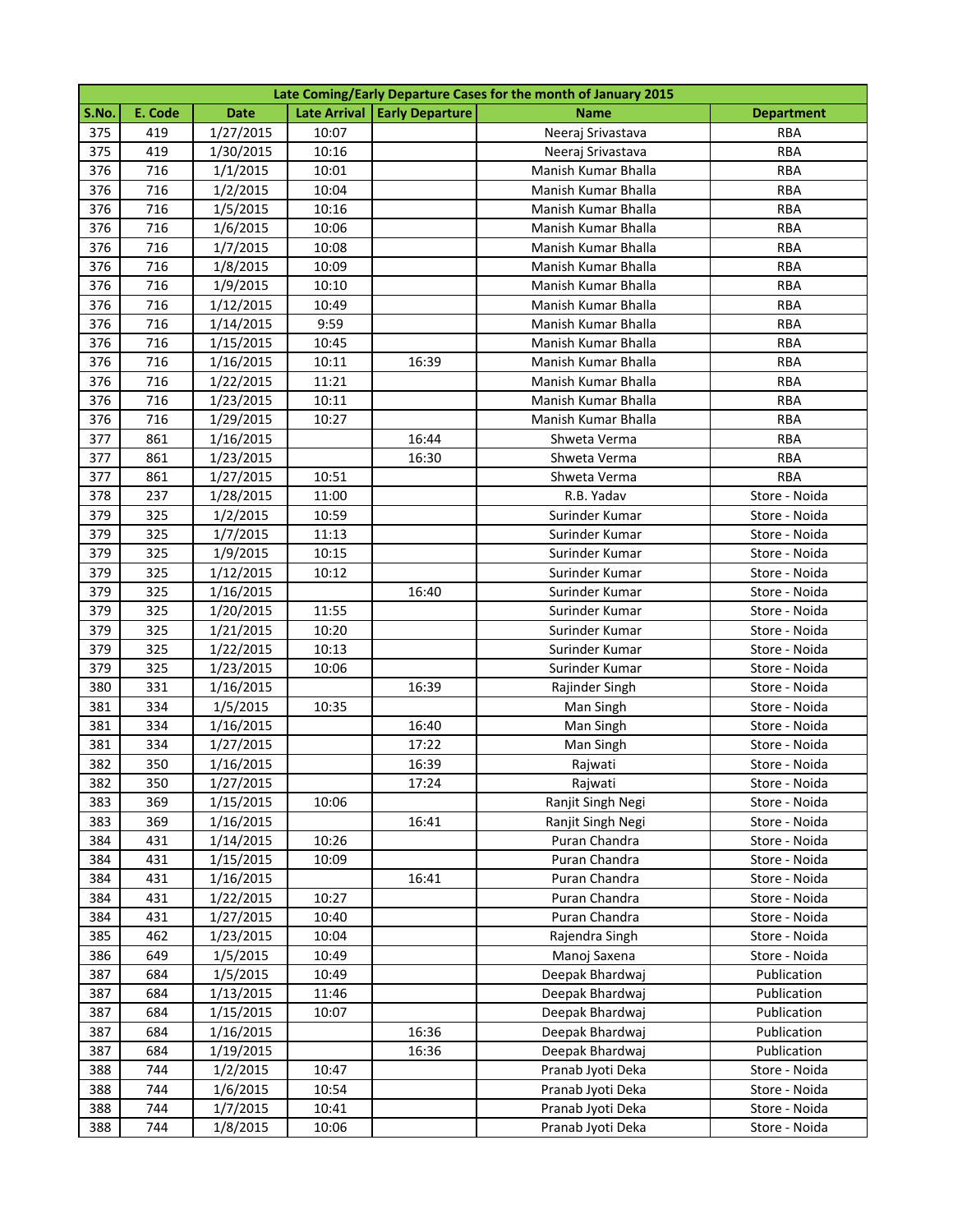|       | Late Coming/Early Departure Cases for the month of January 2015 |             |       |                                |                   |                       |  |  |
|-------|-----------------------------------------------------------------|-------------|-------|--------------------------------|-------------------|-----------------------|--|--|
| S.No. | E. Code                                                         | <b>Date</b> |       | Late Arrival   Early Departure | <b>Name</b>       | <b>Department</b>     |  |  |
| 388   | 744                                                             | 1/14/2015   | 11:28 |                                | Pranab Jyoti Deka | Store - Noida         |  |  |
| 388   | 744                                                             | 1/16/2015   |       | 16:39                          | Pranab Jyoti Deka | Store - Noida         |  |  |
| 388   | 744                                                             | 1/28/2015   | 10:50 |                                | Pranab Jyoti Deka | Store - Noida         |  |  |
| 389   | 952                                                             | 1/16/2015   |       | 16:40                          | Vikash Chander    | Store - Noida         |  |  |
| 390   | 940                                                             | 1/2/2015    |       | 16:27                          | Shanu Goel        | nen Empowerment Commi |  |  |
| 390   | 940                                                             | 1/5/2015    | 10:07 |                                | Shanu Goel        | nen Empowerment Commi |  |  |
| 390   | 940                                                             | 1/19/2015   | 10:12 |                                | Shanu Goel        | nen Empowerment Commi |  |  |
| 390   | 940                                                             | 1/20/2015   | 10:02 |                                | Shanu Goel        | nen Empowerment Commi |  |  |
| 390   | 940                                                             | 1/21/2015   | 10:07 |                                | Shanu Goel        | nen Empowerment Commi |  |  |
| 390   | 940                                                             | 1/22/2015   | 10:12 |                                | Shanu Goel        | hen Empowerment Commi |  |  |
| 390   | 940                                                             | 1/23/2015   | 10:04 |                                | Shanu Goel        | nen Empowerment Commi |  |  |
| 391   | 971                                                             | 1/1/2015    | 10:09 |                                | Prachi Jain       | <b>IFRS</b>           |  |  |
| 391   | 971                                                             | 1/2/2015    | 10:10 |                                | Prachi Jain       | <b>IFRS</b>           |  |  |
| 391   | 971                                                             | 1/5/2015    | 10:18 |                                | Prachi Jain       | <b>IFRS</b>           |  |  |
| 391   | 971                                                             | 1/6/2015    | 10:19 |                                | Prachi Jain       | <b>IFRS</b>           |  |  |
| 391   | 971                                                             | 1/7/2015    | 10:35 |                                | Prachi Jain       | <b>IFRS</b>           |  |  |
| 391   | 971                                                             | 1/8/2015    | 10:22 |                                | Prachi Jain       | <b>IFRS</b>           |  |  |
| 391   | 971                                                             | 1/9/2015    | 10:43 |                                | Prachi Jain       | <b>IFRS</b>           |  |  |
| 391   | 971                                                             | 1/12/2015   | 10:49 |                                | Prachi Jain       | <b>IFRS</b>           |  |  |
| 391   | 971                                                             | 1/13/2015   | 10:11 |                                | Prachi Jain       | <b>IFRS</b>           |  |  |
| 391   | 971                                                             | 1/15/2015   | 10:11 |                                | Prachi Jain       | <b>IFRS</b>           |  |  |
| 391   | 971                                                             | 1/16/2015   | 10:22 |                                | Prachi Jain       | <b>IFRS</b>           |  |  |
| 391   | 971                                                             | 1/17/2015   | 11:06 | 15:40                          | Prachi Jain       | <b>IFRS</b>           |  |  |
| 391   | 971                                                             | 1/20/2015   | 10:38 |                                | Prachi Jain       | <b>IFRS</b>           |  |  |
| 391   | 971                                                             | 1/21/2015   | 10:20 |                                | Prachi Jain       | <b>IFRS</b>           |  |  |
| 391   | 971                                                             | 1/22/2015   | 10:53 |                                | Prachi Jain       | <b>IFRS</b>           |  |  |
| 391   | 971                                                             | 1/23/2015   | 10:11 |                                | Prachi Jain       | <b>IFRS</b>           |  |  |
| 391   | 971                                                             | 1/27/2015   | 11:13 |                                | Prachi Jain       | <b>IFRS</b>           |  |  |
| 391   | 971                                                             | 1/28/2015   | 10:33 |                                | Prachi Jain       | <b>IFRS</b>           |  |  |
| 391   | 971                                                             | 1/29/2015   | 10:33 |                                | Prachi Jain       | <b>IFRS</b>           |  |  |
| 391   | 971                                                             | 1/30/2015   | 10:18 |                                | Prachi Jain       | <b>IFRS</b>           |  |  |
| 392   | 90                                                              | 1/13/2015   |       | 16:32                          | <b>NK Bansal</b>  | <b>CPE</b>            |  |  |
| 392   | 90                                                              | 1/16/2015   |       | 16:40                          | <b>NK Bansal</b>  | <b>CPE</b>            |  |  |
| 392   | 90                                                              | 1/27/2015   |       | 17:23                          | <b>NK Bansal</b>  | CPE                   |  |  |
| 392   | $90\,$                                                          | 1/30/2015   | 10:49 |                                | NK Bansal         | CPE                   |  |  |
| 393   | 127                                                             | 1/13/2015   |       | 16:32                          | Sheela Allawadi   | <b>CPE</b>            |  |  |
| 393   | 127                                                             | 1/16/2015   |       | 16:40                          | Sheela Allawadi   | <b>CPE</b>            |  |  |
| 393   | 127                                                             | 1/27/2015   | 10:13 |                                | Sheela Allawadi   | <b>CPE</b>            |  |  |
| 393   | 127                                                             | 1/30/2015   | 10:51 |                                | Sheela Allawadi   | CPE                   |  |  |
| 394   | 129                                                             | 1/13/2015   |       | 16:33                          | Madhu Madaan      | <b>CPE</b>            |  |  |
| 394   | 129                                                             | 1/16/2015   |       | 16:39                          | Madhu Madaan      | <b>CPE</b>            |  |  |
| 394   | 129                                                             | 1/30/2015   | 10:50 |                                | Madhu Madaan      | <b>CPE</b>            |  |  |
| 395   | 830                                                             | 1/2/2015    | 10:18 |                                | Payal Singh       | <b>CPE</b>            |  |  |
| 395   | 830                                                             | 1/7/2015    | 10:06 |                                | Payal Singh       | <b>CPE</b>            |  |  |
| 395   | 830                                                             | 1/12/2015   | 11:05 |                                | Payal Singh       | <b>CPE</b>            |  |  |
| 395   | 830                                                             | 1/14/2015   | 10:11 |                                | Payal Singh       | <b>CPE</b>            |  |  |
| 395   | 830                                                             | 1/16/2015   |       | 16:39                          | Payal Singh       | <b>CPE</b>            |  |  |
| 395   | 830                                                             | 1/21/2015   |       | 16:33                          | Payal Singh       | <b>CPE</b>            |  |  |
| 395   | 830                                                             | 1/22/2015   | 11:03 |                                | Payal Singh       | CPE                   |  |  |
| 396   | 893                                                             | 1/16/2015   |       | 16:40                          | Debraj Sarkar     | <b>CPE</b>            |  |  |
| 396   | 893                                                             | 1/19/2015   | 10:10 |                                | Debraj Sarkar     | <b>CPE</b>            |  |  |
| 396   | 893                                                             | 1/23/2015   |       | 16:30                          | Debraj Sarkar     | <b>CPE</b>            |  |  |
| 397   | 911                                                             | 1/6/2015    | 10:01 |                                | Ravi Mohan        | Library               |  |  |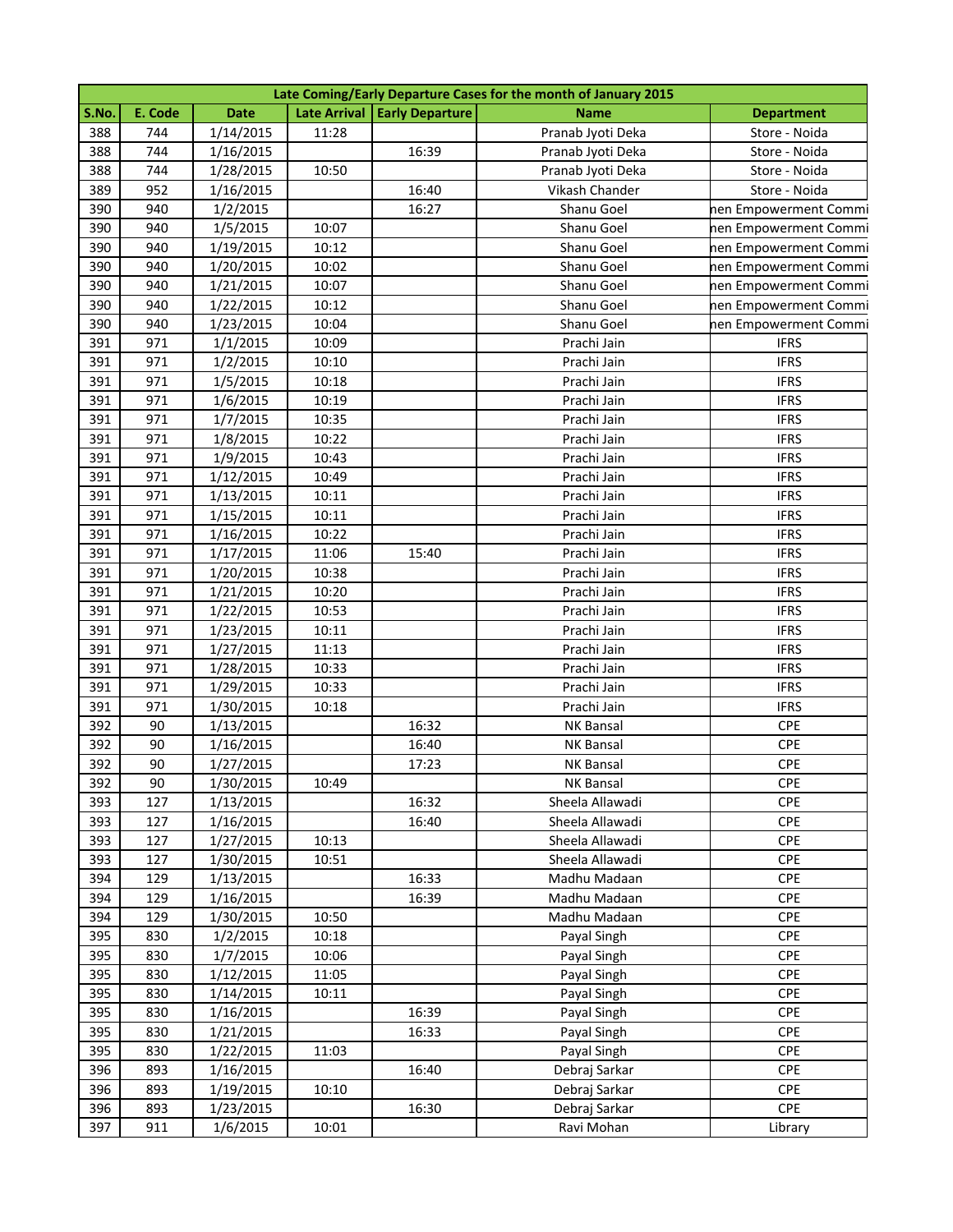|       | Late Coming/Early Departure Cases for the month of January 2015 |             |       |                                |                    |                             |  |  |
|-------|-----------------------------------------------------------------|-------------|-------|--------------------------------|--------------------|-----------------------------|--|--|
| S.No. | E. Code                                                         | <b>Date</b> |       | Late Arrival   Early Departure | <b>Name</b>        | <b>Department</b>           |  |  |
| 397   | 911                                                             | 1/7/2015    | 10:51 |                                | Ravi Mohan         | Library                     |  |  |
| 397   | 911                                                             | 1/15/2015   | 11:50 |                                | Ravi Mohan         | Library                     |  |  |
| 397   | 911                                                             | 1/16/2015   | 10:14 | 16:40                          | Ravi Mohan         | Library                     |  |  |
| 397   | 911                                                             | 1/28/2015   | 10:58 |                                | Ravi Mohan         | Library                     |  |  |
| 397   | 911                                                             | 1/29/2015   |       | 16:31                          | Ravi Mohan         | Library                     |  |  |
| 398   | 871                                                             | 1/2/2015    | 10:03 |                                | Ashu Shah          | nen Empowerment Commi       |  |  |
| 398   | 871                                                             | 1/5/2015    | 10:13 |                                | Ashu Shah          | nen Empowerment Commi       |  |  |
| 398   | 871                                                             | 1/8/2015    | 10:05 |                                | Ashu Shah          | nen Empowerment Commi       |  |  |
| 398   | 871                                                             | 1/9/2015    | 10:07 |                                | Ashu Shah          | nen Empowerment Commi       |  |  |
| 398   | 871                                                             | 1/12/2015   | 10:00 |                                | Ashu Shah          | nen Empowerment Commi       |  |  |
| 398   | 871                                                             | 1/13/2015   | 10:07 |                                | Ashu Shah          | nen Empowerment Commi       |  |  |
| 398   | 871                                                             | 1/20/2015   | 10:29 |                                | Ashu Shah          | nen Empowerment Commi       |  |  |
| 398   | 871                                                             | 1/21/2015   | 10:12 |                                | Ashu Shah          | nen Empowerment Commi       |  |  |
| 398   | 871                                                             | 1/22/2015   | 10:33 |                                | Ashu Shah          | nen Empowerment Commi       |  |  |
| 398   | 871                                                             | 1/23/2015   | 10:09 |                                | Ashu Shah          | nen Empowerment Commi       |  |  |
| 398   | 871                                                             | 1/27/2015   |       | 17:23                          | Ashu Shah          | nen Empowerment Commi       |  |  |
| 399   | 678                                                             | 1/1/2015    | 10:06 |                                | Ashok Kumar Kapoor | Secretary-Audit Committee   |  |  |
| 399   | 678                                                             | 1/5/2015    | 10:39 |                                | Ashok Kumar Kapoor | Secretary-Audit Committee   |  |  |
| 399   | 678                                                             | 1/7/2015    | 10:43 |                                | Ashok Kumar Kapoor | Secretary-Audit Committee   |  |  |
| 399   | 678                                                             | 1/8/2015    | 10:11 |                                | Ashok Kumar Kapoor | Secretary-Audit Committee   |  |  |
| 399   | 678                                                             | 1/12/2015   | 10:05 |                                | Ashok Kumar Kapoor | Secretary-Audit Committee   |  |  |
| 399   | 678                                                             | 1/14/2015   | 10:53 |                                | Ashok Kumar Kapoor | Secretary-Audit Committee   |  |  |
| 399   | 678                                                             | 1/15/2015   | 10:30 |                                | Ashok Kumar Kapoor | Secretary-Audit Committee   |  |  |
| 399   | 678                                                             | 1/16/2015   |       | 16:31                          | Ashok Kumar Kapoor | Secretary-Audit Committee   |  |  |
| 399   | 678                                                             | 1/21/2015   | 10:24 |                                | Ashok Kumar Kapoor | Secretary-Audit Committee   |  |  |
| 399   | 678                                                             | 1/22/2015   | 10:09 |                                | Ashok Kumar Kapoor | Secretary-Audit Committee   |  |  |
| 399   | 678                                                             | 1/27/2015   |       | 17:17                          | Ashok Kumar Kapoor | Secretary-Audit Committee   |  |  |
| 400   | 731                                                             | 1/1/2015    | 10:39 |                                | Rishi Sharma       | <b>Audit Committee</b>      |  |  |
| 400   | 731                                                             | 1/2/2015    | 10:07 |                                | Rishi Sharma       | <b>Audit Committee</b>      |  |  |
| 400   | 731                                                             | 1/16/2015   |       | 16:39                          | Rishi Sharma       | <b>Audit Committee</b>      |  |  |
| 401   | 784                                                             | 1/1/2015    | 10:35 |                                | Naresh Kumar       | <b>Audit Committee</b>      |  |  |
| 401   | 784                                                             | 1/5/2015    | 11:10 |                                | Naresh Kumar       | <b>Audit Committee</b>      |  |  |
| 401   | 784                                                             | 1/6/2015    | 10:10 |                                | Naresh Kumar       | <b>Audit Committee</b>      |  |  |
| 401   | 784                                                             | 1/7/2015    | 10:14 |                                | Naresh Kumar       | <b>Audit Committee</b>      |  |  |
| 401   | 784                                                             | 1/8/2015    | 10:06 |                                | Naresh Kumar       | Audit Committee             |  |  |
| 401   | 784                                                             | 1/14/2015   | 10:16 |                                | Naresh Kumar       | <b>Audit Committee</b>      |  |  |
| 401   | 784                                                             | 1/16/2015   |       | 16:57                          | Naresh Kumar       | <b>Audit Committee</b>      |  |  |
| 401   | 784                                                             | 1/20/2015   | 10:06 |                                | Naresh Kumar       | <b>Audit Committee</b>      |  |  |
| 401   | 784                                                             | 1/23/2015   | 10:36 |                                | Naresh Kumar       | <b>Audit Committee</b>      |  |  |
| 401   | 784                                                             | 1/27/2015   | 10:07 |                                | Naresh Kumar       | <b>Audit Committee</b>      |  |  |
| 401   | 784                                                             | 1/30/2015   | 10:26 |                                | Naresh Kumar       | <b>Audit Committee</b>      |  |  |
| 402   | 293                                                             | 1/1/2015    | 10:01 |                                | Jodha Singh        | Peer Review Board           |  |  |
| 402   | 293                                                             | 1/16/2015   |       | 16:40                          | Jodha Singh        | Peer Review Board           |  |  |
| 402   | 293                                                             | 1/28/2015   |       | 16:30                          | Jodha Singh        | Peer Review Board           |  |  |
| 403   | 536                                                             | 1/1/2015    |       | 16:36                          | Mohit Baijal       | <b>Quality Review Board</b> |  |  |
| 403   | 536                                                             | 1/2/2015    | 10:24 |                                | Mohit Baijal       | <b>Quality Review Board</b> |  |  |
| 403   | 536                                                             | 1/5/2015    | 11:56 |                                | Mohit Baijal       | <b>Quality Review Board</b> |  |  |
| 403   | 536                                                             | 1/22/2015   | 10:23 |                                | Mohit Baijal       | <b>Quality Review Board</b> |  |  |
| 403   | 536                                                             | 1/28/2015   | 10:10 |                                | Mohit Baijal       | <b>Quality Review Board</b> |  |  |
| 404   | 674                                                             | 1/1/2015    | 10:02 |                                | Mukul Shyam        | Peer Review Board           |  |  |
| 404   | 674                                                             | 1/22/2015   | 10:14 |                                | Mukul Shyam        | Peer Review Board           |  |  |
| 404   | 674                                                             | 1/23/2015   | 10:10 |                                | Mukul Shyam        | Peer Review Board           |  |  |
| 404   | 674                                                             | 1/27/2015   | 10:14 |                                | Mukul Shyam        | Peer Review Board           |  |  |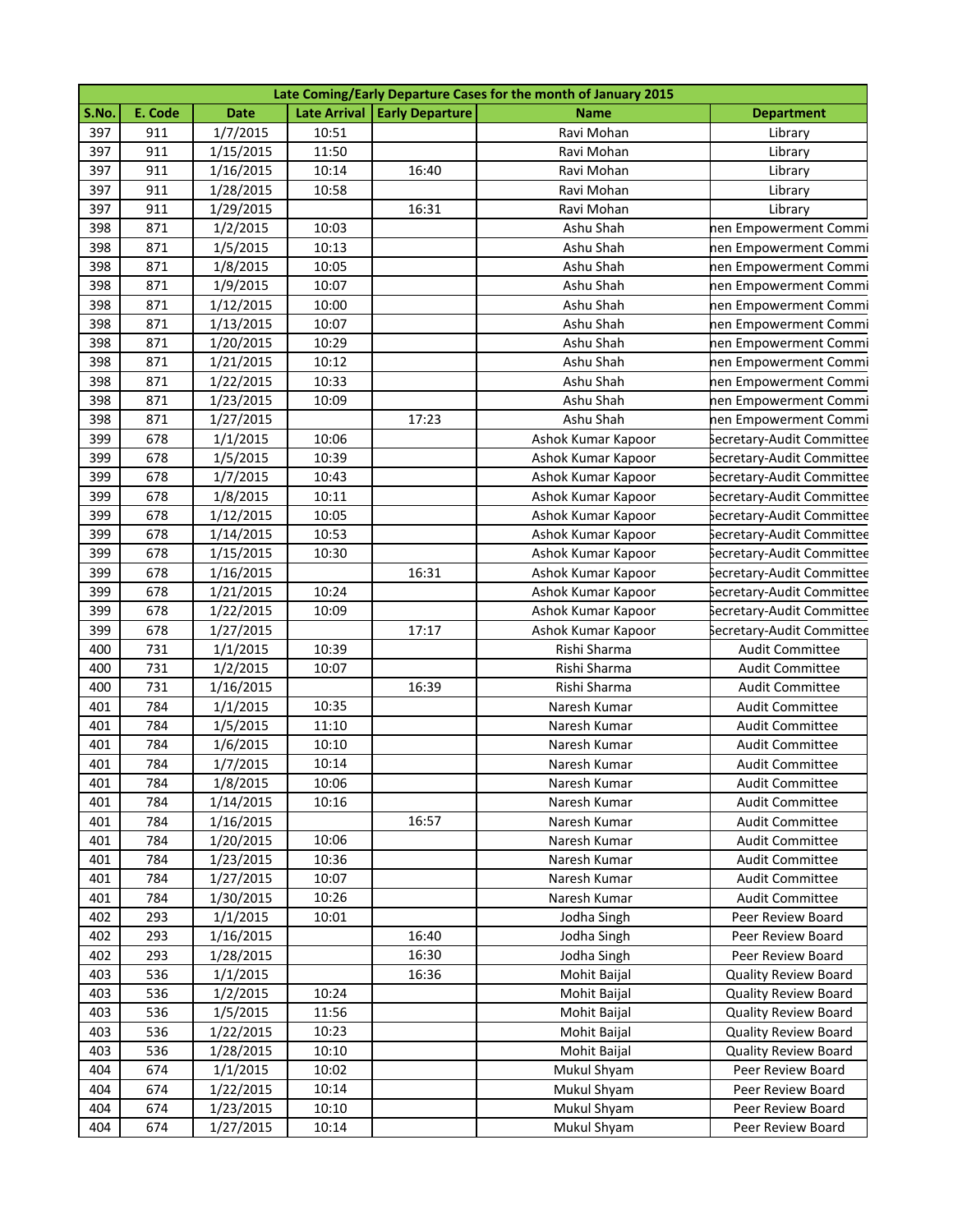| Late Coming/Early Departure Cases for the month of January 2015 |         |             |       |                                |                          |                               |  |
|-----------------------------------------------------------------|---------|-------------|-------|--------------------------------|--------------------------|-------------------------------|--|
| S.No.                                                           | E. Code | <b>Date</b> |       | Late Arrival   Early Departure | <b>Name</b>              | <b>Department</b>             |  |
| 404                                                             | 674     | 1/28/2015   | 10:03 |                                | Mukul Shyam              | Peer Review Board             |  |
| 405                                                             | 720     | 1/15/2015   | 10:44 |                                | Ranjit Sarmah            | Peer Review Board             |  |
| 405                                                             | 720     | 1/16/2015   |       | 16:30                          | Ranjit Sarmah            | Peer Review Board             |  |
| 405                                                             | 720     | 1/27/2015   |       | 17:21                          | Ranjit Sarmah            | Peer Review Board             |  |
| 406                                                             | 818     | 1/8/2015    | 10:12 |                                | Anju Pathak              | Peer Review Board             |  |
| 406                                                             | 818     | 1/16/2015   |       | 16:30                          | Anju Pathak              | Peer Review Board             |  |
| 406                                                             | 818     | 1/19/2015   | 10:09 |                                | Anju Pathak              | Peer Review Board             |  |
| 406                                                             | 818     | 1/21/2015   | 10:51 | 16:30                          | Anju Pathak              | Peer Review Board             |  |
| 406                                                             | 818     | 1/30/2015   | 10:06 |                                | Anju Pathak              | Peer Review Board             |  |
| 407                                                             | 839     | 1/1/2015    |       | 16:30                          | Priyanshu Malhotra       | Peer Review Board             |  |
| 407                                                             | 839     | 1/2/2015    | 10:11 |                                | Priyanshu Malhotra       | Peer Review Board             |  |
| 407                                                             | 839     | 1/5/2015    | 10:13 |                                | Priyanshu Malhotra       | Peer Review Board             |  |
| 407                                                             | 839     | 1/16/2015   | 10:08 | 16:30                          | Priyanshu Malhotra       | Peer Review Board             |  |
| 407                                                             | 839     | 1/23/2015   | 10:22 |                                | Priyanshu Malhotra       | Peer Review Board             |  |
| 407                                                             | 839     | 1/27/2015   | 10:07 |                                | Priyanshu Malhotra       | Peer Review Board             |  |
| 408                                                             | 873     | 1/16/2015   |       | 16:30                          | Mohd. Waseem             | Peer Review Board             |  |
| 408                                                             | 873     | 1/23/2015   |       | 16:52                          | Mohd. Waseem             | Peer Review Board             |  |
| 409                                                             | 978     | 1/5/2015    | 10:07 |                                | Heena Gupta              | Peer Review Board             |  |
| 409                                                             | 978     | 1/16/2015   |       | 16:30                          | Heena Gupta              | Peer Review Board             |  |
| 409                                                             | 978     | 1/19/2015   | 10:12 |                                | Heena Gupta              | Peer Review Board             |  |
| 409                                                             | 978     | 1/21/2015   | 10:07 |                                | Heena Gupta              | Peer Review Board             |  |
| 409                                                             | 978     | 1/22/2015   | 10:14 |                                | Heena Gupta              | Peer Review Board             |  |
| 409                                                             | 978     | 1/28/2015   |       | 16:31                          | Heena Gupta              | Peer Review Board             |  |
| 409                                                             | 978     | 1/30/2015   | 10:08 |                                | Heena Gupta              | Peer Review Board             |  |
| 410                                                             | 645     | 1/5/2015    | 10:07 |                                | Sarika Singhal           | ws & Corporate Governanc      |  |
| 410                                                             | 645     | 1/19/2015   | 10:12 |                                | Sarika Singhal           | ws & Corporate Governanc      |  |
| 410                                                             | 645     | 1/21/2015   | 10:07 |                                | Sarika Singhal           | ws & Corporate Governanc      |  |
| 410                                                             | 645     | 1/22/2015   | 10:13 |                                | Sarika Singhal           | ws & Corporate Governanc      |  |
| 410                                                             | 645     | 1/23/2015   | 10:04 |                                | Sarika Singhal           | ws & Corporate Governanc      |  |
| 410                                                             | 645     | 1/30/2015   | 10:08 |                                | Sarika Singhal           | ws & Corporate Governanc      |  |
| 410                                                             | 645     | 1/19/2015   | 10:11 |                                | Sarika Singhal           | ws & Corporate Governanc      |  |
| 410                                                             | 645     | 1/22/2015   | 10:03 |                                | Sarika Singhal           | ws & Corporate Governanc      |  |
| 410                                                             | 645     | 1/23/2015   | 10:05 |                                | Sarika Singhal           | ws & Corporate Governanc      |  |
| 411                                                             | 759     | 1/15/2015   |       | 16:32                          | Vijayanti Jain           | ws & Corporate Governanc      |  |
| 411                                                             | 759     | 1/16/2015   |       | 16:40                          | Vijayanti Jain           | ws & Corporate Governanc      |  |
| 412                                                             | 788     | 1/1/2015    | 10:15 |                                | S. Rita                  | ws & Corporate Governanc      |  |
| 412                                                             | 788     | 1/20/2015   |       | 15:38                          | S. Rita                  | ws & Corporate Governanc      |  |
| 412                                                             | 788     | 1/27/2015   | 10:28 |                                | S. Rita                  | ws & Corporate Governanc      |  |
| 413                                                             | 926     | 1/2/2015    | 10:30 |                                | Amit Kumar Agrawal       | ttee on Management Acco       |  |
| 413                                                             | 926     | 1/9/2015    |       | 15:35                          | Amit Kumar Agrawal       | ttee on Management Acco       |  |
| 414                                                             | 319     | 1/1/2015    | 10:04 |                                | S.Z.H. Zaidi             | <b>IFRS</b>                   |  |
| 414                                                             | 319     | 1/2/2015    | 10:17 |                                | S.Z.H. Zaidi             | <b>IFRS</b>                   |  |
| 414                                                             | 319     | 1/5/2015    | 10:03 |                                | S.Z.H. Zaidi             | <b>IFRS</b>                   |  |
| 414                                                             | 319     | 1/27/2015   | 10:09 |                                | S.Z.H. Zaidi             | <b>IFRS</b>                   |  |
| 415                                                             | 698     | 1/2/2015    | 10:39 |                                | Rohit Kumar              | & Young Member Empow          |  |
| 415                                                             | 698     | 1/5/2015    | 10:18 |                                | Rohit Kumar              | & Young Member Empow          |  |
| 415                                                             | 698     | 1/27/2015   | 10:12 |                                | Rohit Kumar              | & Young Member Empow          |  |
| 416                                                             | 782     | 1/16/2015   |       | 16:39                          | Ashish Swaroop Bhatnagar | <b>Ethical Standard Board</b> |  |
| 416                                                             | 782     | 1/27/2015   |       | 17:26                          | Ashish Swaroop Bhatnagar | <b>Ethical Standard Board</b> |  |
| 417                                                             | 919     | 1/1/2015    | 10:00 |                                | Puneet Jassal            | <b>Ethical Standard Board</b> |  |
| 417                                                             | 919     | 1/2/2015    | 10:01 |                                | Puneet Jassal            | <b>Ethical Standard Board</b> |  |
| 417                                                             | 919     | 1/5/2015    | 10:13 |                                | Puneet Jassal            | <b>Ethical Standard Board</b> |  |
| 417                                                             | 919     | 1/7/2015    | 10:02 |                                | Puneet Jassal            | <b>Ethical Standard Board</b> |  |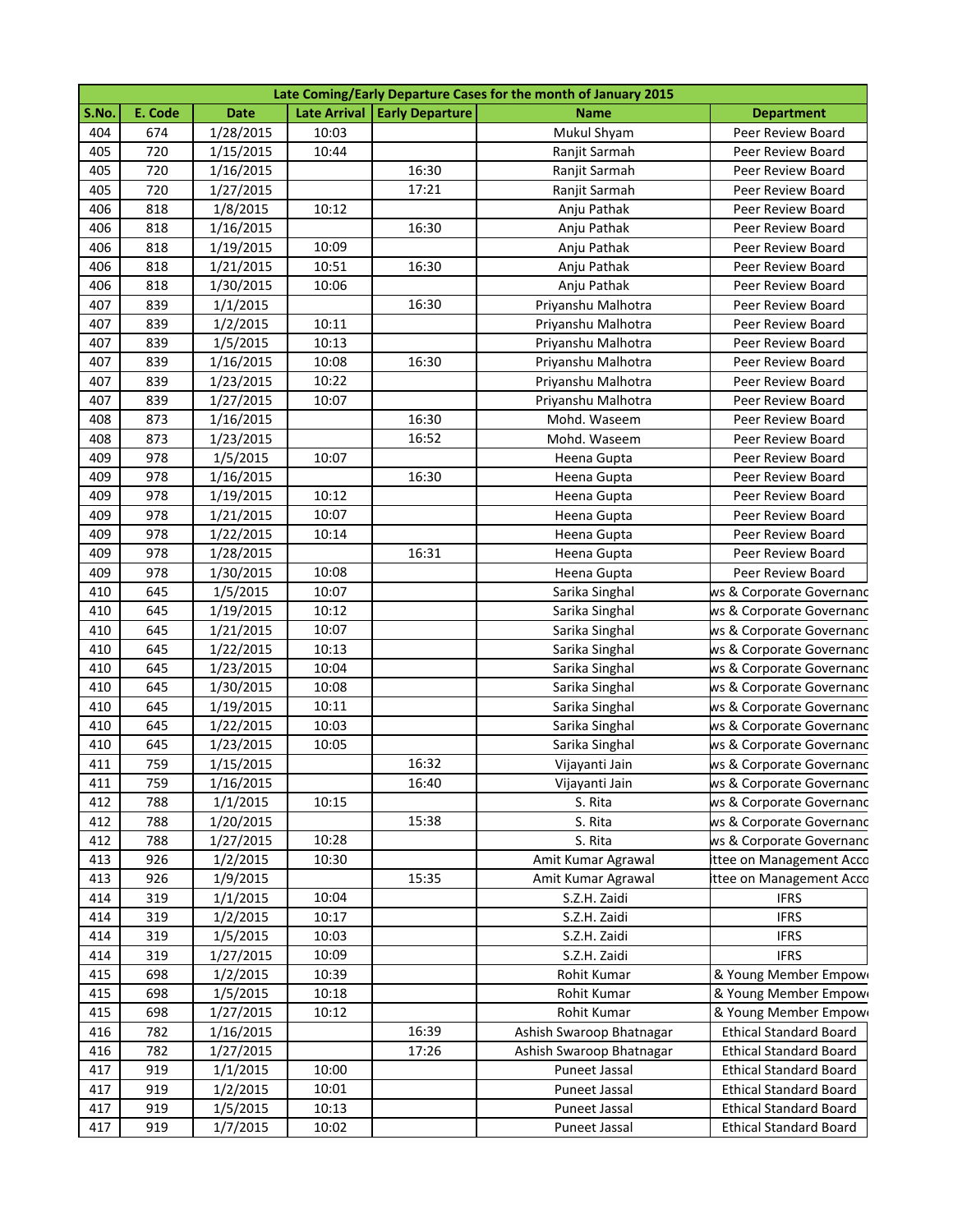| Late Coming/Early Departure Cases for the month of January 2015 |         |             |       |                                |                        |                               |
|-----------------------------------------------------------------|---------|-------------|-------|--------------------------------|------------------------|-------------------------------|
| S.No.                                                           | E. Code | <b>Date</b> |       | Late Arrival   Early Departure | <b>Name</b>            | <b>Department</b>             |
| 417                                                             | 919     | 1/8/2015    | 10:11 |                                | Puneet Jassal          | <b>Ethical Standard Board</b> |
| 417                                                             | 919     | 1/12/2015   | 10:07 |                                | Puneet Jassal          | <b>Ethical Standard Board</b> |
| 417                                                             | 919     | 1/14/2015   | 10:03 |                                | Puneet Jassal          | <b>Ethical Standard Board</b> |
| 417                                                             | 919     | 1/15/2015   | 10:04 |                                | Puneet Jassal          | <b>Ethical Standard Board</b> |
| 417                                                             | 919     | 1/16/2015   | 10:03 | 16:30                          | Puneet Jassal          | <b>Ethical Standard Board</b> |
| 417                                                             | 919     | 1/19/2015   | 10:43 |                                | Puneet Jassal          | <b>Ethical Standard Board</b> |
| 417                                                             | 919     | 1/20/2015   | 10:08 |                                | Puneet Jassal          | <b>Ethical Standard Board</b> |
| 417                                                             | 919     | 1/21/2015   | 10:12 |                                | Puneet Jassal          | <b>Ethical Standard Board</b> |
| 417                                                             | 919     | 1/22/2015   | 10:20 |                                | Puneet Jassal          | <b>Ethical Standard Board</b> |
| 417                                                             | 919     | 1/27/2015   | 10:05 |                                | Puneet Jassal          | <b>Ethical Standard Board</b> |
| 418                                                             | 496     | 1/16/2015   |       | 16:39                          | Gunjan Kohli           | ommittee on Public Financ     |
| 418                                                             | 496     | 1/19/2015   | 10:10 |                                | Gunjan Kohli           | ommittee on Public Financ     |
| 418                                                             | 496     | 1/22/2015   | 10:08 |                                | Gunjan Kohli           | bmmittee on Public Financ     |
| 418                                                             | 496     | 1/30/2015   | 10:42 | 16:30                          | Gunjan Kohli           | bmmittee on Public Financ     |
| 419                                                             | 690     | 1/13/2015   | 10:14 |                                | Shalini Jindal         | ittee on Government Acco      |
| 419                                                             | 690     | 1/16/2015   |       | 16:39                          | Shalini Jindal         | ittee on Government Acco      |
| 419                                                             | 690     | 1/19/2015   | 10:10 |                                | Shalini Jindal         | ittee on Government Acco      |
| 419                                                             | 690     | 1/22/2015   | 10:08 |                                | Shalini Jindal         | ittee on Government Acco      |
| 419                                                             | 690     | 1/27/2015   |       | 17:26                          | Shalini Jindal         | ittee on Government Acco      |
| 420                                                             | 775     | 1/16/2015   |       | 16:39                          | Nikhil Saket           | ittee on Government Acco      |
| 420                                                             | 775     | 1/23/2015   | 10:06 |                                | Nikhil Saket           | ittee on Government Acco      |
| 421                                                             | 829     | 1/14/2015   |       | 16:30                          | Shivani Taneja         | bmmittee on Public Financ     |
| 421                                                             | 829     | 1/19/2015   | 10:10 |                                | Shivani Taneja         | ommittee on Public Financ     |
| 421                                                             | 829     | 1/22/2015   | 10:09 |                                | Shivani Taneja         | ommittee on Public Financ     |
| 421                                                             | 829     | 1/23/2015   | 10:05 |                                | Shivani Taneja         | ommittee on Public Financ     |
| 421                                                             | 829     | 1/27/2015   |       | 17:24                          | Shivani Taneja         | ommittee on Public Financ     |
| 422                                                             | 845     | 1/16/2015   |       | 16:39                          | P.D Geevar             | ommittee on Public Financ     |
| 423                                                             | 853     | 1/16/2015   | 10:03 |                                | Dhanashree Deka        | <b>CCBCAF</b>                 |
| 423                                                             | 853     | 1/19/2015   | 10:10 |                                | Dhanashree Deka        | <b>CCBCAF</b>                 |
| 423                                                             | 853     | 1/22/2015   | 10:09 |                                | Dhanashree Deka        | <b>CCBCAF</b>                 |
| 423                                                             | 853     | 1/23/2015   | 10:06 |                                | Dhanashree Deka        | <b>CCBCAF</b>                 |
| 424                                                             | 975     | 1/16/2015   |       | 16:39                          | Meenakshi Gupta        | <b>CCBCAF</b>                 |
| 424                                                             | 975     | 1/27/2015   |       | 17:16                          | Meenakshi Gupta        | <b>CCBCAF</b>                 |
| 425                                                             | 348     | 1/16/2015   |       | 16:41                          | Baban                  | nittee on International Tax   |
| 425                                                             | 348     | 1/20/2015   | 11:25 |                                | Baban                  | nittee on International Tax   |
| 425                                                             | 348     | 1/27/2015   |       | 17:23                          | Baban                  | nittee on International Tax   |
| 426                                                             | 748     | 1/7/2015    | 11:03 |                                | Ashish Bhansali        | Committee on Internationa     |
| 426                                                             | 748     | 1/8/2015    | 10:02 |                                | Ashish Bhansali        | Committee on Internationa     |
| 426                                                             | 748     | 1/9/2015    | 10:17 |                                | Ashish Bhansali        | Committee on Internationa     |
| 426                                                             | 748     | 1/12/2015   | 10:09 |                                | Ashish Bhansali        | Committee on Internationa     |
| 426                                                             | 748     | 1/13/2015   | 10:13 |                                | Ashish Bhansali        | Committee on Internationa     |
| 426                                                             | 748     | 1/14/2015   | 10:05 |                                | Ashish Bhansali        | Committee on Internationa     |
| 426                                                             | 748     | 1/15/2015   | 10:12 |                                | Ashish Bhansali        | Committee on Internationa     |
| 426                                                             | 748     | 1/16/2015   |       | 16:50                          | Ashish Bhansali        | Committee on Internationa     |
| 426                                                             | 748     | 1/19/2015   | 10:28 |                                | Ashish Bhansali        | Committee on Internationa     |
| 426                                                             | 748     | 1/20/2015   | 10:03 |                                | Ashish Bhansali        | Committee on Internationa     |
| 426                                                             | 748     | 1/21/2015   | 10:09 |                                | Ashish Bhansali        | Committee on Internationa     |
| 426                                                             | 748     | 1/22/2015   | 10:12 |                                | Ashish Bhansali        | Committee on Internationa     |
| 426                                                             | 748     | 1/23/2015   | 10:20 |                                | Ashish Bhansali        | Committee on Internationa     |
| 426                                                             | 748     | 1/27/2015   | 10:16 |                                | Ashish Bhansali        | Committee on Internationa     |
| 426                                                             | 748     | 1/28/2015   | 10:18 |                                | Ashish Bhansali        | Committee on Internationa     |
| 426                                                             | 748     | 1/29/2015   | 10:02 |                                | Ashish Bhansali        | Committee on Internationa     |
| 427                                                             | 899     | 1/13/2015   | 11:45 |                                | Govind Krishna Agrawal | nittee on International Tax   |